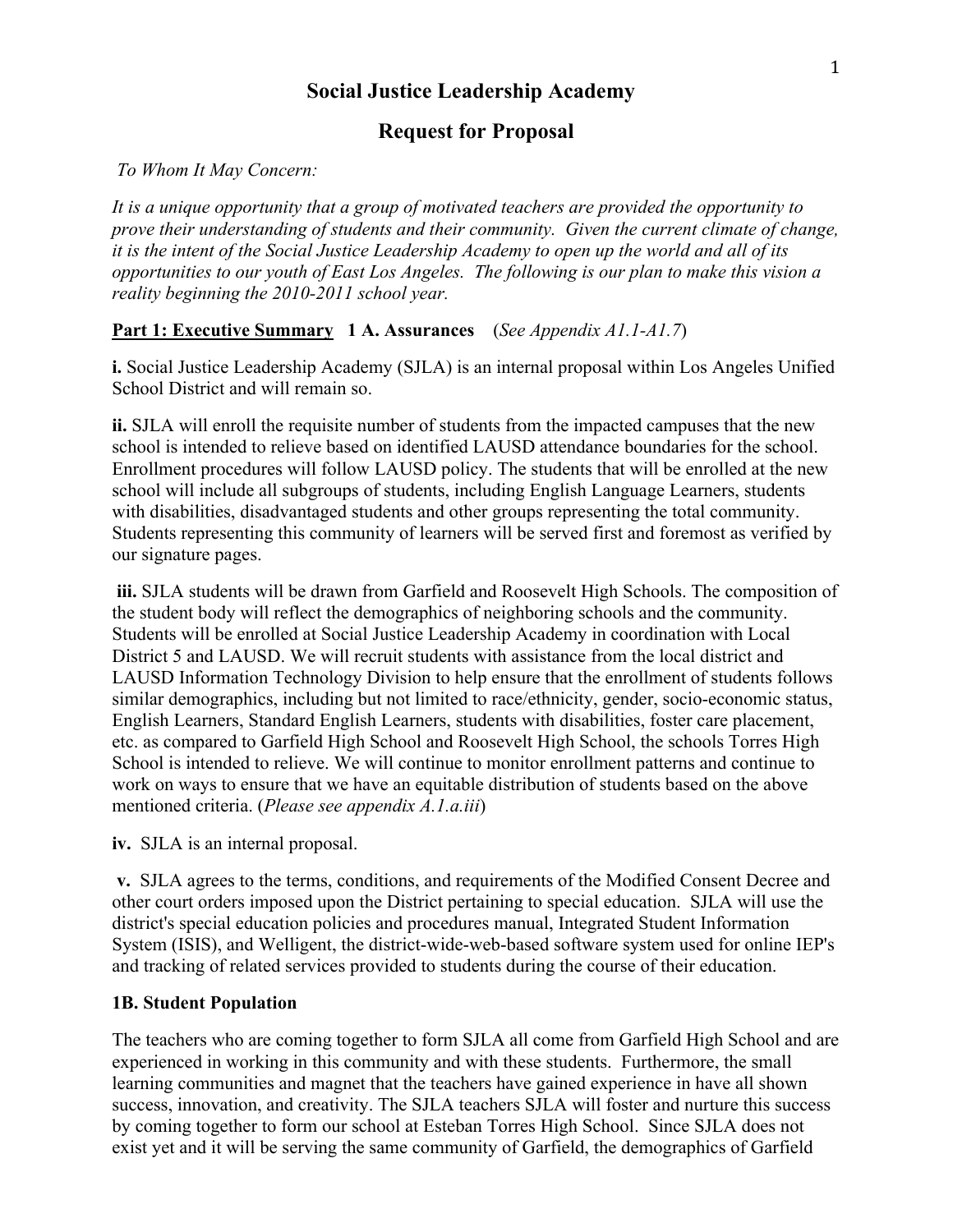will be discussed. Garfield is 99.2% Latino and the population of SJLA is expected to mirror that. SJLA would be located in East Los Angeles. Over one half of the families have children under 18 and a third of the population in East Los Angeles is under 18. Because of this, new schools like ours are needed to serve this community and create a college-going culture not only at our school, but in the community as well. The school will open as a small high school, grades 9-11, at about 80% student capacity and will eventually grow to a 9-12 grade high school with about 450 students at full enrollment. The school will go through the initial WASC accreditation process in the first year.

### **1 C. Vision, Mission, and Philosophy**

**Vision**: Our educational vision is to develop college-bound, reflective life-long learners, innovators, and active leaders who participate in an inclusive and equitable community and consciously seek positive change in society.

**Mission Statement:** Our ultimate goal is for students to take pride in their academic achievement and understand that education is an investment in our identity, to be engaged with our community, and create a greater impact in the world with the application of their knowledge. Students will graduate from Social Justice Leadership Academy and partake in a progressive society as confident and empowered individuals.

During common planning time, data-driven decisions will inform best practices that will be implemented in the classroom to help students access the core curriculum. Students will exhibit increased literacy, critical thinking skills, and reading comprehension. We will also increase student writing and reading ability. Students will learn this from dedicated instructors, reciprocal teaching, questioning, summarizing and reading strategies. Our school will practice progressive discipline using the RTI model, and support systems such as AVID, family, feeder schools and community support, and block scheduling that will provide intervention and enrichment throughout the school day. We actively seek and value student voice, transparency, accountability and communication among all educational partners.

**Philosophy**: The philosophy of SJLA will be based on students, faculty, staff and the community coming together to create a space of learning, collaboration, egalitarianism, practical application and personalization. We believe in making sure that all stakeholders are involved and that all decisions are based on truth and transparency. The educational process will be based on learning and then reflecting on what has been learned to engage with the community in a socially responsible manner. Students will take ownership and agency to create positive change through struggle and sacrifice.

#### **"A Day in the Life at Esteban Torres' SJLA"**

-The following is a fictional account of a typical day for one of our students as told by Maria X (a future 12th grader) via her iPhone in her online journal-blog for her AVID class. It is complete as Maria X would have written it with colloquialisms and mistakes:

#### Tuesday, February 8th, 2011

6:46 am: I just got a text from my "bestie", Rose. She goes to GHS. She wanted to say "hi". I told her for like the one-hundredth time NOT to text me in the morning because I sleep in later than she does. But since she starts class  $\omega$  7:15 she forgets that I am still sleeping.

7:32 am: I snoozed through my alarm again so I had to fight my brother for the bathroom. Mom is already at work so I made breakfast for my brothers first :( . I am tired cuz I was up trying to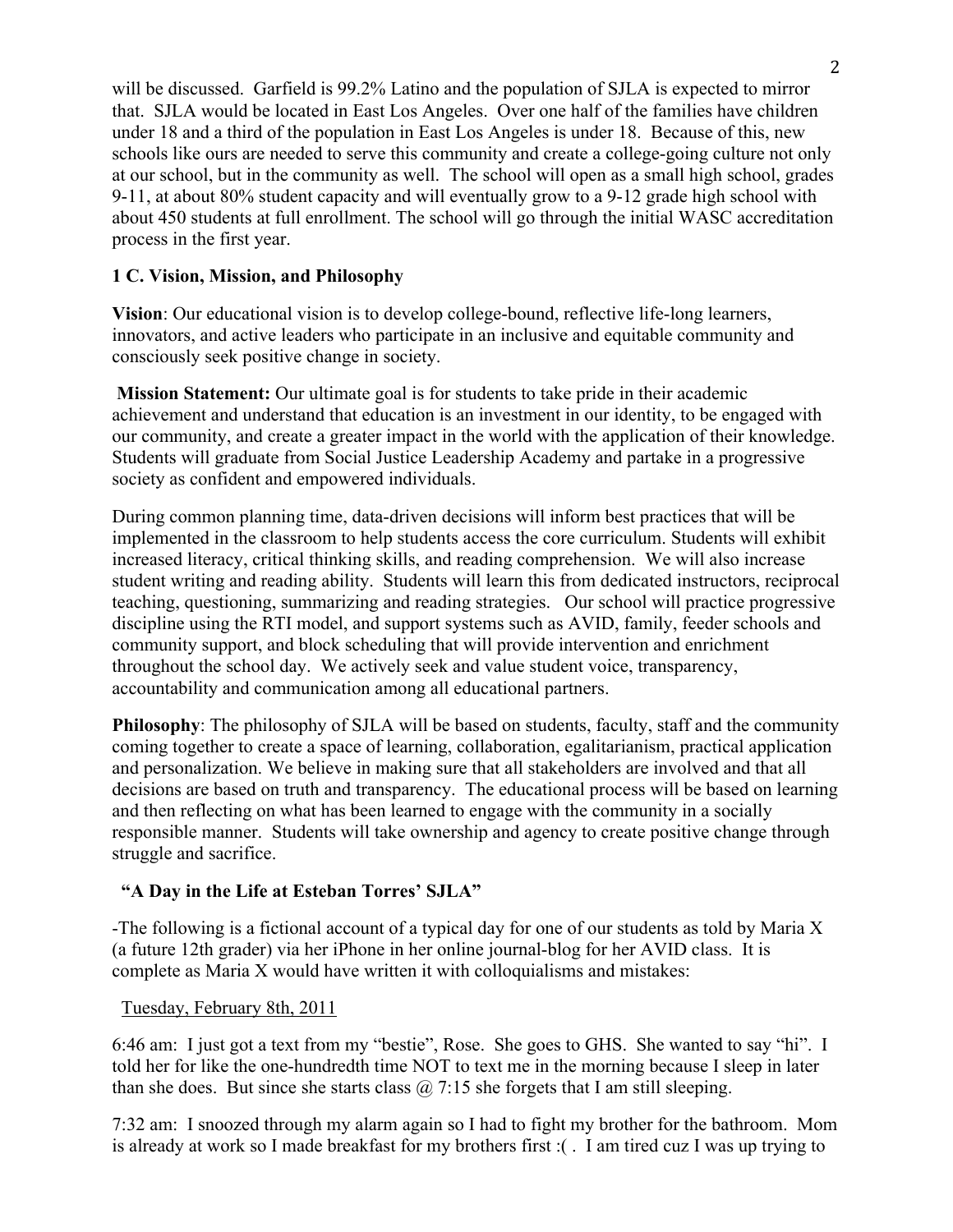finish this month's independent reading assignment for English, The Catcher in the Rye. I only had a chapter to read though cuz I got most of it done during SSR [Sustained Silent Reading time, a 15 min. portion of each academic class dedicated solely to reading]. I like it. It was probably my second favorite that we've read over the past 2 years next to Huckleberry Finn, which I read for Mr. Murchie's class last year. But Holden is such a whiner! He should try living in East L.A.!

8:33 am: OMG [Oh my god], it's only February and I already have my AVID final! I have to do a 10-20 page research report on a college major. I so don't know what I want to do (hey! That's an example of "litotes"! Mr. Murchie taught me that in English last year). I was thinking either Criminal Justice since we had that lawyer as a guest speaker last semester at Open House or maybe Veterinary Medicine cuz I have had so many pets and they'll all seem to get sick. I would like to be a vet like Dr. Beltran from that animal clinic by the California Driving School, what is it called? Anyway, I liked what he told me during the Career Fair last year. Maybe I can intern in his office this year? I even already did some research about being a vet. Did you know that you can get health insurance for your cat? I wonder if that will be in the President's universal healthcare plan?

10:02 am: I am sooooo happy right now. We totally just had an assessment in Mr. Fritch's gov/econ class and I think I nailed it. The stupid writing prompt asked to explain how minority parties in the Legislature can still balance control despite a disparity in numbers based on the Constitution and stuff. Well, we had just learned about Filibusters in class so I talked about them and this movie I watched for extra credit called Mr. Smith Goes to Washington. It was an old movie from back-in-the day so I also talked about how nowadays the Republicans have to use filibusters to stop the Democrats. Go Obama!

11:55 am: During Advisory I worked with Ms. Lu on my Financial Aid and Housing forms for next year. FAFSA is giving me just about enough to cover room & board and tuition but we think that I may need to get a job to help pay for books and spending money. Ms. Lu said that she got a job as a waitress cuz "tips" are the way to go. She also thought that that kinda job may be a bit much for my first year so we got a copy of the CSULB newspaper and are looking thru the classified section for some jobs. There's one in the library that shouldn't be too strenuos [sic]. It pays min. wage but if I work 20 hours a week that should give me enough money and time to do my school work. Time for lunch. I think they're serving that yummy pizza, though…yeah!

12:57 pm: Uggh, Calculus! I didn't even want to take this class this year but my counselor told me in my monthly advisement that it would help me with college and my A-G requirements. Whatever  $;0$ ! At least we have group time to ask questions and work on assignments. Sergio, who is so HOT btw [by the way], asked me for help. I was like, "Sure, come work in our pod with us." Maybe he'll ask me again tomorrow. We even managed to get most of the homework done (I have like 2 or 3 more problems left but I'll finish them at tutoring after school).

3:00 pm: Passed my AR [Accelerated Reading] exam today on The Catcher in the Rye for Ms. Tiberio's. I was a little bummed though cuz I only got 18 out of 20 and the two I missed I knew. Anyways, I got an "A". She even gave us our next book for next month: 1984 by Jorge Orwell. She says that we're going to have to do a group assignment with our gov/econ class. At least the points I made add to our class total: we WILL beat Ms. Jauregui's 9th grader English class for the most AR points this semester! Boo scrubs!

5:16 pm: I just finished tutoring in the Gear Up lab and am waiting for the bus. I got pretty much everything done by myself by I sorta needed some help on the Calculus problems I had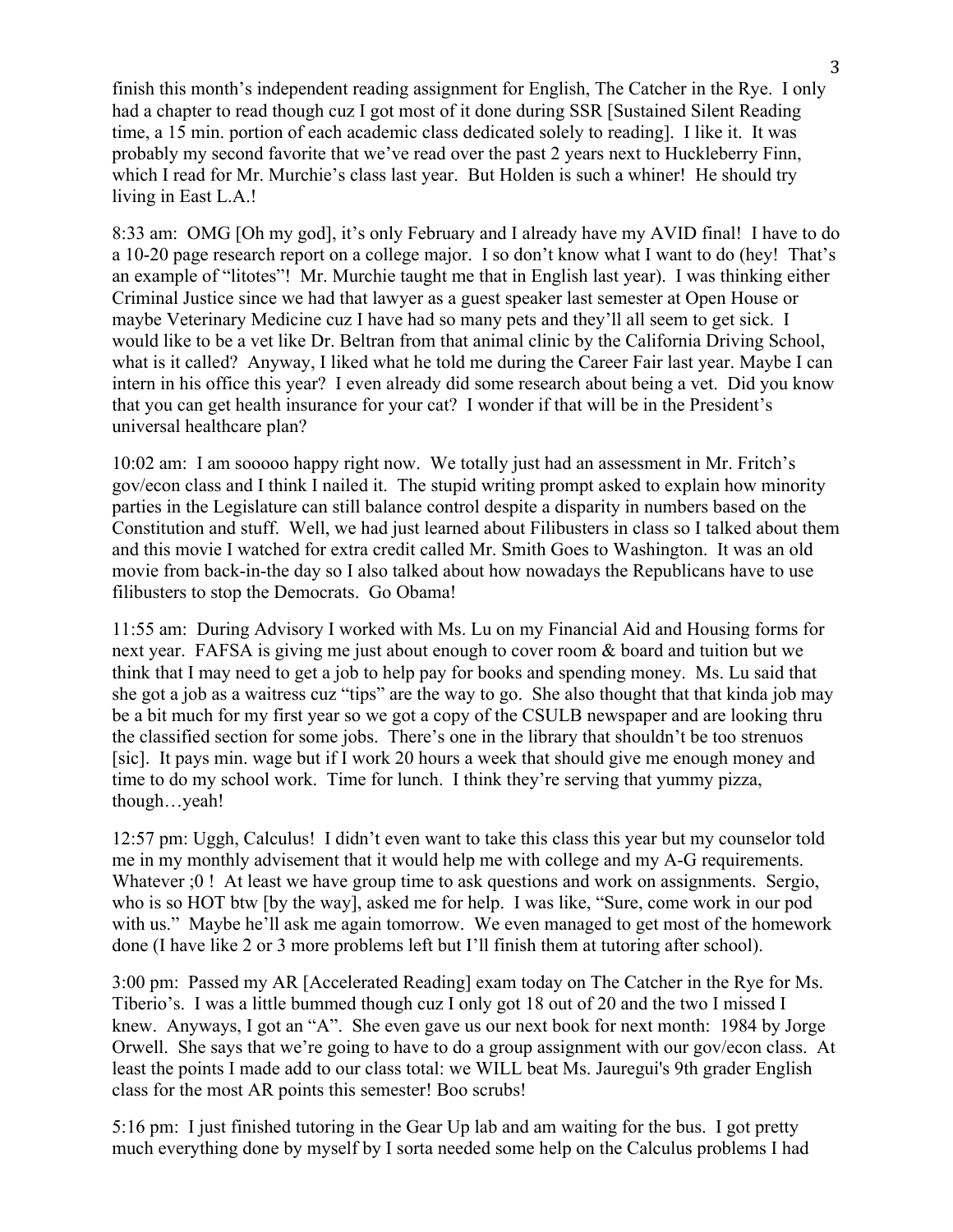left. Now I only have to read for Ms. Tiberio's English class. We fully have to read EVERY NIGHT. And we read in class now that I think about it. Hey, and we read in my other classes. Read, read, READ! I feel like that's all we do except write…and talk. Whatever, we read alot [sic]. I just saw Jenny again, the 9th grader I met at Summer Bridge. She seemed so shy when she was in the group I facilitated, but now she's running for 9th grade class representative!

9:37 pm: Time for bed. Mom made Lasagna for us and after my brother and I did the dishes we went over to the Wellness Center at school cuz my little brother is totally sick. They gave him some antibiotics though. We didn't wait long. I tried to read but ended up playing PSP with my other brother. Well, good night for now diary.

# **1 D. Education Plan**

SJLA will be abiding by a 4 x 4 schedule, which allows for interventions throughout the day. SJLA instructional methods include cooperative learning and interdisciplinary practices. These have proven to be successful within the district and across the nation through the use of reflective small learning environments. The curriculum will be California standards based and each discipline will emphasize literacy through writing, speaking, reading, and reflection. In order for students to be prepared for a rigorous college environment, each course will be project based, reflective, utilizing discussion techniques such as Socratic seminars, reflective activities and AVID WICR strategies throughout all courses. Moreover, our curriculum will be culturally relevant to our students, especially those at risk. Students will be engaged with the community through service learning, workshops, and meetings. Students will be expected to complete service learning project each year, with a different focus each year. We will be using the support of several partnerships to accomplish this such as TreePeople and the Constitutional Rights Foundation. In its support of whole schools, Facing History (See Appendix A 2.1- A 2.4 for information on Facing History) maintains its traditional consultative role with individual teachers and groups of teachers by providing curriculum resources and suggesting teaching strategies. In addition, program staff will provide the following services to schools that embrace a partnership with Facing History:

- · Providing professional development through our weeklong seminars on the primary case studies as the foundational Facing History experience for faculty.
- · Consulting with individual teachers teaching Holocaust and Human Behavior and other Facing History case studies in English, social studies, humanities and/or elective courses, while also sequencing the Facing History courses through the years so that they build on each other.
- · Providing advice and counsel to the school principal and leadership team on civic education and character development.
- · Facilitating on-site professional development for the whole staff to encourage all staff to use common language (ex. bystander, upstander, universe of obligation, choosing to participate).
- · Support advisory sessions with resources for discussion and activities to explore identity, group membership (and related issues of inclusion and exclusion), issues of justice and fairness, and ways of "choosing to participate."
- · Recommending speakers (scholars, civic leaders, up standers, witnesses to history) for school-wide speaker series.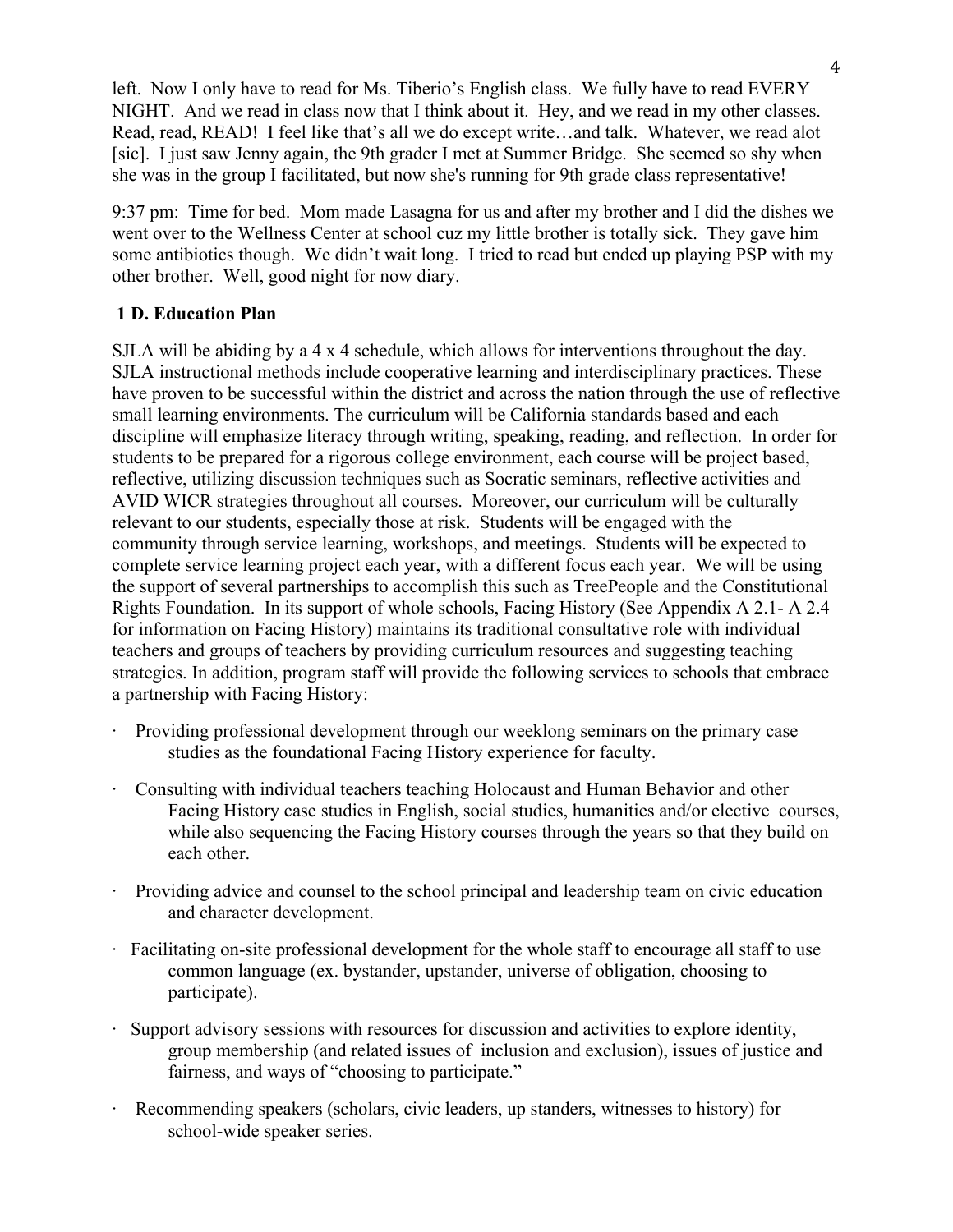- · Providing assistance with service learning projects, including frameworks for thinking about complex issues students are investigating.
- Providing educational and/of informational sessions for parents on Facing History's themes and content.
- Evaluating the effects of professional development, class work, and programmatic elements on students, teachers and parents.
- Providing the infrastructure for networking among Facing History teachers and schools.

### **1 E. Community Impact and Involvement**

SJLA made the choice to apply for Esteban Torres High School because of our teachers' familiarity and dedication to Garfield High School and the East Los Angeles Community. We want to ensure that we have the opportunity to serve the same population that we have grown to love.

SJLA will meet the needs of the East Los Angeles Community by providing students with a high quality, rigorous education. We have seen students in this community fail repeatedly, and we want this school to provide a space that actively engages students in their learning while preparing them for college and a successful life beyond high school. One of the ways students will be engaged is through work in the community, internships, and meaningful partnerships that further the educational mission of our school. The partnerships that we have formed will help us build a stronger bond to our community by providing links to higher education, intervention, support, and resources. SJLA also would like to see the community school model that is supported by the other pilot applicants at Esteban Torres implemented. In addition, information and communication with parent/community will reflect the languages, cultures, issues, and concerns of multiple stakeholders.

#### **1 F. Leadership/Governance**

The design team of SJLA comes from varied experiences that will facilitate an effective and successful school governance. Several members of our group have taken leadership roles at their school and are constantly seeking out professional development and other opportunities to become better educators. The design team will attend summer seminars from Facing History and Ourselves, amongst others. In addition, most of our staff have advanced degrees and are still continuing their education. We will continue to be models for our students by demonstrating to them that we ourselves are lifelong learners, and want our students to be as well. We understand that starting a school requires commitment and dedication. A school cannot be successful without thinking long term and having real and attainable goals. Our school will be successful because we have the long-term thinking to create college bound lifelong learners, innovators, and active leaders. Throughout the process of developing SJLA, our team formed several community partnerships. These partners will be active and valuable participants in our school. In addition, our school will emphasize parent involvement. Community partners and parents will be part of SJLA's governing council. The Governing Council will ensure that our school will provide rigorous education, accountability, and transparency among all stakeholders. SJLA has several staff members who are in the process of receiving administrative credentials. Furthermore, others have had experience in out-of-classroom capacities such as dean, co-chair of various learning communities, testing coordinator, and BTSA support provider.

The teachers of SJLA are UTLA members who will abide by the UTLA Pilot Memorandum of Understanding (MOU). If any issues arise that do not comply with the MOU, SJLA will first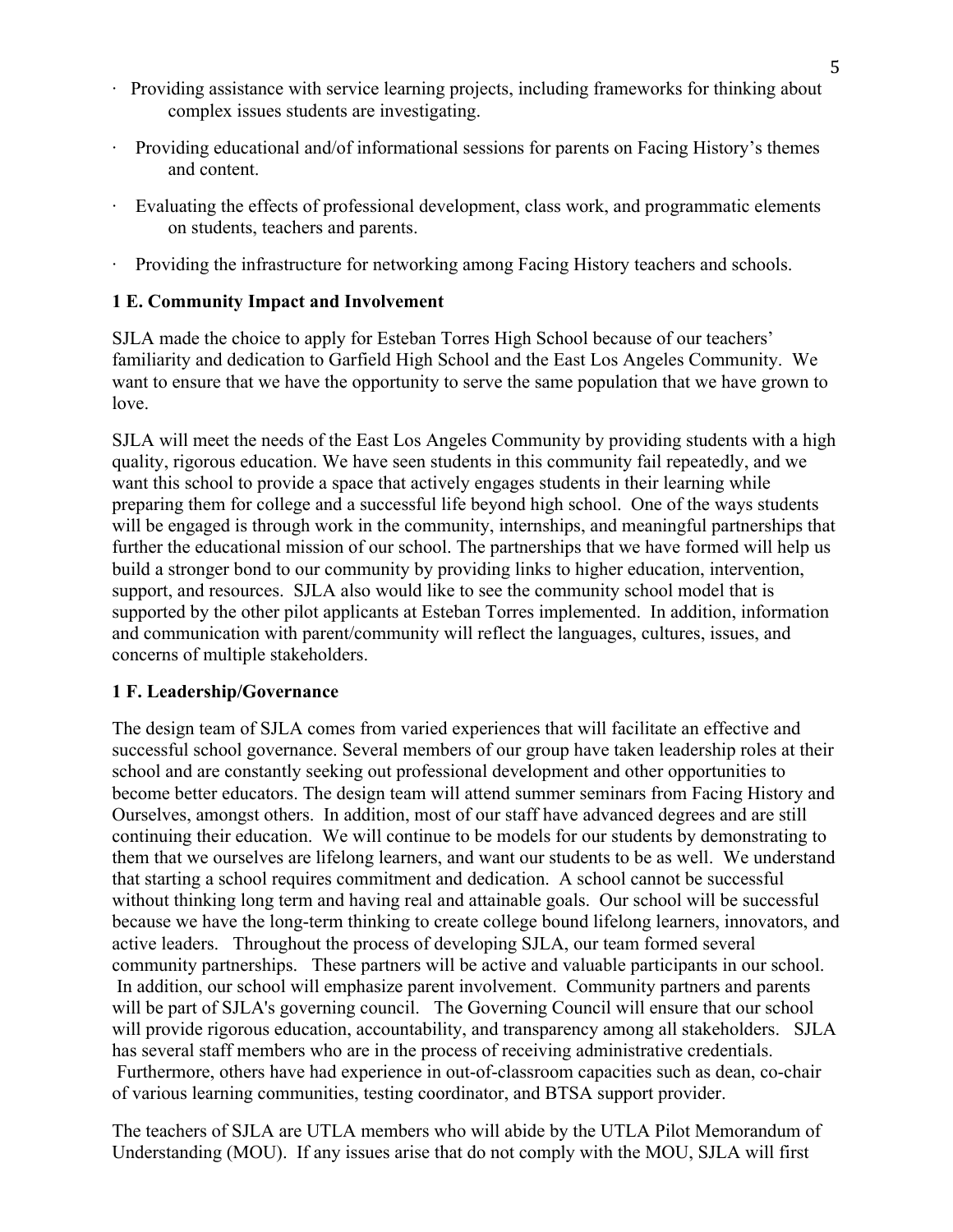seek out a waiver before proceeding with any decisions. In governance meetings, UTLA will be represented. (See *Appendix B1.1-B1.10* for Pilot Addendum)

#### **1 G. Fiscal Plan**

As a pilot school, SJLA will develop a budget that emphasizes instruction, intervention, and enrichment. We will always look first at how we can improve the quality of education in the classroom to support the success of our students. As an internal applicant, Local District 5 plans will ensure fiscal solvency and responsibility per LAUSD guidelines and policies. Funding is on a per pupil basis to ensure that that there are adequate resources to meet the needs of the students. LAUSD will fund the model based upon the agreements made regarding the establishment of small learning communities and their relationship to the total school population and curriculum.

#### **Part 2: Curriculum and Instruction**

#### **2a. Curriculum Map**

**2a.i**. The scope and sequence is clearly presented, aligned with the school's stated mission and the California standards.

#### **Scope of Courses**

The SJLA scope for curriculum will centered around the University of California's A-G Subject Requirements with a strong emphasis on Social Justice Leadership that will be promptly implemented after the students matriculate from the 8th grade into the 9th grade. Annual Social Justice Leadership themed units (SJLA PROJECTED EDUCATIONAL PLAN See Appendix C.1) embedded with FACING HISTORY SCOPE AND SEQUENCE (See Appendix C2.1-C2.2) will be implemented cumulatively per grade level to encourage students to partake in a progressive society as confident, empowered, and reflective individuals. Our scope and sequence seeks to prepare students to be 21st century learners who have a global understanding and a passion for Social Justice.

SJLA will welcome incoming freshman students at the Summer Bridge Program with Identity themed units following their summer matriculation. With the guidance provided during the Summer Bridge Program, students in the ninth grade will focus on Human Skills and Identity within the Community. Tenth grade students will build on the ninth grade theme and study Community and Civic Responsibility. With the skills acquired in ninth and tenth grade, students will apply their knowledge through Leadership and Personal Responsibility in the eleventh grade. Ultimately, in the twelfth grade, seniors will integrate all previously studied themes through Independence and Activism. From grades nine through eleven, students will participate in Service Learning Projects that will support the specific curriculum theme at each grade level. In due course, seniors will have afforded themselves the knowledge and ability to partake in internships with our community partners.

SJLA will build a College-Going Culture on campus. Each year, students will be afforded multiple opportunities to research college related topics, such as scholarships, and attend various college trips. Specifically, ninth and tenth graders will participate in local university trips, whereas eleventh and twelfth graders will participate in overnight and/or weekend university trips. In order to encourage university eligibility, students will enter SJLA and construct a personal education plan outlining their high school career that includes managing when they will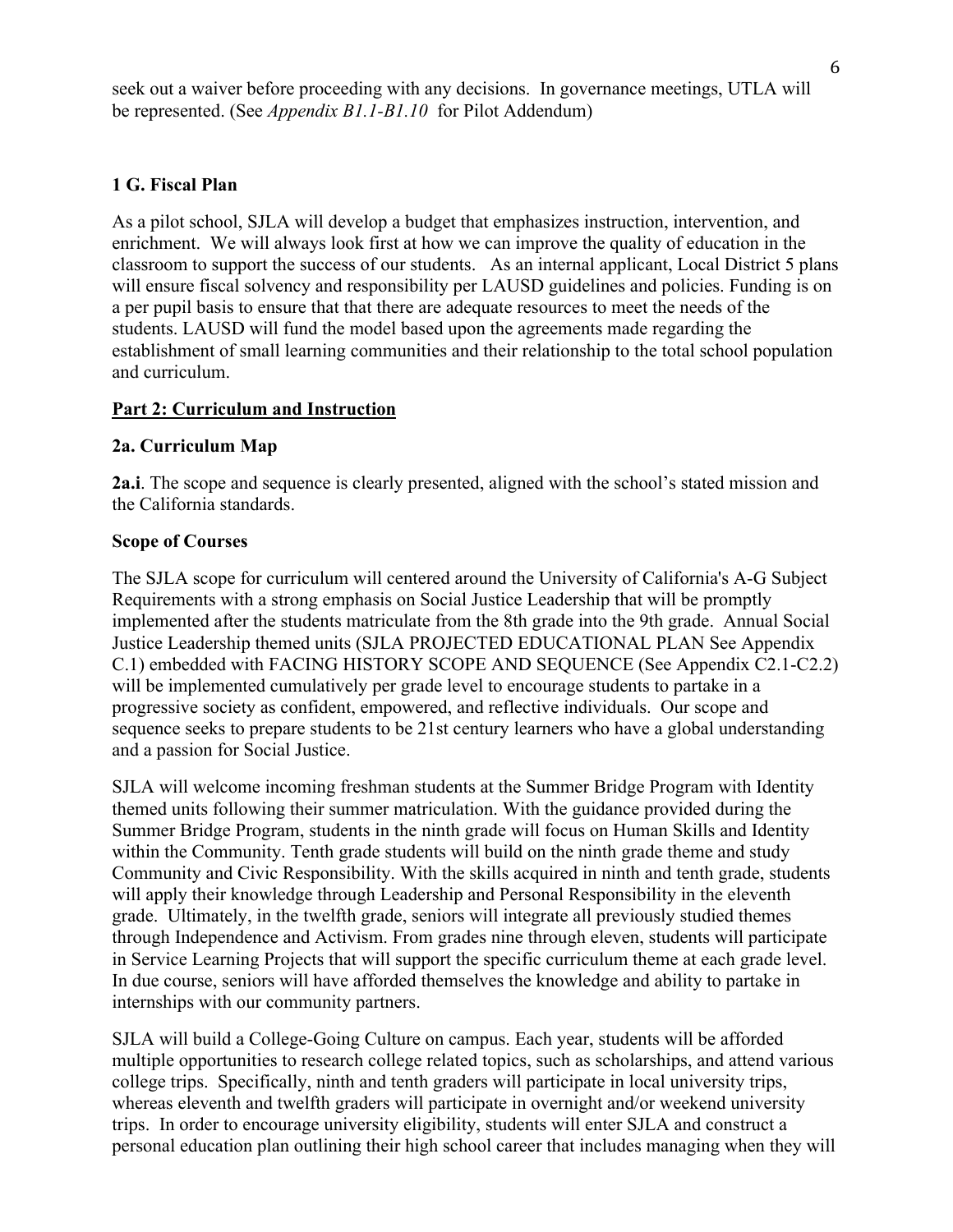take college required assessments. Twelfth grade students will plan, mentor, and implement the Summer Bridge Program for the incoming ninth graders, creating a culture of building a community of leaders.

Students will be required to complete Service Learning Projects that will be focused on a specific discipline at each grade level (SERVICE LEARNING PROJECT OUTLINE See Appendix C3). At the ninth grade level, students will focus on mathematics and participate in a number of Citizen Hours at a non-profit organization to be approved by Advisory Educators. In tenth grade, Service Learning Projects will be SJLA Pilot School-centered or Esteban Torres High School-centered, with a science emphasis. Eleventh grade students will complete Service Learning Projects within the wider East Los Angeles community with an emphasis around English (writing and reading). Note that Advisory Educators must first approve all Service Learning Projects. At the twelfth grade level, students will participate in internships or careerbuilding pathways. These service learning and internship activities are planned to attract engagement and improve learning, critical thinking, problem solving, and an understanding of ethics.

#### **Sequence of Courses**

SJLA student graduation requirements will be in line with University of California's A-G Subject Requirements with yearly Service Learning Projects embedded with a Social Justice Leadership and Facing History emphasis (SJLA PROJECTED EDUCATIONAL PLAN See Appendix C1 and CURRICULUM DESCRIPTION BY DISCIPLINE See Appendix 4.1-C 4.3)

English - English 9, English 10, American Literature for eleventh grade English, and Contemporary Composition for twelfth grade English will be offered. Introductory courses to each core class will be offered as well as supplementary core-related electives.

Science - Earth Science will be offered for students in the ninth grade. Biology, Chemistry, AP Chemistry, and Physics will be offered to students from grade ten through twelve. Introductory courses to each core class will be offered as well as supplementary core-related electives.

Mathematics – Algebra I, Geometry, Algebra II, Trigonometry, and Math Analysis will be offered. Calculus will be offered depending on the student population need. Introductory courses to each core class will be offered as well as supplementary core-related electives.

History – US History, Honors US History, Government, AP Government, Economics, and AP Economics will be offered at the tenth, eleventh, and twelfth grade level. Introductory courses to each core class will be offered as well as supplementary core-related electives.

Visual and Performance Arts – Introduction to Art, Painting, Advertising Design, and World of Art will be offered to students across all grade levels.

Physical Education – Students will take a Physical Education class every other quarter between ninth through tenth grade for a total of 4 quarters. Life Science and Health courses will also be offered.

**2a.ii.** There is evidence of effectiveness with similar student populations and rationale for selection

As an academy Social Justice has built itself around the concept of reflective teaching and learning. This framework has allowed educators to look at the educational practice and students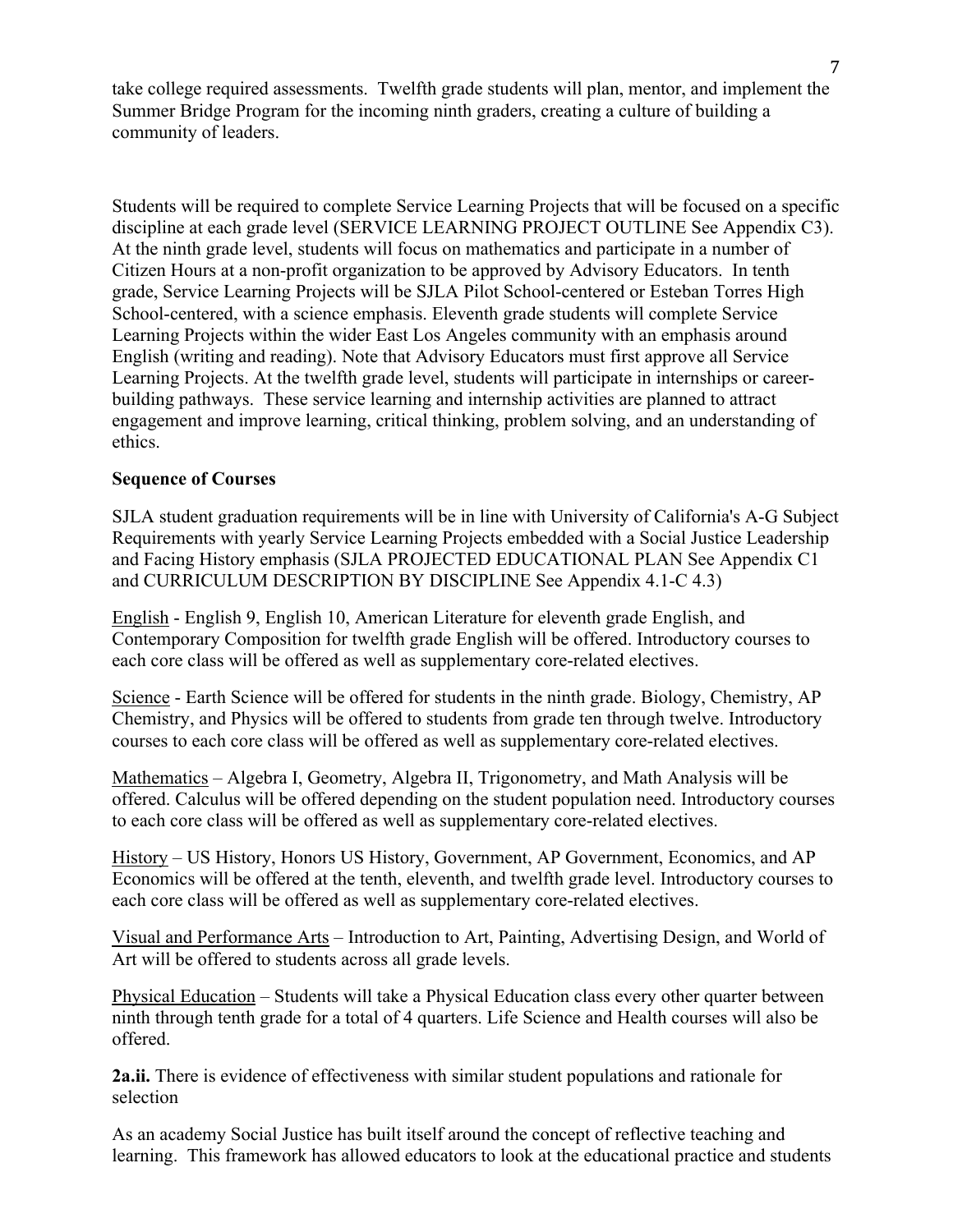as areas to improve the learning process. In seeking a means to help our curriculum flourish, Pilot schools seemed like a natural fit, providing autonomy, accountability, and most importantly a commitment to equity. A pilot school framework would enable teachers, students and all educational stakeholders to contribute to the reflective learning-teaching process.

S.J. curriculum is grounded on critical thinking and learning to use resources to create an effective positive change. Educators reviewed testing data collected from the current academy as well as the larger Garfield High School. We found that S.J. academy students' pass rate on the CAHSEE improved to over 70% from 2007- 2010 (LAUSD). In order to increase the student success percentage, SJLA will maintain a consistent focus on literacy as well as integrate educational support systems for all disciplines (CURRICULUM DESCRIPTION BY DISCIPLINE *See Appendix C4.1- C4.3*).

**2a.iii.** Instructional techniques are clearly articulated and pedagogy supports mission.

Educators will embed a variety of instructional techniques within the pedagogy to support the students' ability to partake in a progressive society as confident and empowered individuals. Educators will also embed strategies suggested by SJLA partners, Facing History and Ourselves (FHAO TEACHING STRATEGIES *See Appendix C 5.1- C 5.3*).

Educators will embed Facing History and Ourselves curriculum (FHAO SCOPE AND SEQUENCE *See Appendix C 2.1- C 2.2*) which allows students to begin a journey of discovery about oneself and others. FHAO describes the journey as an investigation into some of the most terrible atrocities in human history and some of the most appalling examples of collective violence in our world today. FHAO also states that it is a journey into some of the most extraordinary examples of human courage and compassion. The techniques that SJLA will utilize include, but are not limited to the following listed in INSTRUCTIONAL TECHNIQUES SUMMARY(*See Appendix C 6.1- C 6.2*).

**2a.iv.** The educational plan is flexible and can be adjusted once enrolled students' performance levels and learning needs are assessed

SJLA in collaboration with the other Esteban Torres Pilot Schools will have a 4 x 4 block schedule, to provide students with an educational day that is responsive to their needs. Students will be scheduled in their classes based on CST scores, teacher recommendation and/ or demonstration of student commitment to academic development. A block schedule will provide students with longer class time as well as introductory classes that will provide them the skills needed in order to access the curriculum. Working collaboratively within a block schedule will provide teachers with professional development time to plan, analyze, and reflect on data within the pilot school and with other campuses.

During common planning periods, teachers will be able to construct common assessments with other SJLA educators, and educators from other Esteban Torres Pilot Schools. This collaborative work will enable educators to review data and accomplishments and make any necessary adjustments to the curriculum, as well as continuously connect as educators of a common population of E.T.H.S.

**2a.v.** Demonstrates the use of differentiated instructional techniques to support the varying ways by which students learn.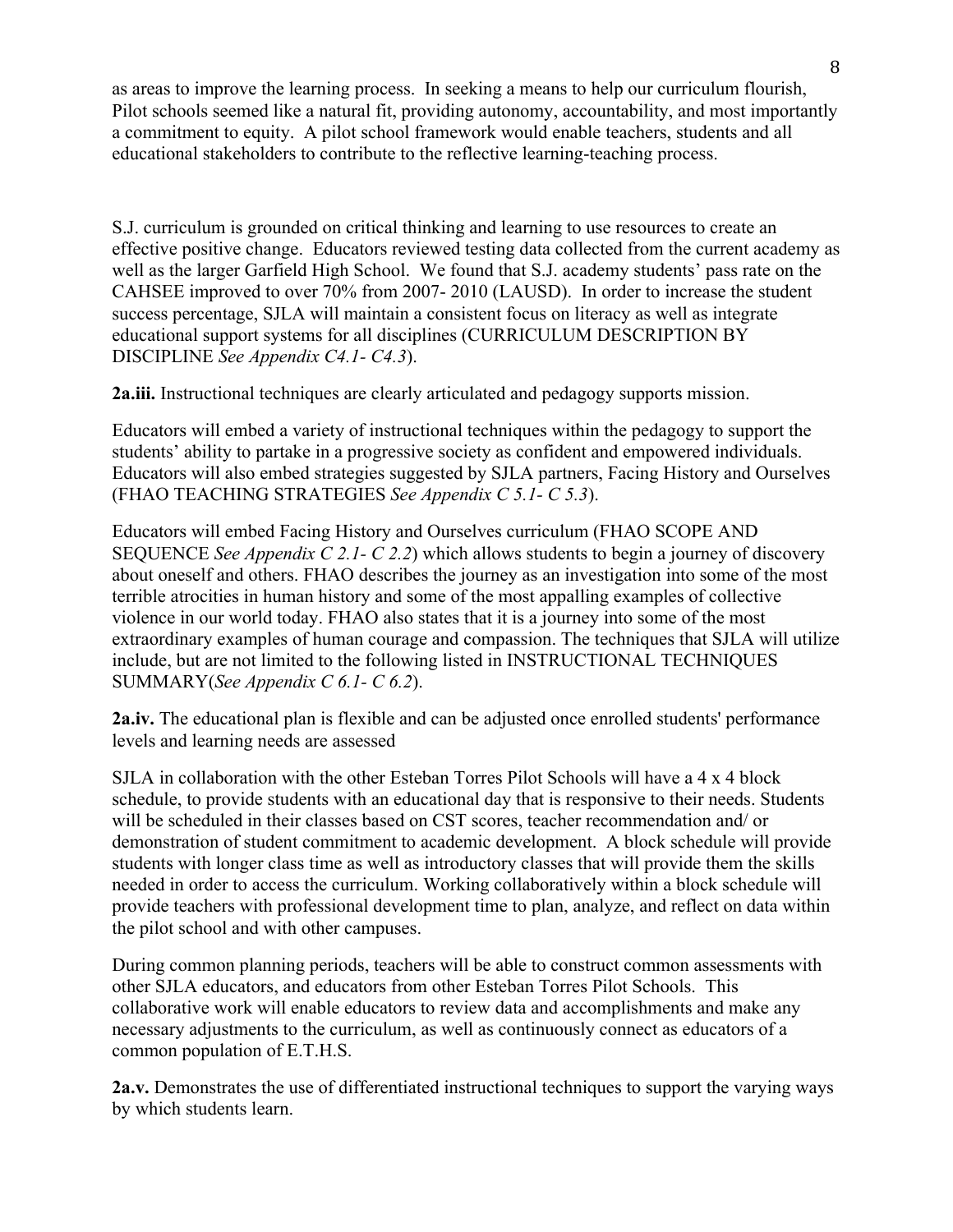As stated previously, several instructional techniques including differentiated instruction, such as: reciprocal teaching, interdisciplinary teaching, thematic based lessons, .etc. which will be used across the SJLA to maintain the integrity and consistency throughout the school. Nevertheless, instructional approaches will be flexible and adapted to the needs of the individual student and the class. Students will be properly assessed prior to determining the differentiated method of instruction in the classroom, and have opportunities to participate in hands-on community based projects, create portfolios, design multi-media presentations, deliver oral presentations, and collaborate with their peers on a variety of assignments and performance based assessments. Furthermore, given that students today are increasingly technology savvy we plan on incorporating the use laptops, iPods, podcasts, and other technology that will engage the students in the curriculum.

For each grade level, every SJLA student will be required to complete a Service Learning Project based around the Curriculum Theme (SERVICE PROJECT OUTLINE *See Appendix C3*). Service Learning Projects will not only give the students the opportunity to collaborate with each other, they will also be exposed to interdisciplinary and inquiry-based instruction. Such projects will be advantageous for all students regardless of academic abilities, learning styles, interests, personal experiences, and levels of motivation as they will be able to contribute in their own individual fashion (multiple intelligences). Moreover, the components of each Service Learning Project will improve the level of literacy within the student population to a greater extent.

Differentiated instructional techniques will be utilized to improve the level of reading comprehension and writing component. Since literacy will be a crucial building block across each discipline, students will be exposed to the English language to a greater extent through the various approaches. Some options for cross-curricular literacy can be found under SJLA LITERACY PLAN (*See Appendix C 7*).

**2a.vi**. Plan defines strategies and approaches to be used for students who need intervention as well as for accelerated learners.

- 4x4 Block Schedule – With a block schedule, the needs of all students will be met during the school day. The 4x4 Block Schedule provides an opportunity to include intervention courses as a preventive measure for students vulnerable to failure. Accelerated students will have the opportunity to take more core-related elective courses or college-related courses.

- Thematic units from Facing History and Ourselves – Together with Facing History and Ourselves organization, SJLA educators will customize curriculum that will be infused through the various disciplines to analyze ones worth through identity and cultural awareness. Meaningful units will lend themselves to help students build a stronger understanding of the curriculum theme (Human Skills and Identity within the Community, Community and Civic Responsibility, Leadership and Personal Responsibility, Independence and Activism) at each grade level. Students, whether accelerated or with lower level skills, will benefit by becoming stronger individuals.

- Advisories – Students will attend Advisories every day with the same group of students as they promote through each grade level. Having the same group of students throughout each grade level, will allow students to feel a sense of community, personalization, and support. Within the Advisories, there will be a set curriculum that will reinforce the Curriculum Theme per grade level, promote personal responsibility to matriculate and graduate. Using AVID strategies and SJLA's PROJECTED EDUCATIONAL PLAN (*See Appendix C 1*), each advisory student will feel a sense of personal responsibility through goal setting and attainment. In order to assure that all advisories are equipped to meet the needs of each grade level, an advisory council will be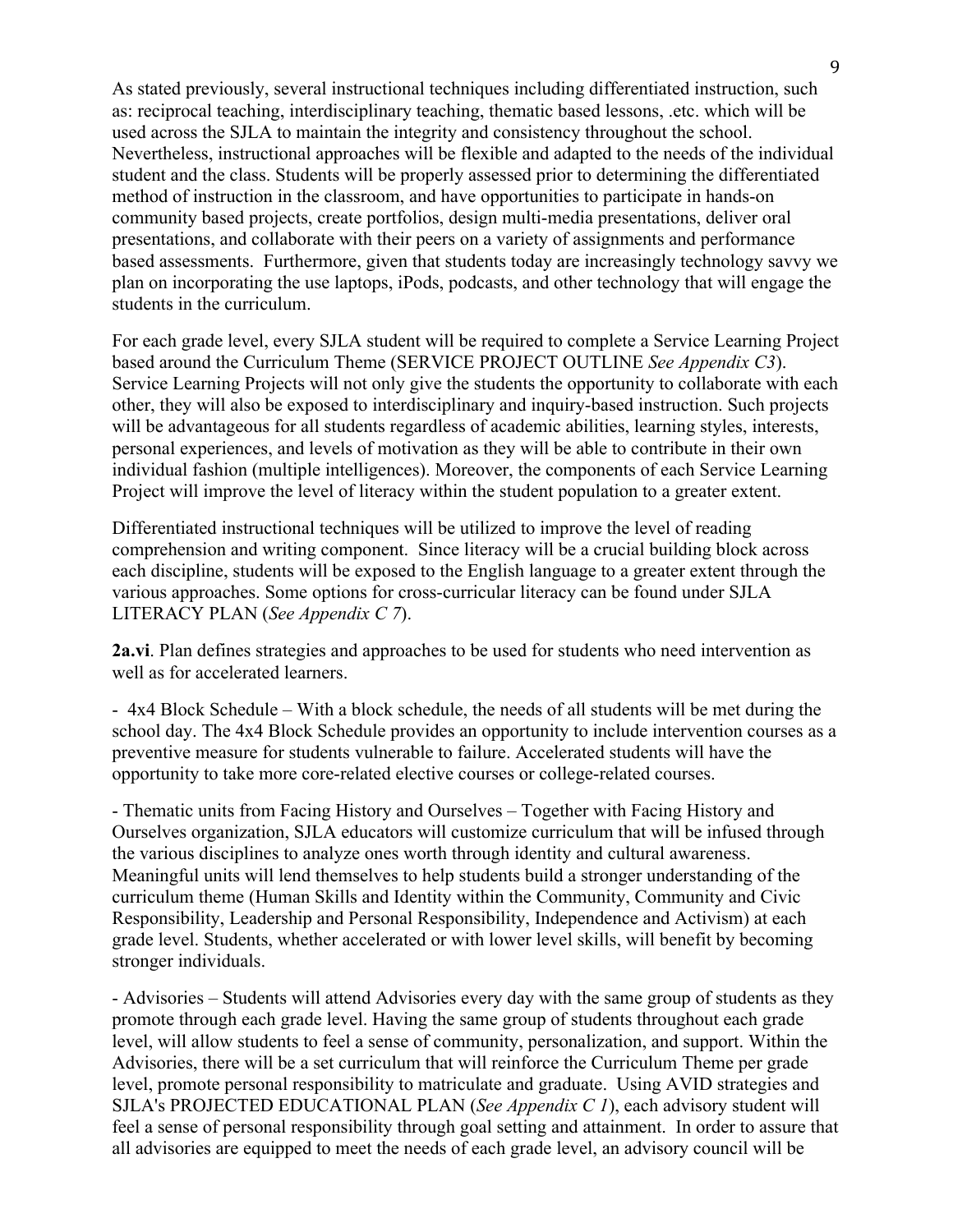formed of educators of each grade level. The Student Governance Council (SGC) will form its own Advisory Period, where students will meet as a Council to plan and carry out activities as well as work with their faculty advisory on normal Advisory activities, including college guidance and grade checks.

- Accelerated courses, such as Honors and AP's based on CST scores, teacher recommendation and/ or demonstration of student commitment to academic development. With open elective slots, students will have the opportunity to take AP level elective courses at local community colleges.

- Learning Centers will provide students within the general and special needs population. These learning centers will offer tutoring, essential skills, and the opportunity for students to do their work in quiet and supportive space. Students will have the opportunity to reintroduce the lesson through different modalities. The Learning Center will also provide students a different environment in which to understand the curriculum.

**2a.vii.** If school is using packaged curricular programs, plans to augment these programs are included.

At this time, SJLA will not be using packaged curricular programs. All SJLA courses have been approved by the Los Angeles Unified School District, meet the UC/CSU A-G requirements (*See Appendix C 8*) and the criteria established by the WASC Accrediting Commission.

### **2b. Track Record of Proposed Curriculum**

Facing History and Ourselves brings over thirty years of recognized quality and expertise to the effort of promoting civic engagement in schools by supporting teachers with curriculum, resources and methodology. This internationally recognized educational organization uses an indepth study of history and the present, literature and science, to help schools teach about the dangers of indifference and the value of civility. Facing History uses timely and relevant resources of today and yesterday to create a "living" curriculum that prepares students for participation in a democratic society. Through this curriculum, students gain multiple perspectives while making informed choices and constantly asking, What do I want to do with my voice? What kind of a world do I want to live in, and how can I make it happen? Facing History's curriculum is structured to support and increase literacy skills for all students; furthermore, students who have participated in Facing History's classes demonstrate heightened social concern and increased sensitivity to the plight of others.

Facing History's effectiveness has been demonstrated in more than 90 studies by independent researchers and Facing History evaluators. Our most recent study of 76 schools in eight cities in the U.S., conducted by independent evaluators, establishes that Facing History's professional development, follow-up coaching, and print and online resources provide teachers with the knowledge and skills they need to be more effective. Evidence showed that Facing History educators increased and sustained their classroom engagement and growth over the two years of the study. Students demonstrated a greater capacity to analyze history and contemporary events, to interpret evidence, and analyze what leads people to make ethical choices. And, the study established that students are better able to think critically about cause and effect.

Studies of the impact on students on FHAO programs documents: greater engagement in learning; increased historical understanding, socio-moral development, and civic knowledge, skills, and dispositions; and reduced racist attitudes and an increased ability to recognize racism, anti-Semitism, and other forms bigotry in themselves and others.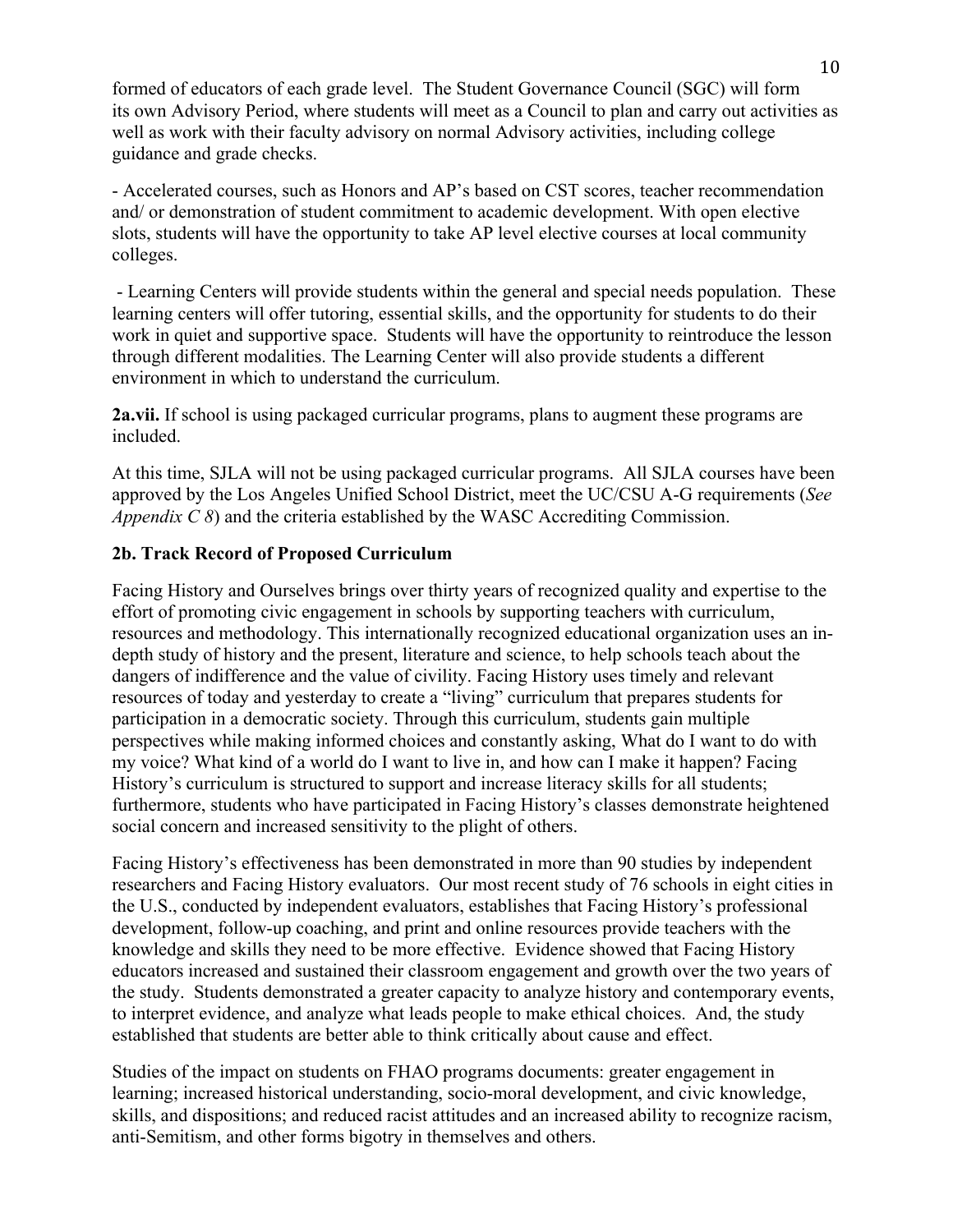**2 b.1.** Has the applicant submitted appropriate evidence that the proposed curriculum is standards based; research based, and has been effective for the proposed student population?

Facing History and Ourselves' approach is consistent with California state standards across the curriculum. FHAO's curriculum, pedagogy, and resources have the power to engage all students in their learning. FHAO teaching tools include: student journaling and self-reflection, integrating visual arts into academic classes, listening to/reading from eyewitness accounts from history and today, and using narratives and literature to make subject matter come alive. FHAO's materials and approach asks students to wrestle with what they believe in and how to marshal their abilities to make a difference in the world. FHAO does this by asking students to look deeply at the decisions people have made in history to create both open, free inquisitive societies and dogmatic, closed, oppressive societies. How have scientists used their knowledge, biases, and research tools to better all humanity – or to create exclusionary hierarchies based on race and racism? How can applied mathematics be used to help communities solve problems, and how have the tools of math been misused in the service of autocratic regimes and blind bureaucracies? In short, FHAO helps students to investigate how humans have shaped the world over time, and to learn from the successes and failures of those efforts.

A challenging curriculum for Core Content Disciplines will be designed to comply with the rigorous guidelines stated by the California Standards and Frameworks and A-G Subject Requirements. Core courses are aligned with SJLA and FHAO themes and assessed with department developed common assessments and California Standards Test (CALIFORNIA STANDARDS-BASED CORE CURRICULUM BY DEPARTMENT AND COURSE *See Appendix C 9*).

**2 b.ii.** For secondary schools, has the applicant demonstrated how they will become WASC accredited, have their course approved by UCOP (University of California, Office of the President) and obtain a College Board number (for PSAT, SAT, and AP Courses)

Social Justice Leadership Academy (SJLA) is committed to providing a college going culture that prepares its students with courses that not only lead to a high school diploma but also encourages students to exceed the requirements of a high school diploma. WASC accreditation, UCOP approval, and obtaining our College Board Code are vital in providing students the opportunity to continue their education beyond high school. The "Cadre of Experts" will be referenced to facilitate the process in providing rigorous courses that meet UC standards and becoming WASC accredited.

Prior to September 2010, SJLA will establish rigorous courses that engage students through the use of Facing History curriculum. The number and level of prerequisites, the level of student work required, depth of key assignments and how the subject specific questions are addressed will define rigor. A social justice lens will guide all interdisciplinary assignments and grade level service learning projects to ensure continuity and college going culture.

Additionally, in the first year SJLA will submit its request for College Board Code, complete and submit the survey for new schools to the UC for review, and have the process of accreditation. SJLA will begin the school year with a junior, sophomore, and freshman classes, each grade level consisting of 125 students. At the beginning of the second school year, SJLA will matriculate a new freshman class and with a successful WASC Accreditation graduate its first senior class.

#### **2c. Addressing the Needs of All Students**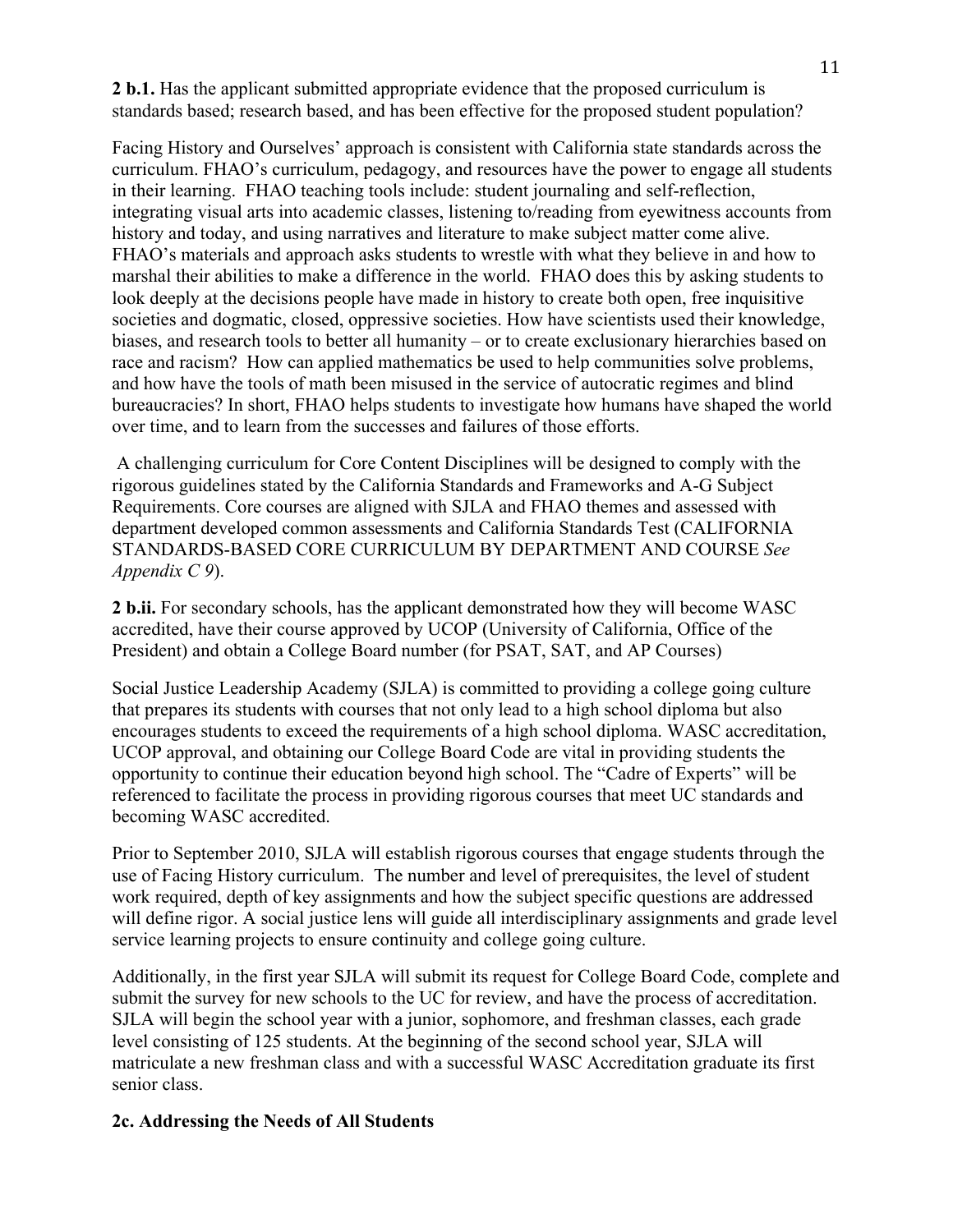SJLA will meet the needs of all students by providing a high quality standards based instruction in all content areas. We seek to prepare every student for graduation and upon graduation is college and career ready. SJLA in collaboration with the other Esteban Torres Pilot Schools will have a 4 x 4 block schedule, to provide students with an educational day that is responsive to their needs. Working collaboratively within a block schedule will provide teachers with professional development time to plan, analyze, and reflect on data within the pilot school and with other campuses. During common planning periods, teachers will be able to construct common assessments with other SJLA educators, and other Esteban Torres Pilot Schools. Doing so will enable educators to review data and accomplishments and make any necessary adjustments to the curriculum, as well as continuously connect as educators of a common population of Esteban Torres High School. In order to make students do not fall through the cracks RTI will be used (*see Appendix C 10* for SJLA ADDRESSING THE NEEDS OF ALL STUDENTS).

**2 c.i.** Defined plan and sufficient capacity to service the learning needs of Students with disabilities, English Language Learners, Standard English Learners, and other student characteristics

The SJLA student body, a diverse student population of English Language Learners, Students with IEPs (Individualized Education Plan), Honors, GATE (Gifted and Talented Education) etc. will have equal and full access to all curriculums. Educators will differentiate instruction to meet the needs of all the students through scaffolding, SDAIE (Specially Design Academic Instruction in English) and any recommendations set forth in the IEPs.

**2c.ii.** Plan is well defined for addressing the needs of students in need of intervention, students with disabilities, students with interrupted formal education, and gifted students.

Students in need of Intervention - 4x4 block schedule will allow students the opportunity for academic intervention during the school day using introductory classes that will provide them the skills needed in order to access the curriculum.

Students with Disabilities - The timely completion of all documents related to Policies, Procedures and Federal compliance mandates (IDEA) for Special Education Services will be in place. Special Education Students may need more frequent monitoring for assurance of instructional and behavioral progress.

Accelerated Students - Identified GATE and accelerated students will be scheduled in their classes based on CST scores, teacher recommendation and/ or demonstration of student commitment to academic development.

**2c.iii.** Define how the school will identify other at-risk students and address these students' needs.

At-risk students will be identified mainly through parent, teacher and staff referral. Impact trained teachers will assess the referrals and refer out students to the in-house Impact Program or to the community services and programs as needed. These measures are to assist the students' academic and personal success. Individual Education Plans will be reviewed at the beginning of the semester with all educators. Students will create an individual high school plan including college-required assessments.

**2c.iv.** Sets how the school will identify other at-risk students and address these students' needs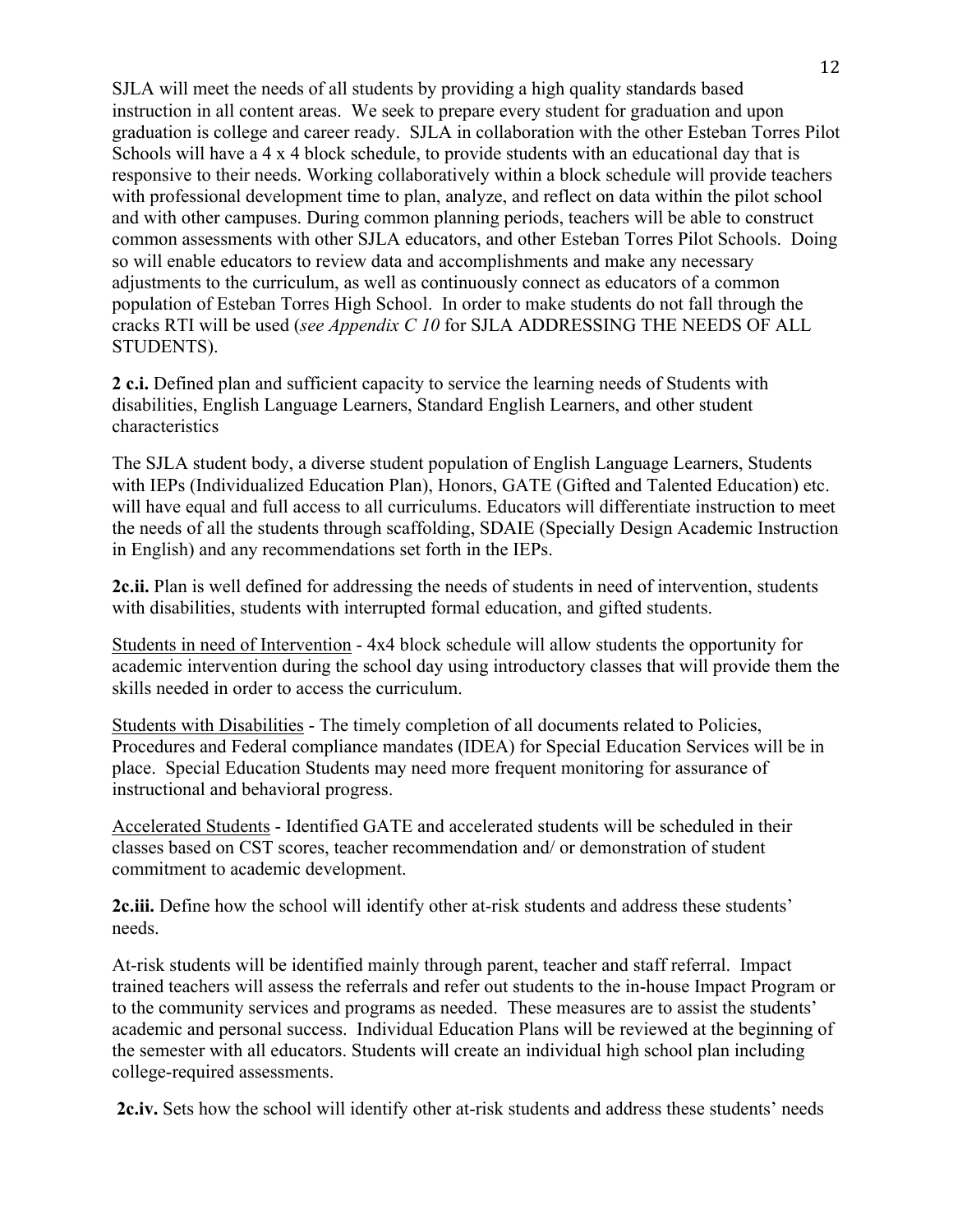Individual Education Plans will be reviewed at the beginning of the semester with all educators. Students will create an individual high school plan including college-required assessments. Students will also be identified at-risk through parent, teacher and staff referral. Impacted trained teachers will assess the referrals and refer out students to the in-house Impact Program or to the community services and programs as needed. SJLA's goal is for students to meet the highest standards. For an outline of our goals please the ACCOUNTABILITY MATRIX in *Appendix E 1.1- E 1.25.*

# **2d.** Accelerated Learning

Identified GATE and accelerated students will be scheduled in their classes based on CST scores, teacher recommendation and/ or demonstration of student commitment to academic development. The 4x4 block schedule will also be in place to provide accelerated students with the opportunity to take more advanced courses. All students will have the opportunity to participate in accelerated courses based on their academic performance, CST score, teacher recommendation, and/or demonstration of student commitment to academic development. Also, students with disability will be given the opportunity to participate in GATE, Honors, and Advanced Placement with educator and/or parent recommendation. RTI will also be utilized to identify the needs of all learners to ensure that they are supported early and effectively.

**2d.i.** Plan indicates number of GATE and Advanced Placement (for High School) classes that will be offered and anticipated students served broken down by sub-groups

Once the enrollment of students is determined, the number of GATE and Advanced Placement courses being offered will be established based on the needs of the student population. We will determine this from district data.

**2d.ii**. Plan also provides details on how they will increase the number of minority students enrolled in these classes.

4x4 block schedule has intervention courses built-in to provide students with the skills to succeed in the core courses. With a stronger academic foundation, more students will be able to enroll in advanced level courses, such as Honors and AP.

# **2e. Instructional Strategies**

**2e.i.** Instruction strategies are supported with research based evidence

 Please refer to INSTRUCTIONAL TECHNIQUES SUMMARY (*See Appendix C 6.1- C 6.2*) for an abbreviated version of the instructional strategies that will be utilized in the SJLA as well as FACING HISTORY AND OURSELVES TEACHING STRATEGIES (*See Appendix C 5.1-C 5.3).*

# **Part 3: Track Record of Proposed Curriculum Addressing the Needs of All Students Accelerated Learning Instructional Strategies**

# **3a. School Culture And Climate**

All internal proposals must adhere to Article IX- Hours, Duties and Work Year, Article XXIV-Student Discipline and Article XXVII-Shared Decision-Making and School-Based Management, as described in the LAUSD Collective Bargaining Agreements. (As a pilot school we will abide by the LAUSD/UTLA Pilot MOU).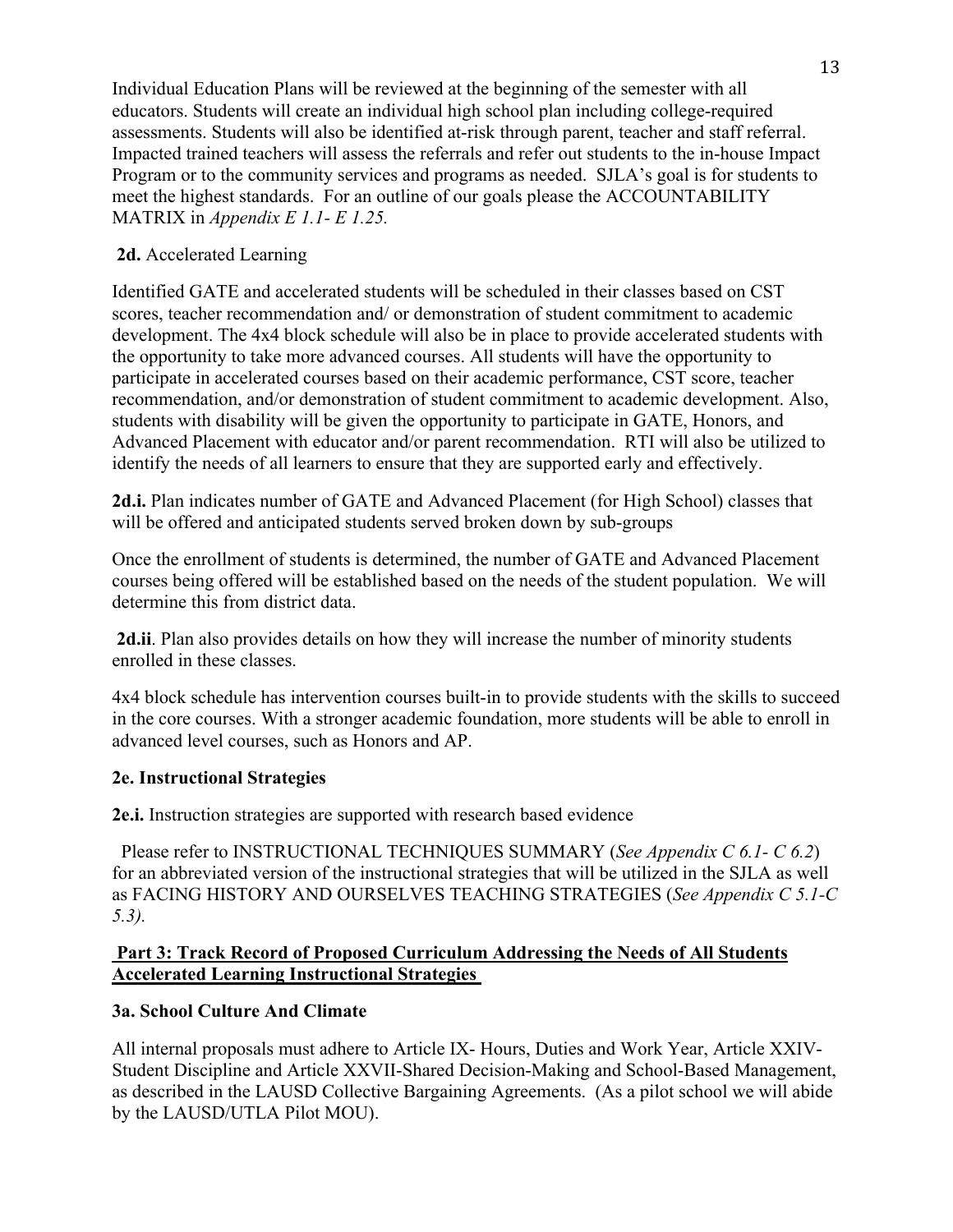**a.** Description of Culture: Describe the culture envisioned for the proposed school. How will the school promote a positive academic, behavioral and social environment? Demonstrate how you will establish a small school (400-600 students) and establish a common language that promotes integrity, ethics, and character.

The school culture and climate of SJLA will adhere to the relevant articles of the LAUSD Collective Bargaining Agreements. The founding team is derived from a group of teachers who have collaborated for the last five years to create the Social Justice Academy at Garfield High School. During this time, the teachers united to create a SLC that motivated students by encouragement, theme centered civic/service activities, cross-discipline projects, and other cultural gatherings. This founding teacher team will establish a small pilot school enrolling approximately 375 students the first year, and an approximate total of 500 students the following year, who will 1) be transferred from Garfield and Roosevelt high schools and 2) who will matriculate from three middle schools identified by LAUSD. To establish a cohesive small school from these disparate sources, we have identified five essential principals of the school culture and climate:

1. Excellence in Academics, Arts and Citizenship. The academy expects excellence in academic achievement, artistic performance and conduct. These expectations are well-defined, measurable, and apply to everyone in our school community. All members of our school community are responsible for strengthening a culture that values achievement.

2. Our School = Our Responsibility. Students, parents, teachers and staff choose to join this school community. We are all committed to supporting the school's ideals and objectives, and to supporting our students' achievement.

3. Opening Doors to Learning Takes Time. Extended learning opportunities, both within and beyond the school day, give students extra time to build the academic knowledge, real-world skills and creative habits of mind that prepare them for success at college and in their careers.

4. Results Drive Decisions. Teachers in the academy examine assessment results frequently, and use student achievement data to build students' skills and knowledge, with the goal of preparing all students for success at college and in their careers.

5. We Serve Our Community As Social Justice Advocates. Students will design and carry out service learning projects that serve and benefit both local as well as school communities.

6. Collaboration- Teachers in SJLA will seek out collaboration in order to become better educators for our students.

The Social Justice Leadership Academy will promote a positive academic environment through a high quality instructional design and constant monitoring of students' responses to instruction and intervention. Lessons planned with accommodation for diverse learning styles, engaging activities and strategies that support full participation of all students will help us to build and maintain an accountable culture. Positive language will be used in delineating behavior expectations, and in guiding students to achieve appropriate conduct at school and in all schoolrelated activities. We will promote a positive social environment through an instructional emphasis on team-building, not as an activity that we do in the beginning of the year, but as a constant, necessary underpinning of all classroom learning, school projects and social events. We plan to recognize student success in meaningful ways that will involve the parents, community, and classmates.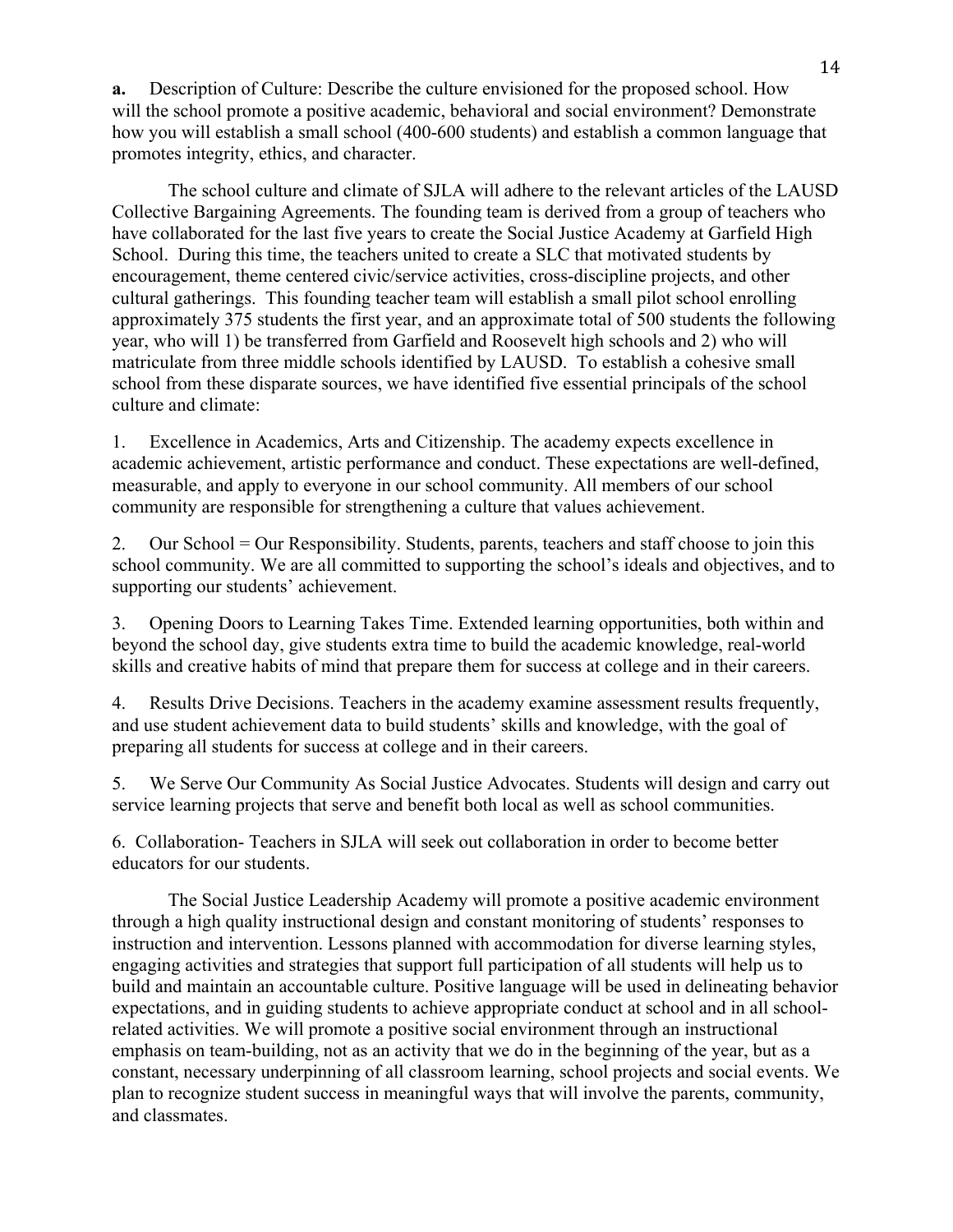Students will be motivated to achieve in the areas of character, ethics and integrity by progressing through stages of responsibility within our school community. All students will have opportunities to take on leadership roles and initiate service learning projects, and students who uphold high standards for conduct or who show greatly improved conduct through their work will advance to greater responsibilities and school wide recognition of their achievements. Also, students will know that they will be held responsible for work that they are assigned in each class through a system of rewards and/or consequences. Some rewards to be used will be certificates (such as honor roll, reading campaigns, etc.), gift certificates, reducing detention hours, and prizes. A few examples of consequences are detention hours, administrative aid, mandatory tutoring (gear up or classroom), Saturday classes, and participating in our community garden.

To set the tone for SJLA our school will require uniforms for all students. Uniforms will create a professional culture, a safe school and common identity. Uniforms will be mandatory for all students as of the first day of school. There will be days when students may divert from the dress code, such as college days and other days that will increase school spirit. In addition, as the year progresses students will be asked to participate in a school logo contest. The winning logo will be silkscreened onto T-shirts and distributed to the students and thereby will be added to the dress code.

To improve student scores on the CAHSEE and CST tests we will be incorporating three different campaigns to improve student outcomes. In early November, we will extrapolate data on each SJLA student and speak to him or her about their score and the campaigns in which they will be involved. To help promote success and exemplary achievement on the CAHSEE we will implement the "380 and Beyond" campaign began in the Social Justice Academy at Garfield High School. This is an Incentive Program where 10thGrade Students will receive 3 Math & English questions from the CAHSEE to support & pass exam the 1st time during the months of Nov-Feb (may change dependent on test dates). The questions are to be answered independently from class work, and must be check/explained to an SJLA English or Math teacher. Upon correctly completing a question, the teacher will award the student with a raffle ticket, to be turned into the SJLA coordinator before lunch on Friday. Raffle winners will be chosen on Fridays during SAC meetings. As the testing date approaches, practice questions will be posted in communal areas to promote independent participation. Incentives will be progressive and ongoing. "The CST campaign" will help raise the percent of proficient learners from the tenth and eleventh graders. It will cover the months of spring preceding the actual test date. Every month a CST subject content are will be focused on and each teacher in that subject will take 1 day per week to review practice questions and test taking skills. Each teacher in a non-subject area will support through 1 warm-up or dispatch question: 5 questions to be completed per week at the teacher's discretion; focusing on test taking strategies such as understanding the question, elimination, and plug-in. The final campaign is the "CAHSEE Rumble" provides support to upper class SJLA students who have not found success with the CAHSEE. This program is primarily aimed at the 11th and 12th grade students who have not passed the CAHSEE. It is a three workshop divided into three different subject areas (1 week English, 1 week Test taking skills, and 1 week Math.) The purpose of the "CAHSEE Rumble" is to assist students in passing the CAHSEE exam. Students will receive intense intervention through 8 hours of after school instruction focused on test taking strategies, as well as English and Math fundamental skills.

A major theme that further develops a school culture for SJLA involves teachers and instructional supervisors in this school helping one another take responsibility for academic success. The following ideals will help build a spirit of collaboration.

1. Continual sharing of ideas - Teachers share ideas daily regarding vital issues of instruction, curriculum, testing, school organization, and the value of specific knowledge.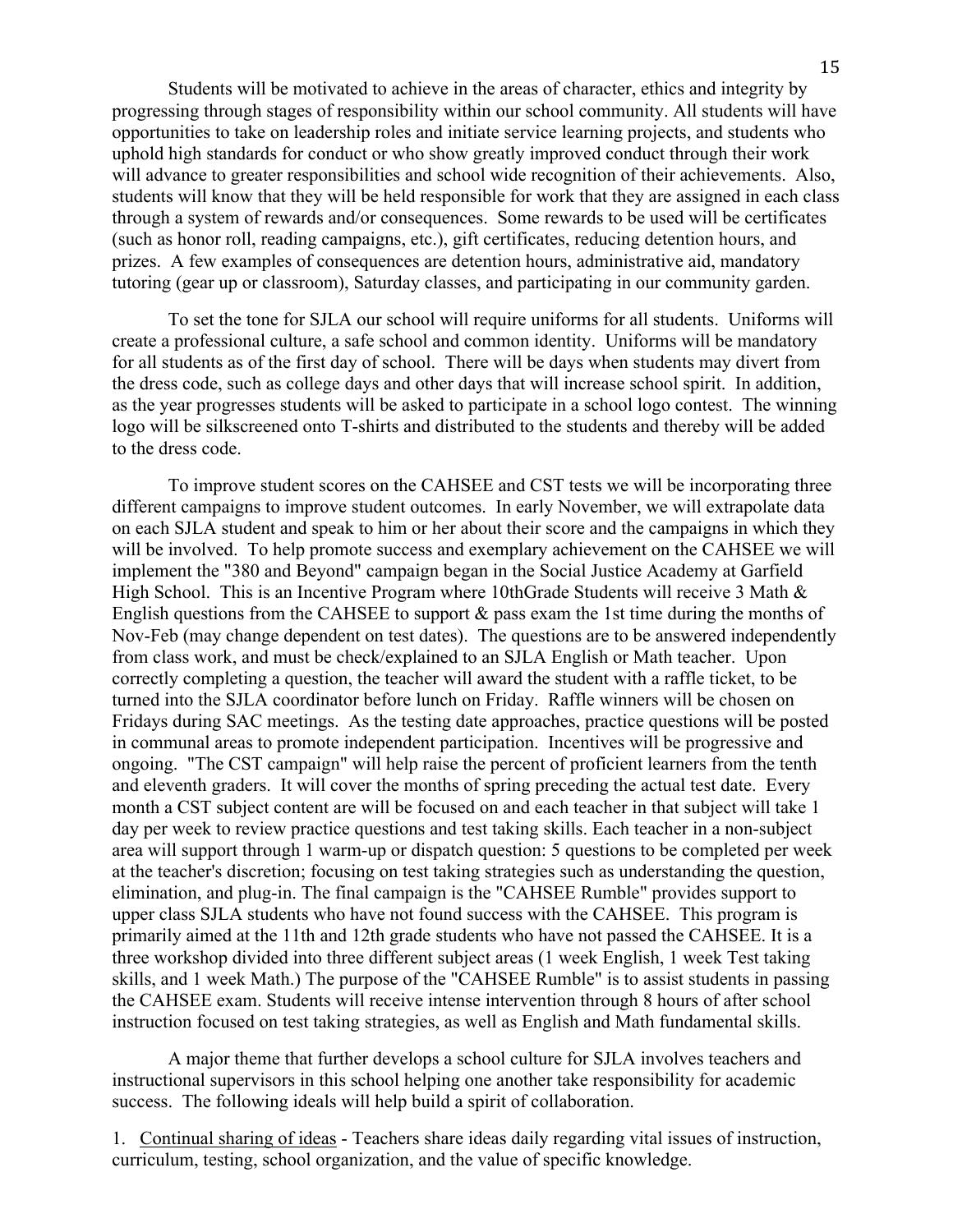2. Collaboration - Teachers become involved in team teaching and other collaborative efforts in program development, writing, and research.

3. Egalitarianism- Teachers dispense with formalities, with anyone who takes an interest in a department meeting being given a vote. The quality of ideas is more important than the source.

4. Practical application - Teachers ask themselves: How does what we are doing help students, teachers, and schools? What did we do this week to help?

Students will see that teachers are their direct role models, and in regularly seeing faculty collaborate in this manner they will practice it themselves. They will learn that they have a role in the decision-making process at SJLA, and this attitude will filter down to the community as well.

# These are **SJLA's Core Beliefs:**

1. Truth and Transparency - We will practice honesty and authenticity in our communication and relationships with students, our community, our peers, and ourselves.

2. Struggle and Sacrifice - Our struggle is against systems of power that have been historically used to deny, regulate, and prohibit access to the most basic human rights that should be granted freely to members of society regardless of race, class, gender, sexual orientation, or religious belief. We accept the reality that such struggle will require sacrifice from all involved.

3. Ownership and Agency - We will take responsibility as agents and catalysts of change to expose the truth about the functions of power, work (unite) to question their operations to provide meaningful change, and operate as producers of power to meet the needs of the community of East Los Angeles.

4. Collective and Community Power - Through collective community power, we commit to a conscious effort to overcome the intended historical obstacles that have been designed to disempower and divide our communities, and thereby meet the needs of all members of East Los Angeles for continual betterment and progress.

A major goal at SJLA is to build a school wide culture and value structure that supports peacemaking. Teachers will have numerous discussions on how to promote peace and social justice in each classroom and the school as a whole. Representative faculty members will gather with outside experts in daylong strategic planning sessions to develop a vision for the school. The principal and the entire faculty will ponder over the implications of adopting a peace and justice theme, creating a mission statement, and establish a set of four rules (called "Peace Actions") that guide both student and faculty behavior:

- 1. Be on time, prepared, and ready to learn.
- 2. Practice academic honesty.
- 3. Respect personal space, property, and opinions.
- 4. Promote a positive educational environment through respectful language & actions.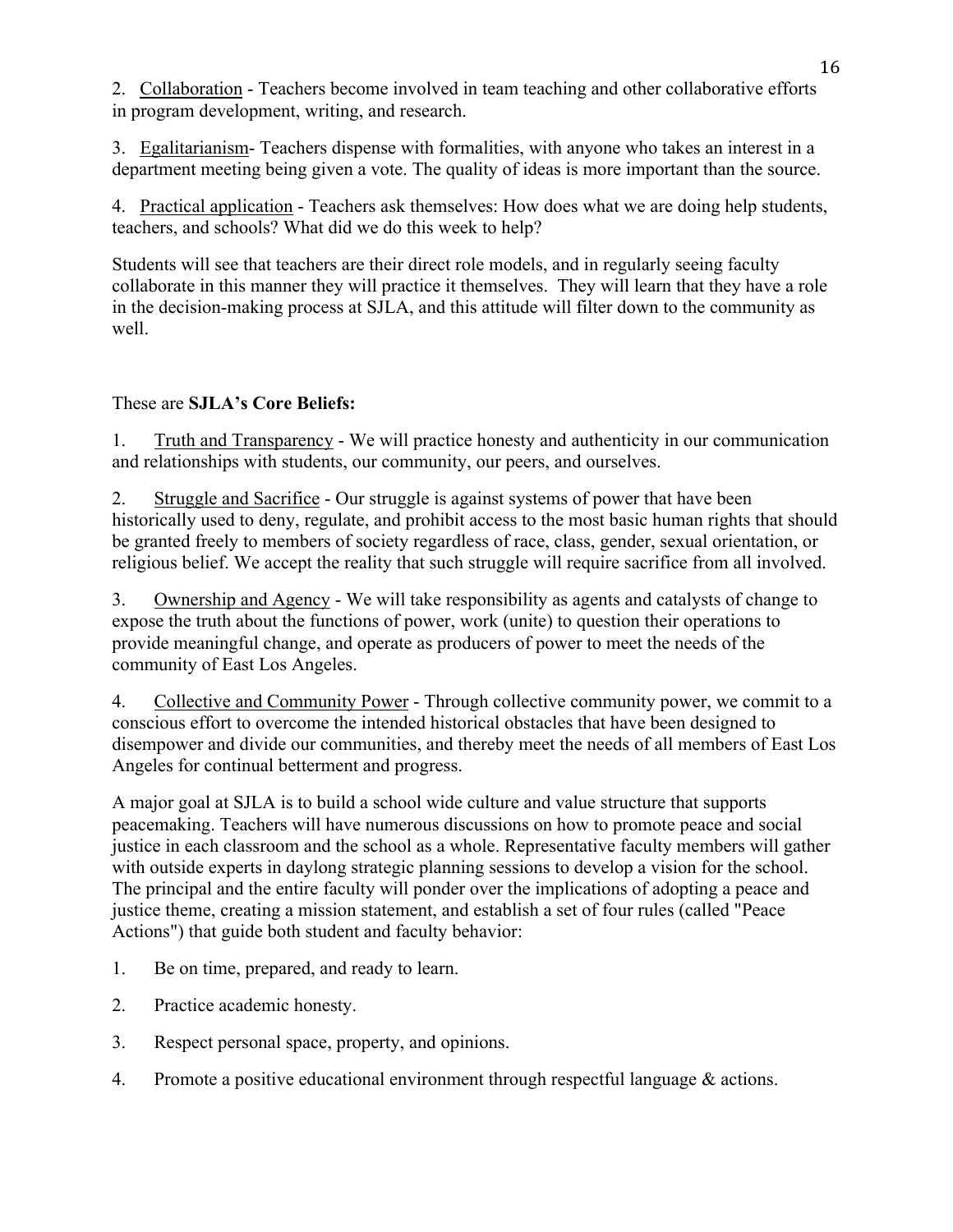Four important themes that will lead to a socially conscious environment at SJLA are:

1. Remaking school culture (school culture is focused on peacemaking, conflict resolution and critical thinking);

2. Learning to reflect and lead (students learn self-reflection, personal responsibility and social leadership);

3. Integrating social responsibility themes into academics (most areas of the core curriculum integrate social justice issues and the school offers other social justice courses);

4. Promoting service (students participate in community service and seniors are required to complete a "multidisciplinary project connected to a real-world problem").

SJLA expects that our student body will be a unified group, which will openly and honestly discuss issues relating to their campus and community life with each other as well as the community members of ETHS. They will acquire skills in order to think critically about issues and ideas academically as well as in the world around them. They will view the world around them with a more open, analytical mind, with their world expanding beyond East Los Angeles into a more global community to become 21st century learners.

# **Student Leadership**

The Student Governance Council (SGC) will be formed with positions being held by students. Student Body positions will consist of President, Vice President, Secretary, Treasurer, and Historian. Grade Level Positions will include 12th Grade President, 12th Grade Vice President, 11th Grade President, 11th Grade Vice President, 10th Grade President, & 10th Grade Vice President. Grade level representation will include a 12th Grade Representative, an 11th Grade Representative, a 10th Grade Representative, and three 9th Grade Representatives.

SGC will meet as its own Advisory period, with a formal meeting every Thursday, following Robert's Rules of Order. These meetings will be open to the general school population, but only elected positions will be able to vote on issues, particularly surrounding the use of Student Body Funds.

Although the work that the SGC does will form a portion of their service learning requirements, they will still be required to participate with their respective grade-level projects. Because this class will be an Advisement class as well, the Advisory teacher will also work with the students on college guidance and grade reviews.

A major role of the SGC will be to develop and carry-out activities which foster community and school spirit, thereby affording opportunities for students to enjoy coming to school every day and feeling that they are a part of a bigger group. Many activities will be social, such as dances, noontime games, Homecoming, Prom, and Spirit Week. Other activities such the organizing Career Fair, blood drives, food drives, penny drives, toy drives, and school wide academic and other awards assemblies will be civic-minded and humanitarian in nature.

# **3b. College and Career Readiness:**

1. Strategies to expose students to college and career strategies:

Advisory conversations about envisioning/imagining their futures (9th grade), begin exploring career options (CDE websites), PSAT(My Road eligibility), USC career website; student journals;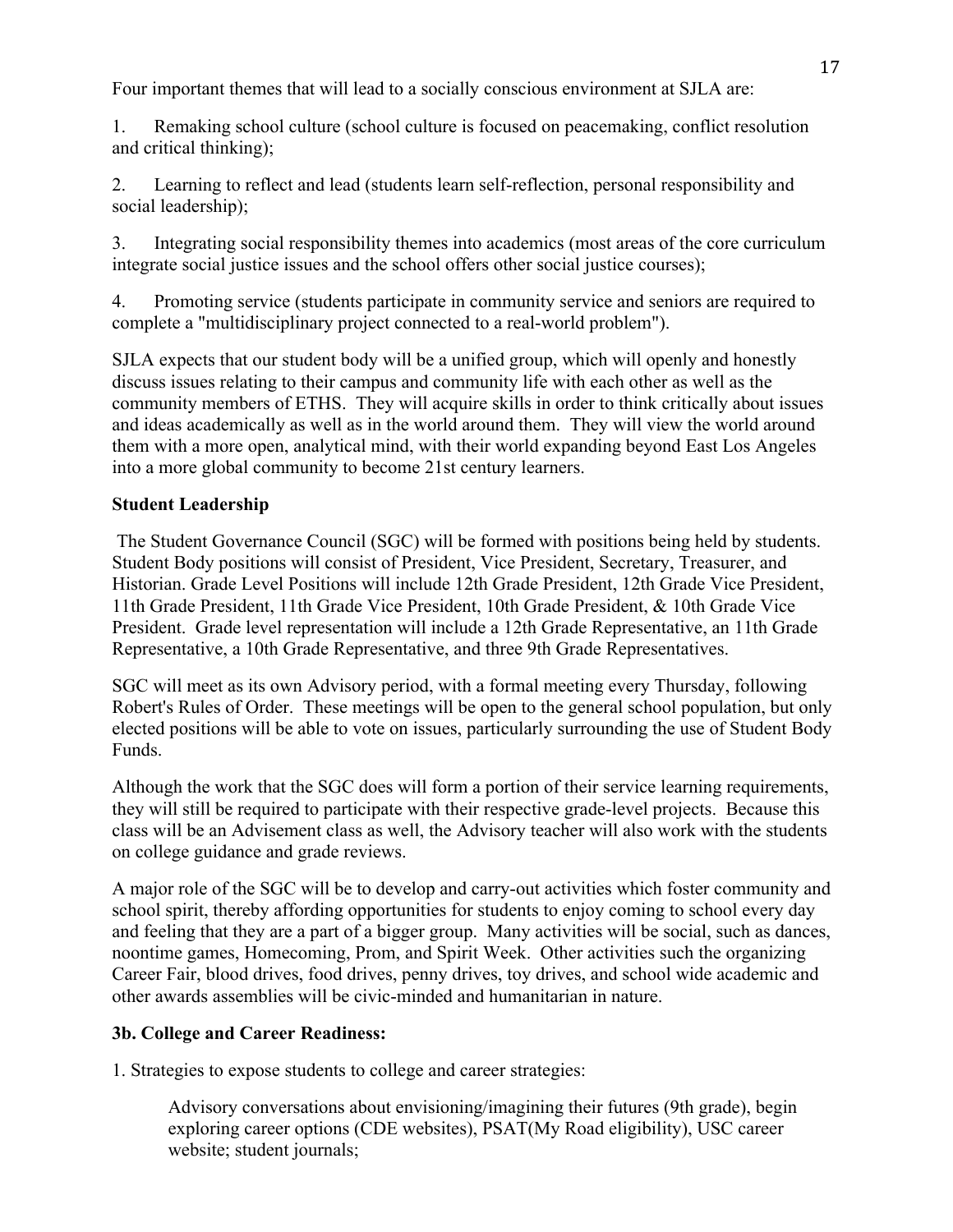Parents/caregivers attend sessions, have access 9th grade, to computers/website sites…parent conversations (meetings?) about what they envision for their children/possibilities, realities, options.

Program of day trips to local education institutions (public: community colleges, Cal State, UCs, tech;, military academies/ROTC (leadership); private: religious, secular); upper classes (11th/12th) over nights; utilizing external support groups such as College Match, Posse Foundation, and the Southern California College Access Network.

Schedule: end of 10th/ beginning 11th: students begin to winnow career/college ideas: online search; match internships (12th grade), service learning (11th grade).

2. Strategies to support them to be successful in college and a future career.

 Through advisories and the leadership in student government, a series of Habits of… will be researched and developed by the students, providing guidance and expectations of the skills needed to be successful (Habits of Mind, Habits of SJLA students, Habits of Work, etc.). Beginning in the 9th grade students will learn how to work in learning groups and form study teams.

 Beginning in the 11th grade, students will be able to take 'early college' classes (Cal State Dominguez Hills, East LA CC), in lieu of AP classes. These classes will be taught on the SJLA site, enabling students to have a close experience with the expectation of high education. In the 12th grade, students will undertake an internship, either during their summer break after the 11th grade or during their 12th grade terms. The Habits of Work inculcated throughout their prior SJLA experience are put into these 'real-world' work experiences.

 SJLA will have award ceremonies and other public celebrations of ongoing academic achievement (honors lists, outstanding portfolios, ELL re-designation awards, etc.) that are designed to make explicit and public the values, mission, and work of the school.

3. Defining how SJLA will offer students multiple A-G pathways at the school.

 In 2011-2012, SJLA will begin the development of a-g courses that access multiple pathways following the school's themed focus of social justice. This will build on the ongoing programs of grade-level focus outline in the curriculum section, and also the service learning projects of the 10th and 11th grades. The faculty will first identify currently approved UCOP A-G courses that could be offered in the SJLA program; and if desired, will create new electives, seeking UCOP approval, as desired.

#### **3c. Description of Culture College and Career Readiness School Calendar/Schedule**

Please see ACADEMIC CALENDAR (*See Appendix D 1*) for school start dates and end dates. Given that Esteban Torres is a new school and under construction we would like to have the right to adjust the start date for the second year.

The SJLA will be on a 4x4 modified schedule with a daily advisory period. On this schedule students take four classes that meet in 80 minute blocks everyday for one quarter of the school year, with two quarters per semester. The schedule is repeated the second half of the school year. This class schedule allows for expanded access to elective coursework and actively integrates intervention. At the end of each semester, students complete a total of eight classes as opposed to six, as would be the case on the traditional period schedule. As a result, students have the opportunity to take all A-G requirements for entrance into UC's, CSU's, and private universities, while still allowing them to pursue expanded elective opportunities that best meet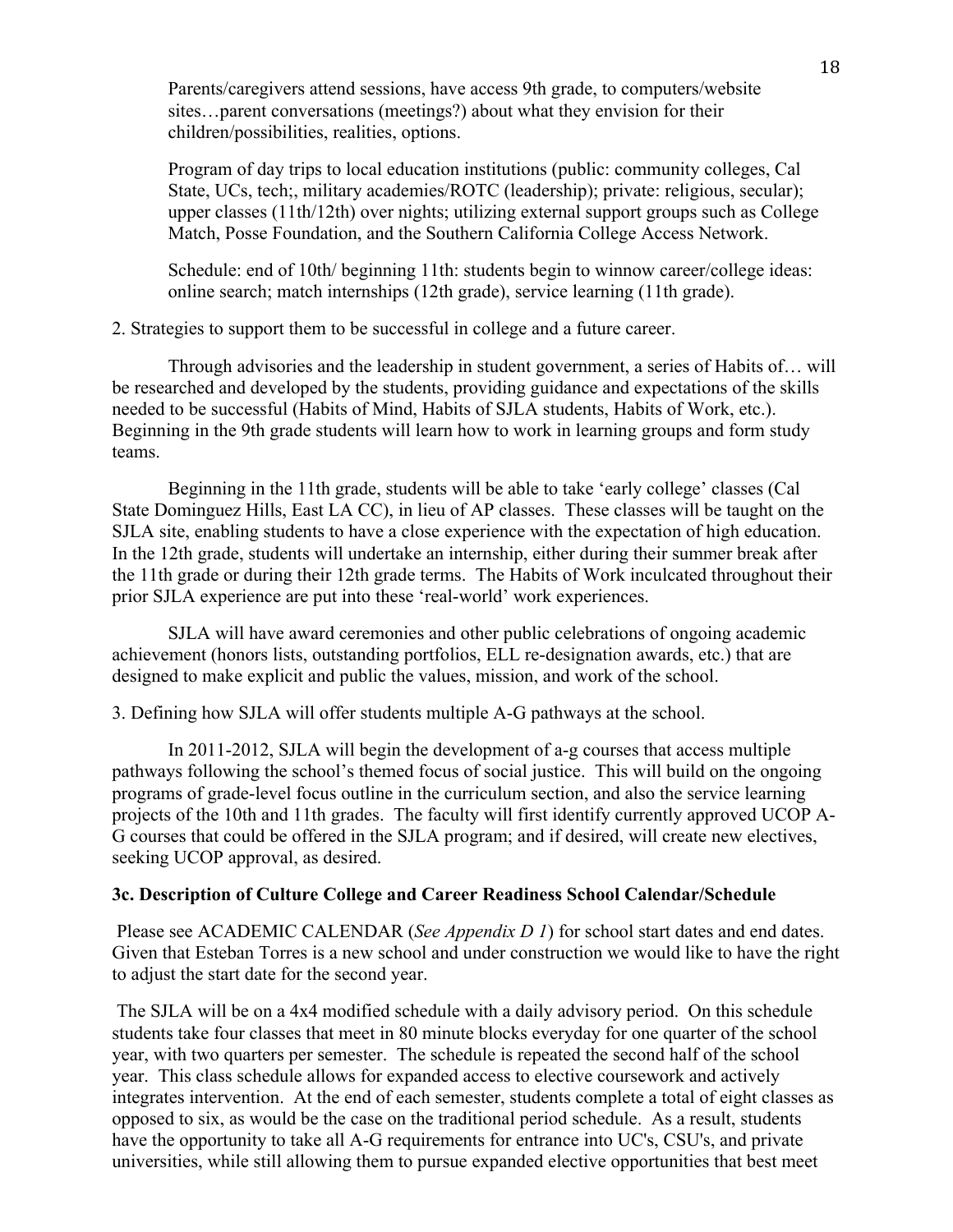their academic goals and career interests. This schedule allows students to take fewer academic classes at any one time, thus providing the flexibility to pace curriculum in a more individualized fashion and less classes for students to have to focus on at a time. A ten-minute passing period was added between Period 2 and Advisory to allow students a restroom break if needed. This schedule provides increased instruction time, which is a strong indicator of student achievement at all, levels. SJLA plans to use this extra time to engage in effective pedagogy and academic engagement. For the first year the year is set for a 180-day calendar, with each quarter being 9 weeks long, but in future years we wish to expand the calendar to 190 days to have each quarter be 10 weeks long.

| Period           | Begin        | End          | Period<br>Minutes | Passing<br>Minutes | <b>Total Minutes</b>   |
|------------------|--------------|--------------|-------------------|--------------------|------------------------|
| <b>Breakfast</b> | 8:00 A.M.    | 8:25 A.M.    | N/A               | N/A                | N/A                    |
| Period 1         | 8:30 A.M.    | 9:50 A.M.    | 80                | 10                 | 90                     |
| Period 2         | 10:00 A.M.   | $11:20$ A.M. | 80                | 5                  | 85                     |
| Advisory         | $11:25$ A.M. | 12:05 P.M.   | 40                | $\overline{0}$     | 40                     |
| Lunch            | 12:05 P.M.   | 12:45 P.M    | $\theta$          | 5                  | 5                      |
| Period 3         | 12:50 P.M.   | $2:10$ P.M.  | 80                | 5                  | 85                     |
| Period 4         | $2:15$ P.M.  | $3:35$ P.M.  | 80                | $\boldsymbol{0}$   | 80                     |
|                  |              |              | 360               | 25                 | 385<br>(Required: 377) |

Regular Day Bell Schedule

|  | Professional Development Day Bell Schedule |  |  |
|--|--------------------------------------------|--|--|
|--|--------------------------------------------|--|--|

| Period           | Begin       | End          | Period<br>Minutes | Passing<br>Minutes | <b>Total Minutes</b>  |
|------------------|-------------|--------------|-------------------|--------------------|-----------------------|
| <b>Breakfast</b> | 8:00 A.M.   | 8:25 A.M.    | N/A               | N/A                | N/A                   |
| Period 1         | 8:30 A.M.   | 9:35 A.M.    | 65                | 5                  | 70                    |
| Period 2         | 9:40 A.M.   | 10:45 A.M.   | 65                | 10                 | 75                    |
| Advisory         | 10:55 A.M.  | $11:25$ A.M. | 30                | $\theta$           | 30                    |
| Lunch            | 11:25 A.M.  | 12:00 P.M    | $\mathbf{0}$      | 5                  | 5                     |
| Period 3         | 12:05 P.M.  | $1:10$ P.M.  | 65                | 5                  | 70                    |
| Period 4         | $1:15$ P.M. | $2:20$ P.M.  | 65                | $\theta$           | 70                    |
|                  |             |              | 290               | 25                 | 315<br>(Required:287) |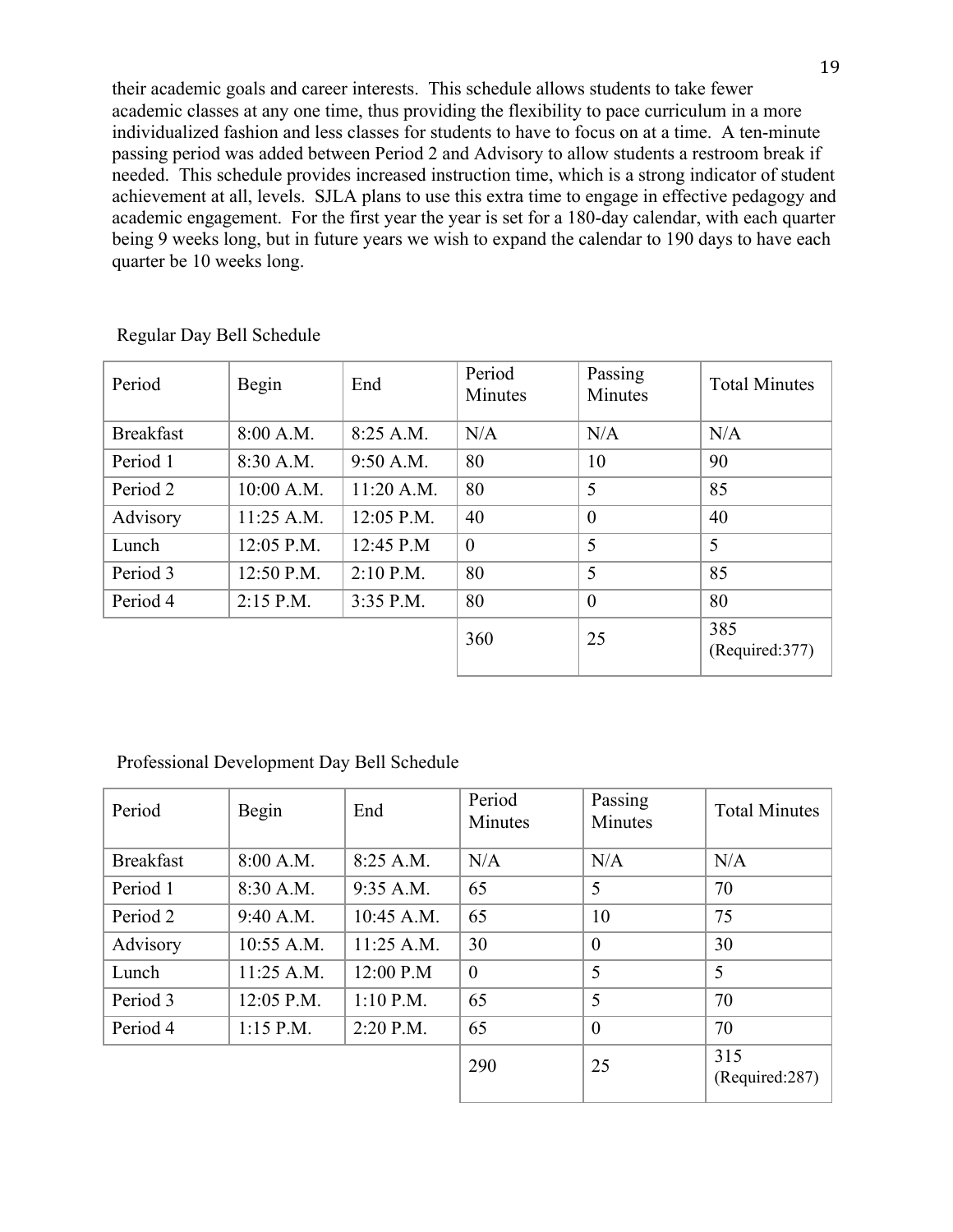#### Minimum Day Bell Schedule

| Period           | Begin      | End          | Period<br>Minutes | Passing<br>Minutes | <b>Total Minutes</b>  |
|------------------|------------|--------------|-------------------|--------------------|-----------------------|
| <b>Breakfast</b> | 8:00 A.M.  | 8:25 A.M.    | N/A               | N/A                | N/A                   |
| Period 1         | 8:30 A.M.  | 9:20 A.M.    | 50                | 5                  | 55                    |
| Period 2         | 9:25 A.M.  | 10:15 A.M.   | 50                | 10                 | 60                    |
| Advisory         | 10:25 A.M. | $11:00$ A.M. | 35                | $\theta$           | 35                    |
| Lunch            | 11:00 A.M. | 11:20 A.M.   | $\theta$          | 5                  | 5                     |
| Period 3         | 11:25 A.M. | $12:15$ P.M. | 50                | 5                  | 55                    |
| Period 4         | 12:15 P.M. | $1:10$ P.M.  | 50                | $\theta$           | 50                    |
|                  |            |              | 235               | 25                 | 260<br>(Required:247) |

#### Actual Minutes 65,320 (Required: 65,300)

The 8:30 am start time allows teachers to attend Professional Development in the mornings before school every Tuesday, when they are most productive. They can also meet additional days from 7:00 am - 8:00 am as needed, or even after school on PD days as needed. Studies also show that students do better in school with a later start time, especially since Garfield and Roosevelt High School students are accustomed to starting school at approximately 7:30 am.

#### **3d. Extracurricular Activities**

Besides the rigorous A-G academic requirements for SJLA, students will have support activities and support services to address their social and emotional needs. A Social Justice activities calendar will be developed collaboratively by all stakeholders that will include activities of social responsibility themes, promotion of service to community and student-parent activities. Such activities might include Town Hall meetings, Dia de Los Muertos community event, intramural teams, social and school clubs during and after school hours.

To meet the emotional needs of the students we will incorporate intervention and prevention measures as well as to facilitate community, on site and off site organization services to assist students and families that require more intense assistance. Impact Program intervention and prevention curriculum will be available for all students during advisory meeting time. This program will target the areas of need in Alcohol, Tobacco, and Other Drugs also, Students of Concern and Students in Crisis situations as well as Grief. All these services have the main goal of assisting students in achieving academic success.

#### **Interscholastic Athletic Activation**

 The Principals of Esteban Torres High Schools will determine the sports programs and levels in analyzing the athletic facilities that are identified for competitive sports. The Principals will meet with SOTU to make decisions on athletic equipment. The Principals will meet with the Director of Interscholastic Athletics to re-visit what the school's athletic program can maintain and the recommendation of when an Athletic Program can begin at the school site. The Principals will determine the budget allowance, and select an Athletic Director to create expectations and a collective school's philosophy to start an athletic program. The Athletic Director will hire coaches, review with them IAC and CIF rules. The Athletic Director will also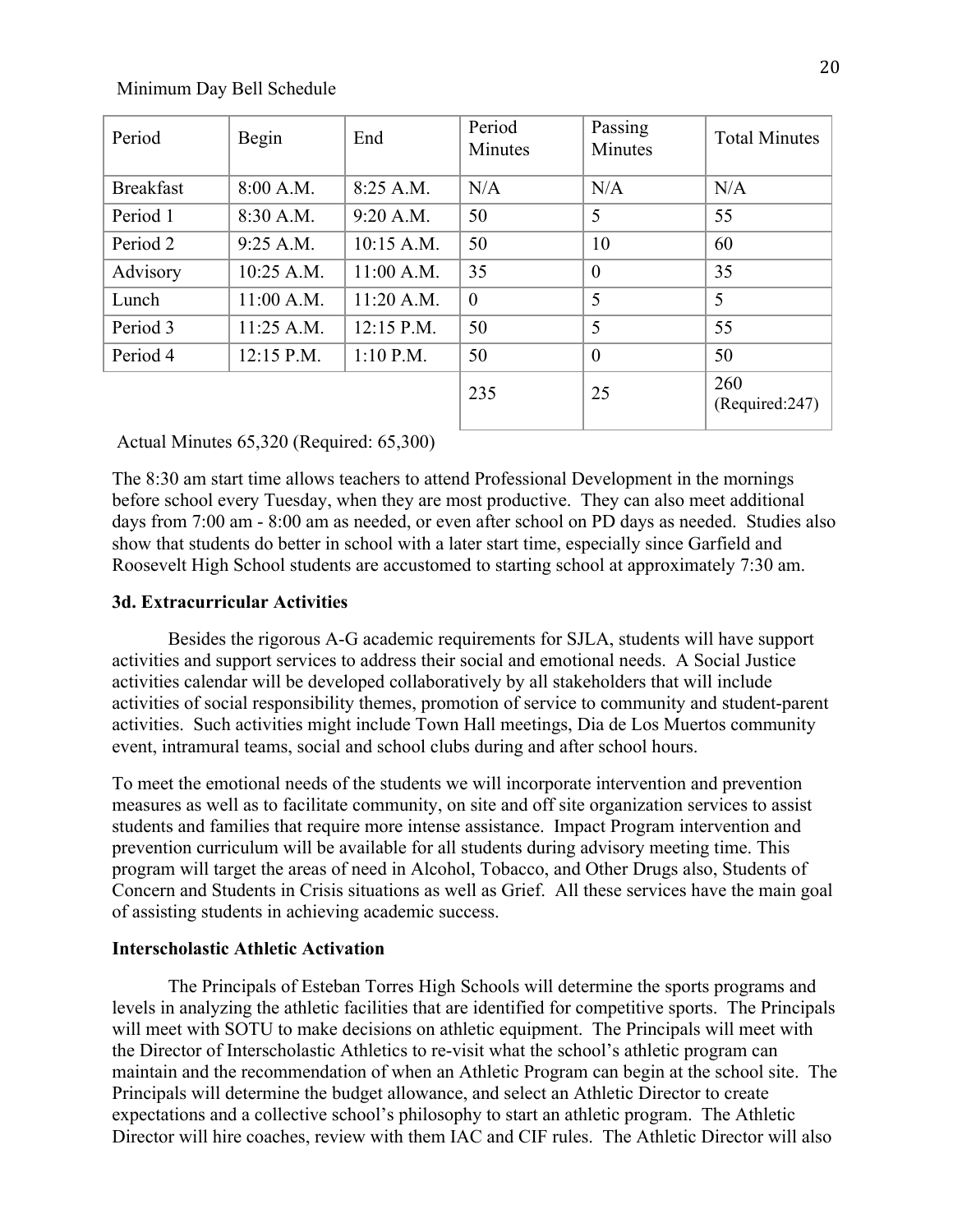review with them health and safety concerns, Athletic student paperwork, and coaching requirements. The Athletic Director will serve at the discretion of all five Principals.

# **Student Participation**

Interscholastic sports teams composed of boys and/or boys and girls shall be conducted in accordance with the CIF-Los Angeles City Section Bylaws. Girls' interscholastic sports teams shall be conducted according to these CIF-Los Angeles City Section Bylaws, including certain additional rules and modifications pertaining to girls' sports teams and mixed (co-educational) sports teams.

# **Team Designations**

Schools shall designate the type of team for each sport according to the following:

1. Student Team: Whenever the school provides only a team or teams for boys in a particular sport, girls are permitted to qualify for the student team(s).

2. Boys' Team: Whenever the school provides a team or teams for boys and a team or teams for girls in the same sport, girls shall not be permitted to qualify for the boys' team(s) in that sport, nor shall boys be permitted to qualify for the girls' team(s) in that sport.

3. Girls' Team: Whenever the school provides only a team or teams for girls in a particular sport, boys shall not be permitted to qualify for the girls' team in that sport unless opportunities in the total sports program for boys in the school have been limited in comparison to the total sports program for the girls in that school. Permission for boys to qualify for a girls' team must be secured through petition by the school principal to the State CIF Federated Council.

4. Mixed Team (Co-ed): Whenever the school provides a mixed or coed team in a sport in which the game rules designate either a certain number of team participants from each sex or contains an event that designates a certain number of participants from each sex, boys shall not be permitted to qualify for the girls' positions on the mixed team nor shall girls be permitted to qualify for the boys' positions on the mixed team.

# **3e. Discipline Foundation Policy**

It is the philosophy at Esteban Torres #3 (ET#3 that every student has the right to be educated in a safe, respectful and welcoming environment. Every teacher has the right to teach in an atmosphere free from disruption and obstacles that impede learning. At ET #3 this will be achieved through the adoption and implementation of a consistent school wide positive behavior support and discipline plan. Our discipline plan will be consistent with the District's Culture of Discipline: Guiding Principles for the School Community (Attachment A BUL- 3638.0) and Culture of Discipline: Student Expectations (Attachment B BUL-3638.0).

# **School –Wide Strategies To Ensure The Safety Of All Students**

# **Role Of Stakeholders /Teachers**

The teachers at Esteban Torres #3 must establish and maintain an unwavering commitment to providing a sound educational community for all learners. This commitment includes both comprehensive and effective lesson planning and instruction, and the establishment of a positive classroom environment with clears expectations for student behavior. At the start of the school year, teachers are responsible for establishing, with the input of their students, a clear set of positively stated classroom behavior expectations. Further, they are responsible for establishing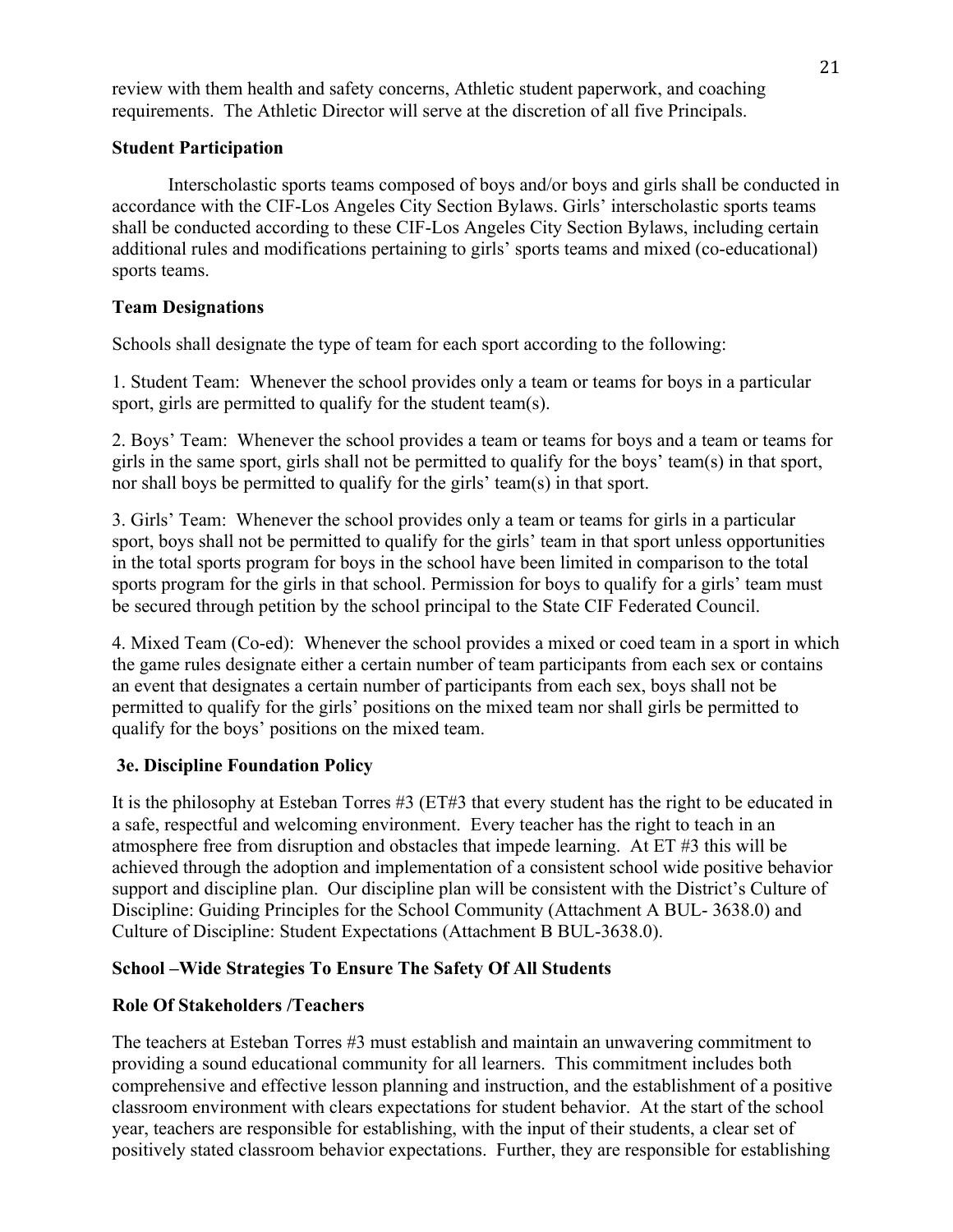and consistently applying a set of clear consequences for behaviors-both positive and negative- in the classroom. SJLA will have common consequences and common expectations for behavior in all classrooms. Teachers are expected to demonstrate regular focus and attention to developing these behaviors in students. They will provide a model of appropriate behavior, as well as provide explicit instruction in the school expectations on a weekly basis utilizing multiple teaching strategies including, but not limited to, role play and simulation. Finally, teachers are expected to communicate with parents and students on a regular basis about student performance and behavior in the classroom, and to document these interactions. We will also be exploring the possibility of looking into web-based programs that will allow for teacher/parent communication including attendance, grades, and posting of assignments.

### **Other School Staff**

All other staff at Esteban Torres #3, including administration, coaches, coordinators, paraprofessionals, office staff, and custodial staff are also expected to maintain an unwavering commitment to providing a sound educational community for all learners. To this end, other school staff members are expected to be familiar with the school wide behavioral expectations and must take responsibility for guiding the behavior of all students in a positive and consistent manner. SJLA plans on sharing the library with the other school on site at the Esteban Torres High School campus. This staff will be consistent with the mission and vision of SJLA.

#### **Students**

Students at Esteban Torres#3 are expected to be familiar with all behavioral expectations, both school wide and in their respective classrooms. Students must take responsibility for their own learning and their behavioral choices. Students must make behavioral choices that contribute to their safety and the safety of others. They will be expected to abide by these guidelines in all that they do on the school campus in order to create a peaceful and productive learning environment. If students do not abide by the SJLA discipline policies they will be subject to progressive discipline that involves the parents. The main goal of this discipline will be for the students to be successful.

#### **Parents**

Parents at Esteban Torres #3 will be taught, mentored and must be familiar with the school's expectation for student behavior and related consequences. Parents will be responsible for ensuring that their children arrive at school each morning in a timely fashion, ready to learn. The school will expect parents' support in reinforcing behavioral expectations. When consequences for inappropriate behavior must be implemented at school, parents should follow up at home to be sure the behavior does not reoccur. When parents need support in getting their child to be successful SJLA will seek the help of our community partners and offer whatever support in our power.

#### **Plan To Address Safety And Discipline Issues**

The following is a list of example behaviors that will result in consequences. All referrals to the office must be accompanied by a referral slip with the student's first and last name, their grade, date, teacher name, time and prior interventions offered. Office referrals serve as a record, and provide data regarding school wide behavior trends. The trends will be inputted into SIS/ISIS. Students will be provided with an opportunity for due process by writing about what occurred during the event.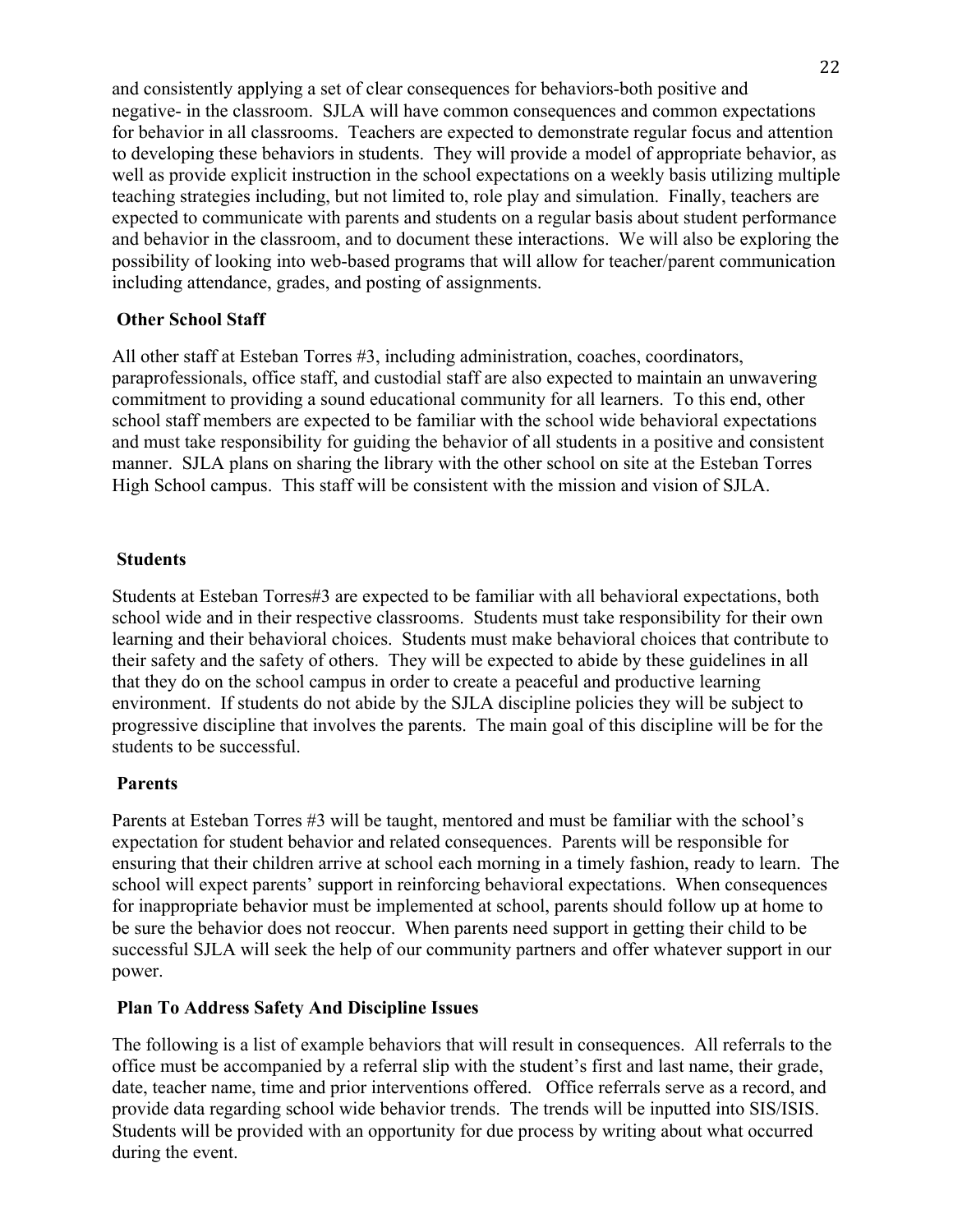The following are examples of behaviors that, unless persistent and dangerous, will be addressed in the classroom by the teacher, and if necessary the parent will be contacted:

- · Use of bad language, name calling, including racial slurs
- · Minor fighting or pushing, instigating a fight among others
- · Being disrespectful to adults and other students
- · Inappropriate clothing
- Taking others' belongings

The following are examples of behaviors that are considered major offenses and will result in administrative and or police intervention:

- · Improper touching (sexual)
- · Threatening bodily harm
- · Major fighting
- · Selling/possessing/using drugs on campus
- Defacing school property
- Weapon on campus
- · Severe harassing or bullying

These serious offenses may be followed up with district crisis intervention and or a district threat assessment.

# **Part 4: Assessment and School Data**

A school cannot be successful without effectively using data to drive instruction. SJLA is committed to using data to meet the needs of our students. While it can be difficult and time consuming to analyze and use data SJLA sees it as absolutely necessary to accomplish the mission and vision of our school.

SJLA is dedicated to data driven accountability to make sure that the data our students produce is used to improve instruction promote improved student learning school wide. We welcome the challenges of state and federal requirements; we see each challenge as a means to make our students can be successful anywhere. We will have clear rubrics and goals for students and faculty and the support necessary to make sure they are understandable and attainable.

Data will include all student work, formative and summative test results, state tests, and other information that will help accomplish the SJLA mission and accountability goals (see ACCOUNTABILITIY MATRIX *See Appendix E1.1- E 1.25*). SJLA will also use data collected by other E.T.H.S. Pilot schools and compare the progress of each school. There will be several professional development opportunities for the faculty to analyze and study the data that have been compiled.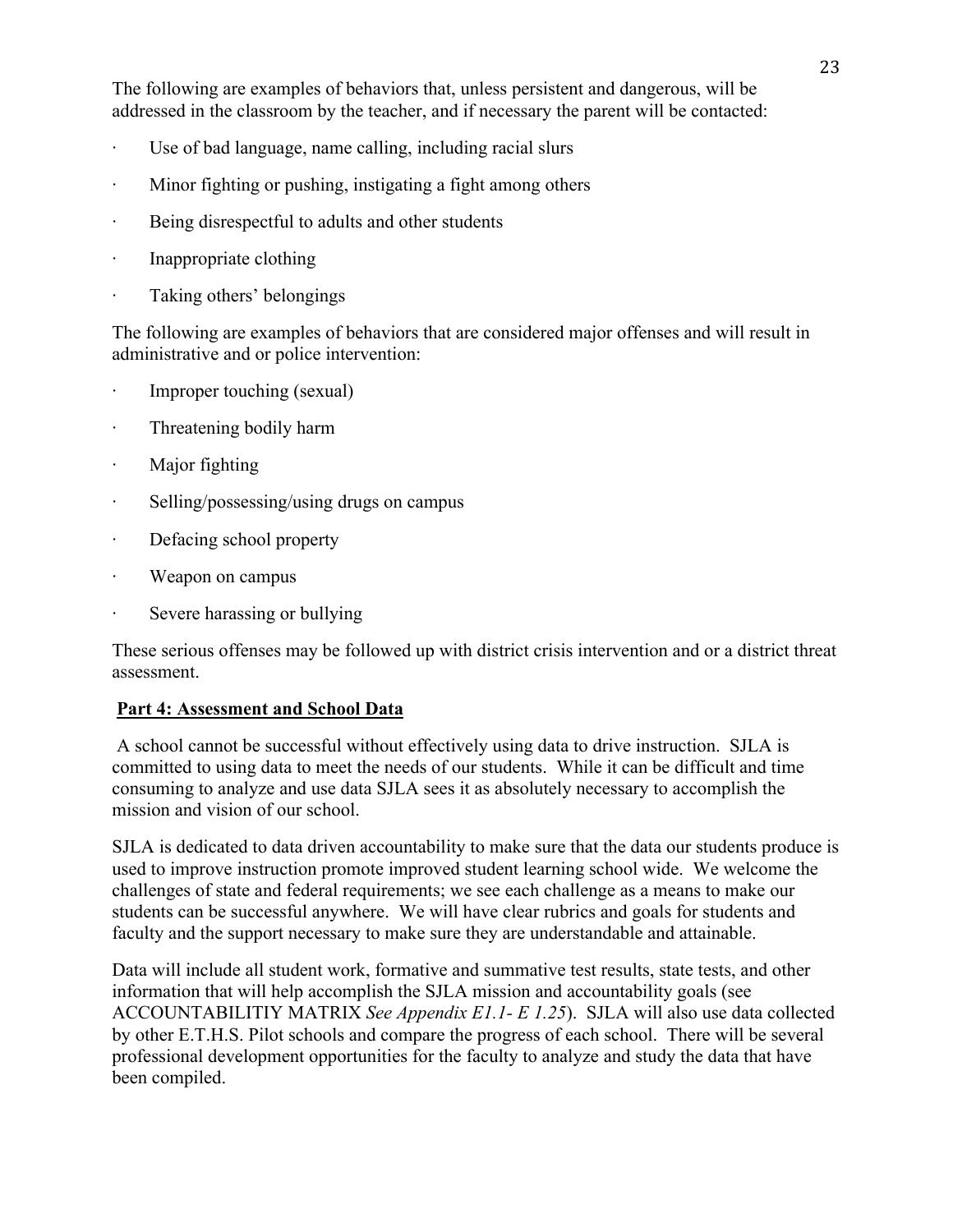### **4a. Educational Goals and Metrics**

Based on the information and data collected by the feeder schools' patterns, SJLA will maintain a target growth of 10% per year for CST score per subject area for the next five years. We will increase our attendance rate by a minimum of 1% per year for the next five years, until our target of 97% have been attained. Our graduation rate will also increase by 8% until we reach a full 100% graduation rate. Please see accountability matrix for specific details regarding goals and strategies. Also see *Appendix E 3.1 –E 3.10* for goals and metrics for first five years of operation.

### **4b. Student Assessment Plan**

Student course requirements for graduation will be aligned with the UC and CSU A-G requirements for admission. Thus, students will have taken the required years of English, Mathematics, Foreign languages, Social Studies, and Science. Students will have to take the State Standardized Tests such as CSTs and CAHSEE exams. To promote a college-going culture within the academy, students will be required to take the PSAT, SAT and ACT. Educators will use a number of methods to assess students such as exams, writing compositions, portfolios, projects which will all include technology components. (see SJLA STUDENT ASSESSMENT *Appendix E 2*)

All formative and summative assessments will be aligned with state standards. Teachers will use standards based instruction so students will be prepared for any assessment that they encounter. We plan on creating department developed common assessments. During the first year of existence SJLA will utilize LAUSD periodic assessments to gauge student outcomes and to provide a benchmark. Within the first year teachers will create common subject periodic assessments. After the first year SJLA periodic assessments will be used. Teachers will also emphasize essential standards that are stressed on the CST and indicated in the SJLA focus standards.

# **4c. Data Team and Instructional Team**

Our data team will be made of the members of the governing council with an open door to the rest of the faculty to participate as well. SJLA will also have interdisciplinary teacher teams as well as content based teacher teams. Part of their function will be to analyze and use data to improve instruction and make recommendations to the governing council. The data will be displayed in a clear and understandable format for faculty and staff to understand and the relationship of the data to our goals are and how we are going to accomplish them.

#### **4d. Data Systems**

SJLA will to share data with LAUSD that fulfills the requirements of the Modified Consent Decree. SJLA will utilize the Integrated Student Information System ("ISIS") to track student records and identity services. We will use LAUSD Modified Consent Decree indicators to measure progress of students with disabilities.

# **4e. LAUSD School Report Card**

SJLA will constantly track and provide updated information to be used in the LAUSD School Report Card and make the report card available to parents and community members.

#### **4f. Research and Evaluation**

SJLA agrees to participate in research and/or evaluation projects with LAUSD, higher education institutions and/or research organizations. We welcome surveys or interviews with teachers and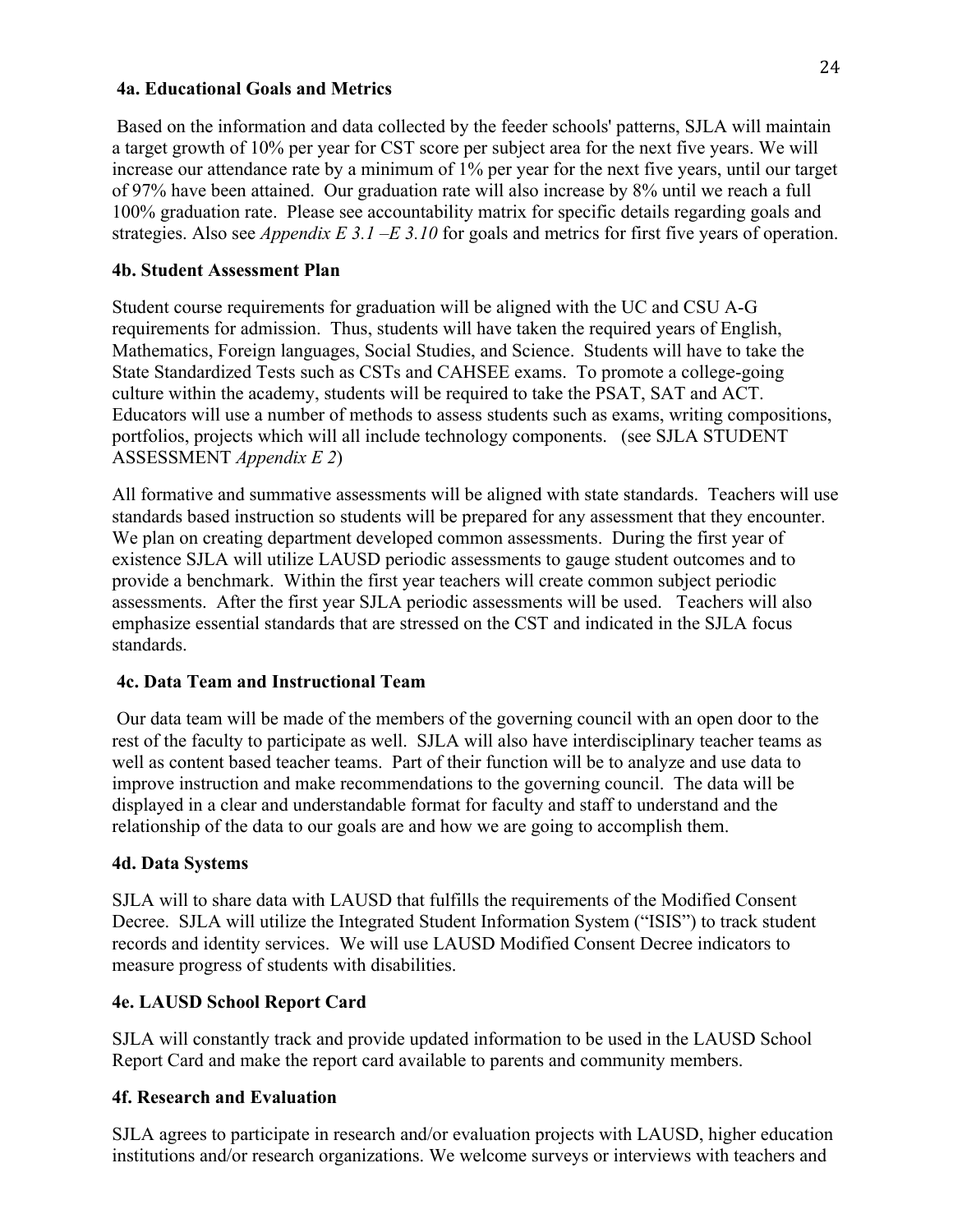parents to understand factors associated with student performance. We welcome outside review of our school's performance and achievement metrics, as well as other indicators of progress that may be used to help our school with continuous program improvement. We encourage educators to seek action research methods to improve the quality of their teaching and educational experience.

# **4g. Operational Goals and Metrics**

Social Justice Leadership Academy (SJLA) will use the operational goals and metrics described in Operational Goals and Metrics (*Appendix E 3.1-3.10*) tables to measure its overall operational progress over the next five years.

**i.** SJLA will continue to use NCLB accountabilities to measure progress.

**ii.** SJLA will continue to use LAUSD Modified Consent Decree Indicators to measure the progress of Students with Disabilities. SJLA will use LAUSD's monthly MCD Progress Report issued to administrators for school-specific monitoring data.

# **Teacher retention**

Throughout the teacher hiring process, we will work to help prospective teachers understand the culture of and expectations at SJLA so that they can make an informed decision about teaching at SJLA.

We will establish a program to be supervised by the Lead Teacher of weekly conversations, collaborative learning groups, classroom observations, community-building and professional development activities to provide resources and supports for beginning and 'new to SJLA' teachers.

We will use BTSA services that help to track teacher workplace satisfaction as well as the resources available to insure teacher retention.

We anticipate that with the small autonomous school elements, teacher efficacy will be significantly increased; we have found that two reasons teachers leave – change in personal circumstances, e.g., getting married; and housing/commuting issues tend to be beyond our support capacities.

# **Financial Targets**

Meeting established goals to maintain supplemental resources i.e. QEIA funding

Maximizing the effectiveness of ongoing supplemental resources i.e. Title I/ ELL

Explore all waivers, exceptions and special allowances available to us for using existing resources to address the specific instructional needs of our students. (We attempt to explore every viable, appropriate use for the existing funding currently allocated to our school.)

Stretch existing funding to its fullest by opting for non-traditional procurement of goods and services. (If one of our pilots is adopted, we will be able to take advantage of its flexibility for necessary expenditures.

We will take a more business-oriented approach when making decisions that are designed to support instruction. (We need to have a thorough examination of each major expenditure, and ensure that they are student-driven procurements and only for programs and supplemental materials that have a significant and verifiable performance record.)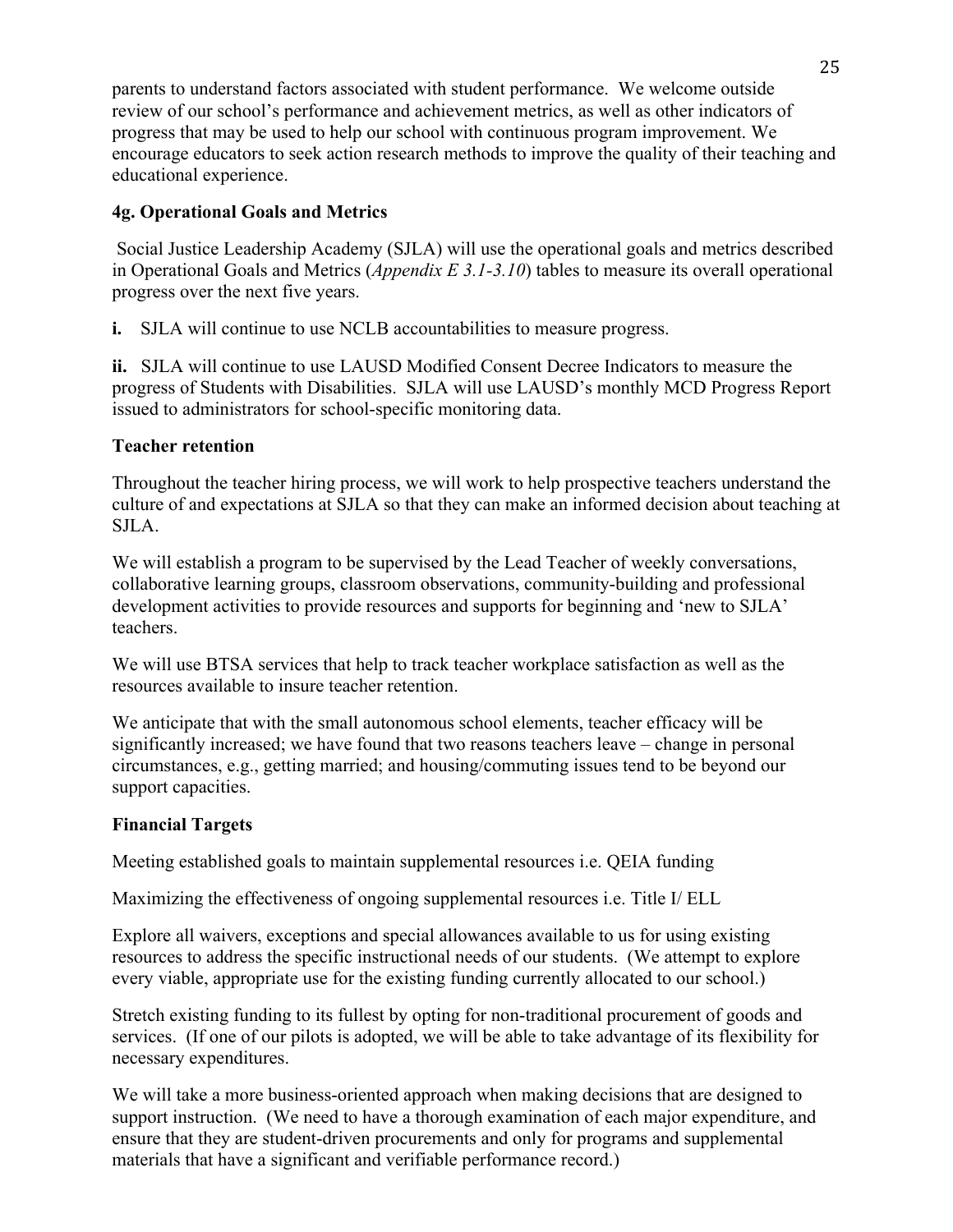We will further refine our finance committee to make certain that the goals set forth in our instructional plan are supported with each major financial decision made at the school site, and will develop a 3-5 year strategic plan with budget target and goals.

We will invite greater participation from all stakeholder groups with regard to financial decisionmaking and encourage them to help insure greater accountability as to how resources are used to support instruction.

### **Part 5: Professional Development**

### **Professional Development**

The Social Justice Leadership Academy's goals for professional development include the analysis of data to guide instruction, thereby improving student achievement both in standardized tests scores as well as in authentic assessments, such as portfolios and simulations. The faculty recognizes the importance of standardized testing in modern academics. Therefore, the faculty plans to include extensive data study, which will directly affect the instructional program, through use of strategies such as the ATLAS Protocol to study CST and CAHSEE scores, and analyzing and reverse engineering released test questions. The faculty will also utilize professional development time to share focus questions from each subject. All classes will focus on one core subject each month. The focus teacher will provide all other teachers with sample CAHSEE and CST questions to periodically review with their classes as a dispatch. Periodic assessments will also be used; they will be developed by each department/PLC as part of professional development time and during common planning time, in order to achieve a more authentic evaluation.

Another goal for professional development is to promote student engagement and motivation, and towards that end, to promote student volunteer work and service learning. Studies show that volunteer work and service learning projects engage students as that they are authentic ways to access the curriculum using real-life/real world issues that need solutions. The faculty will work with partner organizations to develop service-learning projects throughout the students' four years at SJLA. The projects will rotate amongst the different subject areas and directly tie in to the core curriculum. As the service learning projects focus on one subject area, classes in other subject areas will support the projects in their own classes. In other words, students will work on their service learning projects in all classes, in various capacities and to various extents. Partners, such as Facing History and Ourselves, the Constitutional Rights Foundation, Cal Serve and The Cesar E. Chavez Foundation will guide the faculty in the development and execution of authentic, engaging service learning projects.

Professional development related to instruction will center on areas, which the faculty has identified as areas for further growth. Because the faculty is skilled and diverse, they will teach each other by promoting best practices and studying student work, as well as contracting outside support. Teachers will organize themselves into Professional Learning Teams across departments as content-based teams, to monitor the implementation of best practices introduced by professional development, and to study resulting student work to determine the effectiveness of each practice. The 8:30 am start time allows teachers to attend Professional Development in the mornings before school every Tuesday, when they are most productive. They can also meet additional days from 7:00 am - 8:00 am as needed, or even after school on PD days as needed. The faculty will also observe the implementation of best practices in the classroom setting as well, not just intra-disciplinarily but also across disciplines. The faculty is committed to spending summer breaks advancing their learning with at least one yearly professional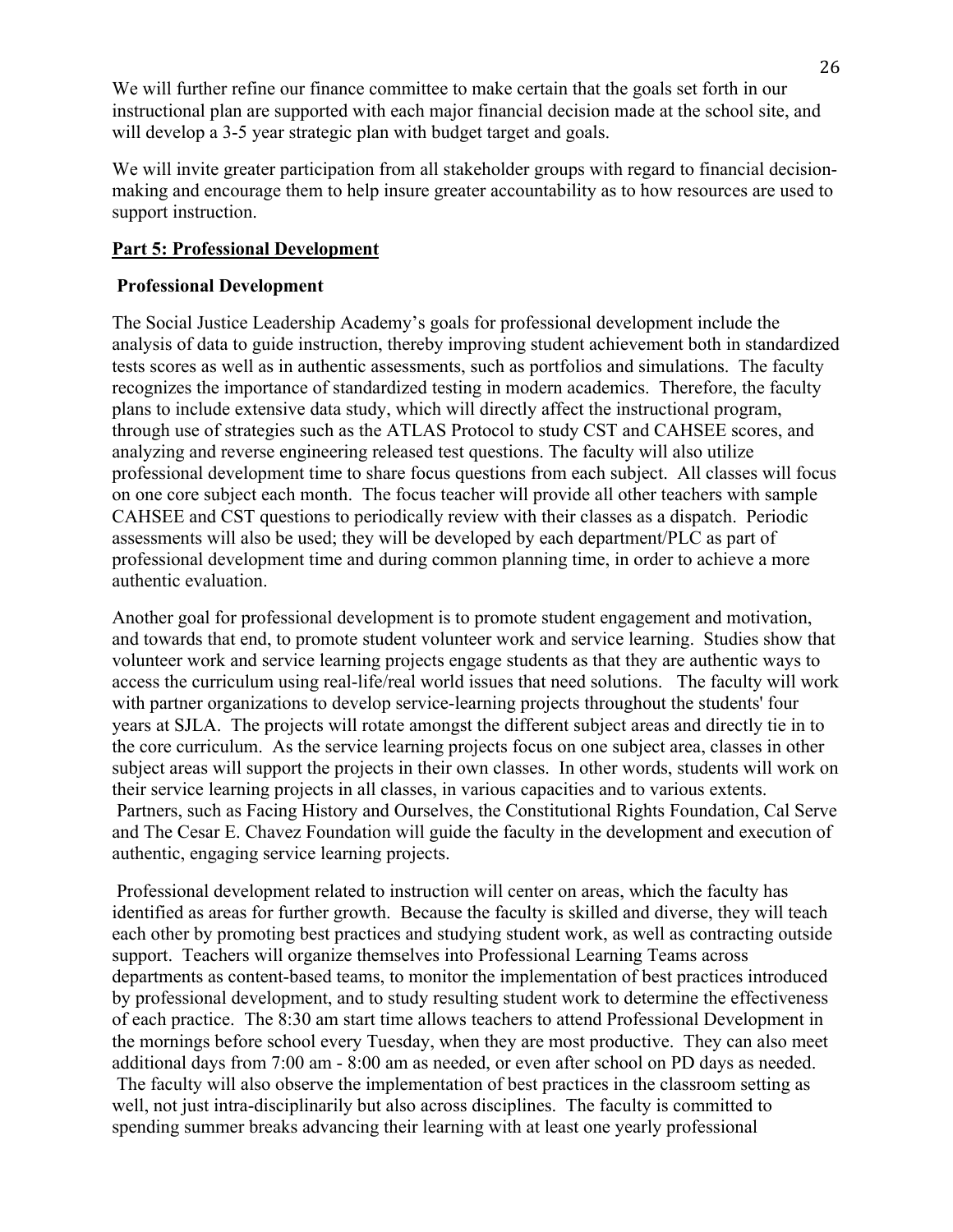development retreat (as funds allow) and several summer meetings. Teachers will also participate in professional development for five days after the last day of school.

The design team has identified areas on which to focus professional development, including the following:

- Teaching in a block schedule/quarter schedule format
- Analyzing school report cards
- AVID strategies
- · Facing History and Ourselves

 Facing History and Ourselves has a strong track record as a partner of choice for schools providing professional development to staff and increasing teacher efficacy and engagementthereby keeping the most effective teachers in the schools that need them the most. FHAO provided struggling schools with ongoing, school wide, high-quality professional development resulting in teacher reinvigoration and increases in teacher commitment. All SJLA faculty will also be attending FHAO Seminars over the summer break.

- · ATLAS protocol/analysis of student work
- · Vocabulary building
- Literacy building
- · Interdisciplinary instruction

· Scaffolding and modification of grade-level instruction for special population students (including GATE and EL learners)

Teachers will also be expected to be part of various professional organizations such as collaborative learning teams.

# **Teacher Orientation**

For new teachers, induction will include thorough support for the successful completion of Beginning Teacher Support and Assessment by our resident support providers. Each support provider will also serve as a personal guide and mentor throughout the new teacher's first year, in order to familiarize him/her with the routines, structures, and culture of the school. These new teachers will work together in a cohort support network. They will also regularly be given coverage to observe fellow teachers in their classrooms. New teachers will be assigned to a collaborative learning team alongside veteran teachers. The faculty will have monthly New Teacher meetings to acculturate them to the schools and LAUSD's customs and requirements. New teachers will be assigned, as practicable, a classroom located amongst veteran teachers who can provide immediate support in classroom management. Finally, new teachers will be assigned a minimal number of preps that are in line with the collective bargaining agreement. For existing teachers, acclimating them to the school will include regular observations of other teachers, both intra-departmental as well as across disciplines.

# **PD Calendar**

(*See Appendix F 1.1-F 1.4*)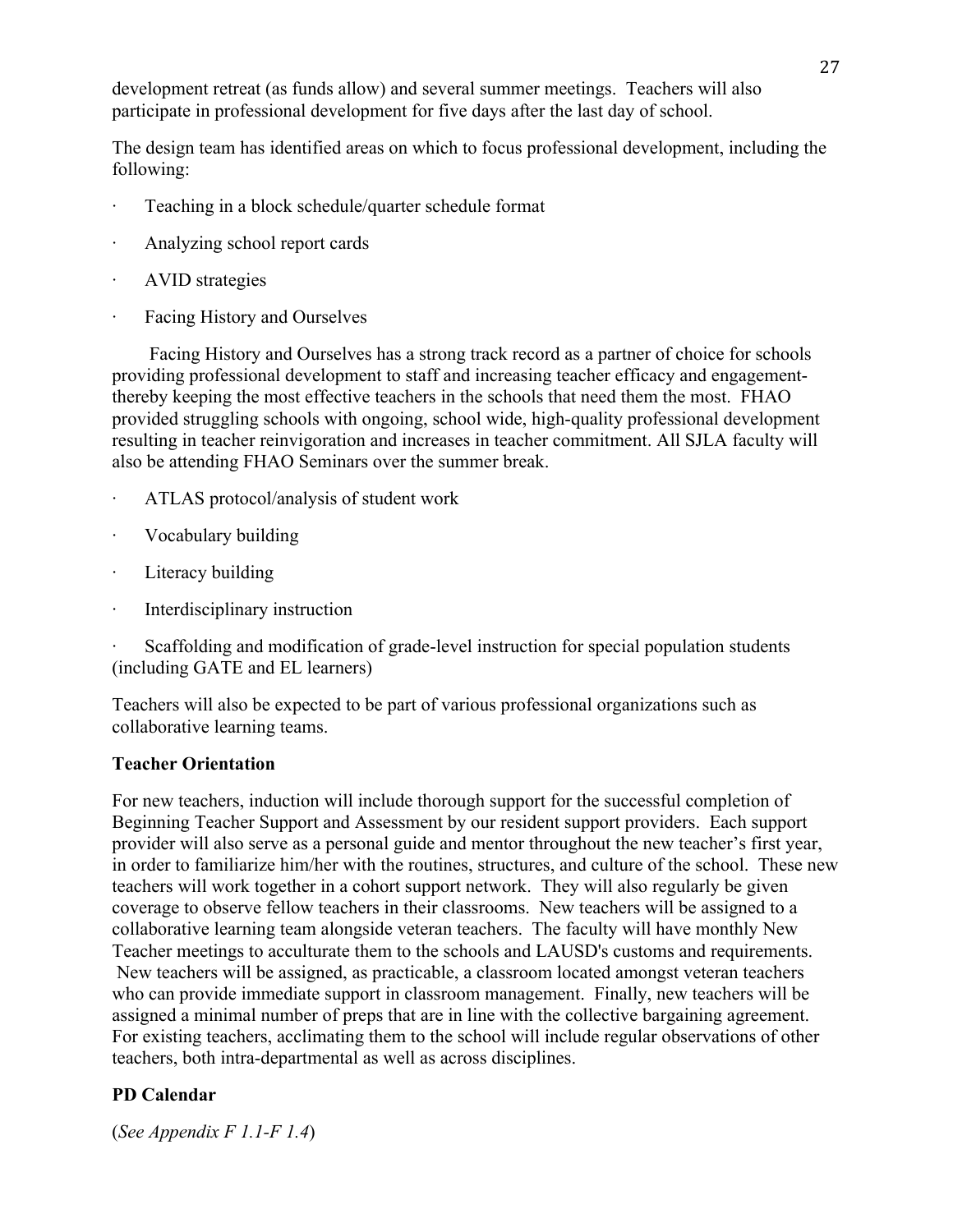#### **Program Evaluation**

For each professional development date, attending staff will fill out evaluations, which the Leadership Team will analyze. The Leadership Team will use the evaluations to guide choices for future professional development. Particularly with regard to professional development, standardized test scores will be analyzed by the teachers in their Professional Learning Teams; focusing on the effectiveness of the strategies used. Students will also be asked to fill out student evaluation sheets on their teachers at the end of each quarter.

# **Part 6: Professional Culture**

### **A. Professional Culture**

The Social Justice Leadership Academy (SJLA) understands that collective effort and intelligence are the most powerful forces for academic improvement. Consequently the SJLA is designed as a Professional Learning Community (PLC) where teachers, using student data in order to differentiate instruction and modify their teaching, will address the varying needs of the student population we serve. Teachers will have a regular schedule of formal meetings where they focus on the details of their lessons and adjust them on the basis of assessment results. In order to promote progress, teachers will be encouraged to celebrate short-term results that will create momentum towards improvement. Teachers will collaborate by recognizing and sharing the best about what they already know. Best practices will be refined until a "culture of experimentation" exists. Teachers will work in grade level teams and depend on each other as opposed to outside experts. Successful team meetings benefit both novice and veteran teachers since they honor and empower teachers and their intelligence. Implementing what we know and reflecting in collaborative teams about teacher practice, further supported by classroom visits, will become a cornerstone of our newly created professional culture (Schmoker).

# **B. Evaluation**

Research indicates that more students will reach higher academic achievement in schools where the instructional leadership and practice embraces high standards in a positive professional school culture. To this end, every staff member at our school will be an instructional leader responsible for creating a curriculum continuum that addresses the needs of all learners. Monitoring, reflecting, and making adjustments to the teaching of essential standards will be a priority. Monthly meetings will be held to review teaching practices to identify challenges to ensure that teacher teams continue to analyze student data and upgrade instructional plans in order to develop critical thinkers across the curriculum. Formative and summative assessments will inform curriculum mapping continuously. Monthly meetings also provide an opportunity for teams to reflect on results, discuss problems, and identify support from various research-based sources. The SJLA believes that through courage and commitment we will develop a depository of exemplary practices to be shared in our professional learning community and others. Technology will afford us an added opportunity to celebrate our successes with our community at large.

The following forms of evidence will facilitate monthly reviews of grade level teams:

- Formative assessments with results achieved
- Grade books
- Learning logs
- Student work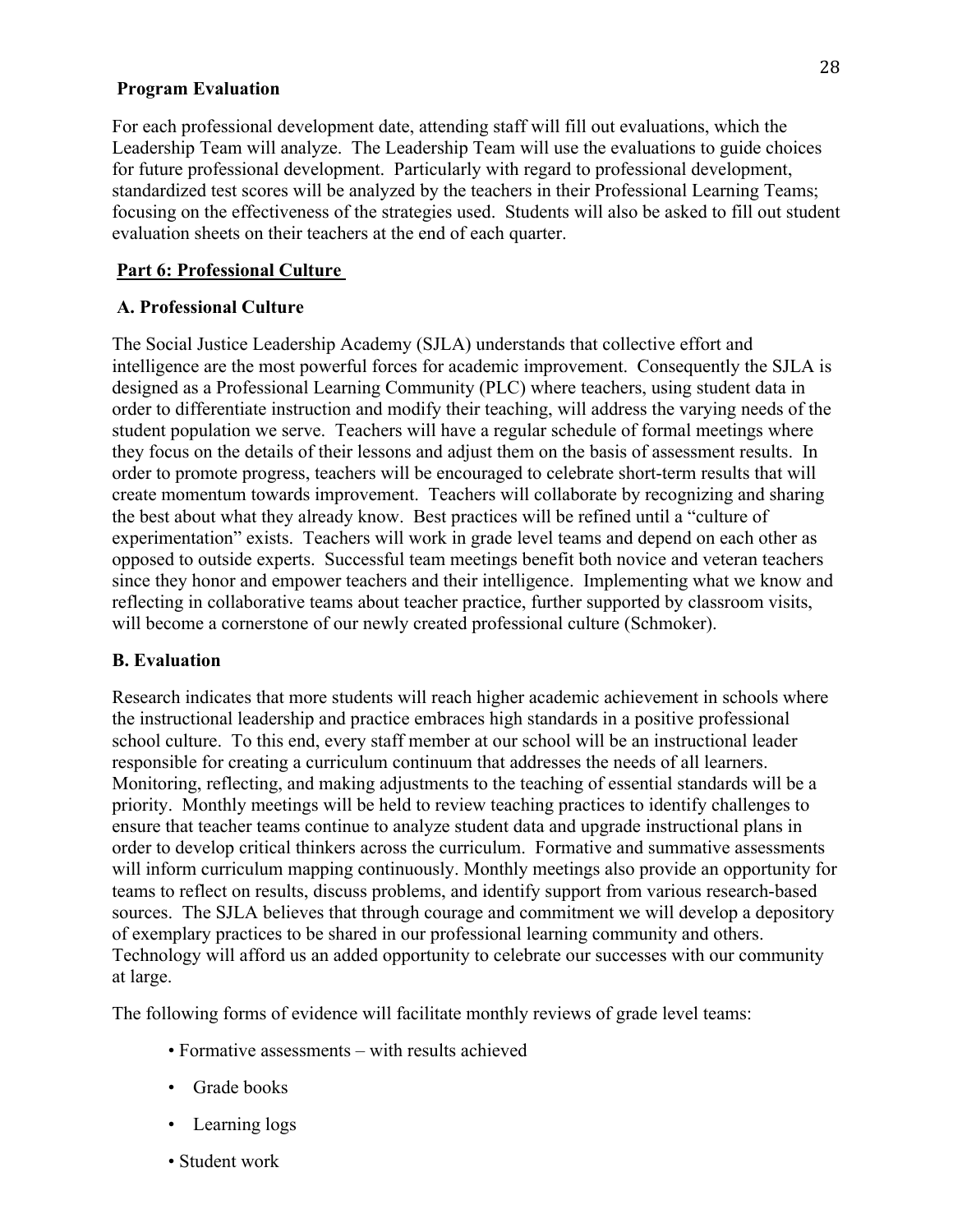In addition to the administrator, department heads and coordinators can also conduct reviews. Evaluators will be looking for evidence that teachers are:

- Teaching, year-round, to a viable, agreed-upon curriculum that includes plenty of reading, writing and critical reasoning.
- Working in teams to produce ever-improving, short-term assessment results.

In addition, teachers will be asked to answer the following questions:

- 1. Where are students in terms of academic progress at the beginning of the school year?
- 2. What am I planning to do to help this group of students succeed this year?
- 3. Where are the students at mid-year?
- 4. Where are the students, in terms of academic progress, at the end of the school year?
- 5. How much progress did the students make?

The administrator, department heads and/or coordinators will make multiple, unannounced visits in order for evidence to be consistent. In order to facilitate reviews, a formal dialogue process that includes agreements and assurance, will be utilized (*See Appendix G 1.1for* SAMPLE AGREEMENTS) Teacher evaluation will be modeled after the Alexandria City Public School system's Performance Evaluation Program (PEP), a comprehensive teacher evaluation system with four components: formal observations, informal observations, teacher portfolios, and academic goal setting. PEP draws from multiple data sources that paint an "authentic portrait" of the complex nature of teaching. PEP links teacher evaluation to student achievement via the academic goal setting component, which requires teachers to set annual quantifiable goals related to their students' progress. (*See Appendix G2* for DEFINITIONS OF MAIN DATA SOURCES) Student assessment measures must be closely aligned to the curriculum.

The following is a list of assessment strategies and examples of data sources to be used for the documentation of student learning:

- Criterion-referenced tests (e.g., California English Language Development Test)
- Authentic assessments (e.g., portfolios, projects, writing assessments)
- In-house tests (e.g., periodic assessments, teacher-made tests)
- Standards-based assessments (e.g., California Standardized Tests, California High School Exit Exam)

At the beginning of each school year, teachers collaborate with administrators to develop at least one SMART goal for improving student learning. (*See Appendix G 3* for SAMPLE GOAL-SETTING FORM)

The advantages of PEP are that it:

- Encourages teacher reflection and data-driven decision making.
- Fosters teacher collaboration and collegiality.
- Process enables teachers to be active participants in their evaluation.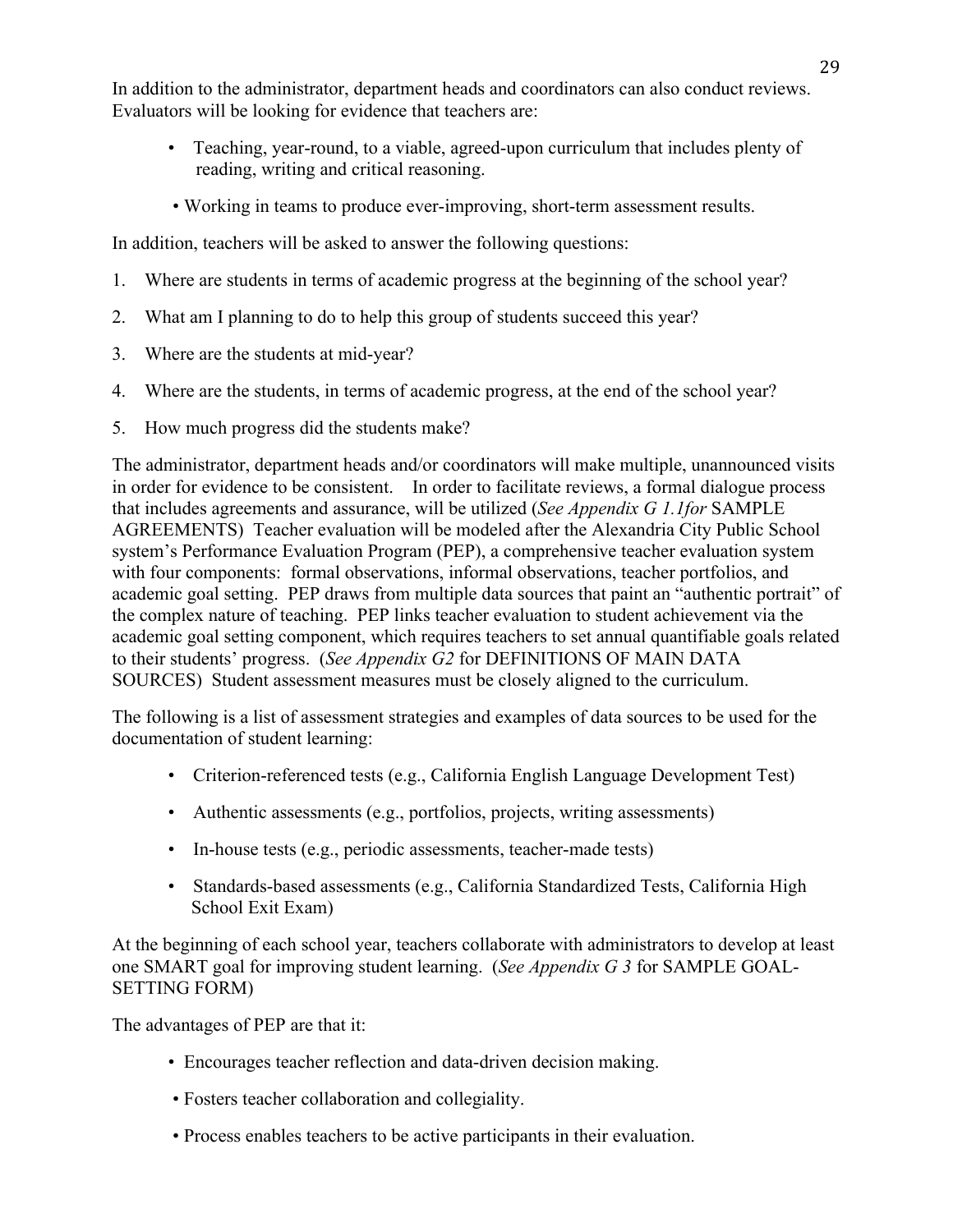• Emphasizes formative as well as summative evaluation.

### **c. Feedback**

The evaluation of administrators is among the most vital, high-leverage tools for promoting improvement in schools. The SJLA principal will document that teacher teams have analyzed annual achievement data to set measurable subject-area goals and to formally identify where teams will concentrate their efforts. The principal will also document that each team has constructed a curriculum map that contains only the most essential learning outcomes for every course. The principal will look at evidence that teams are crafting and improving lessons and units together, adjusting their instructions on the basis of formative assessment results. The principal will document evidence that includes the following: schedules, protocols and team norms, team lessons, and small wins. SJLA will promote professional development for our administrator to make sure they have the proper support and training for these roles.

The Multidimensional Leadership Assessment (MLA) model will be utilized to evaluate administrators of the SJLA. MLA is a proactive approach whose fundamental purpose is to improve individual and organizational performance. All leaders of SJLA must have an expectation to grow, develop, learn and improve; guided by proactive evaluations, leaders will identify specific areas in which development and growth are most needed. A Presto leadership evaluation will be followed (*See Appendix G 4* for PRESTO LEADERSHIP EVALUATION and *Appendix G 5.1- G 5.8* for LEADERSHIP PERFORMANCE MATRIX).

# **Part 7: Serving Specialized Populations**

# **7a. Special Instruction**

SJLA will take every measure to personalize the learning of each student through a social justice lens, of equity and access—building on the strengths and responding to the needs of each student with the development of an Individual Education Plans (IEP). For all students, Esteban Torres H.S. will be a community of learning in which they are known personally by a team of caring educators who will keep track of their progress (Individual Learning Plan, ILP) and transition them to the next level. As part of this process, teachers will ensure that each student has mastered a set of competencies both relevant to their needs and the goals of SJLA before they can matriculate to the next level. The instructional program will be organized to accommodate key transitions and needs in the high school careers and beyond of its students. The goals of the SJLA programs are:

- to support the school-wide ethic of high expectations
- to promote independent, critical thinking
- to help students become socially and emotionally well-grounded
- to foster respectful learning relationships among parents, students and teachers
- to provide a strong academic and instructional focus
- to develop self advocating students

Every member in SJLA will develop the Three C's; being capable, connected, and contributing members within the school and their community. Our community will use the Pedagogical Triangle developed by Facing History and Ourselves to foster intellectual rigor, emotional engagement, and ethical reflection. We will use team-teaching strategies, inclusion models, project based learning, inter-curriculum lessons, and SADEI strategies (*See Appendix C 6.1- C6.2* for INSTRUCTIONAL TECHNIQUES SUMMARY). Lastly, technology and the arts will be incorporated throughout the school both as tools to express and to highlight the voices of our students.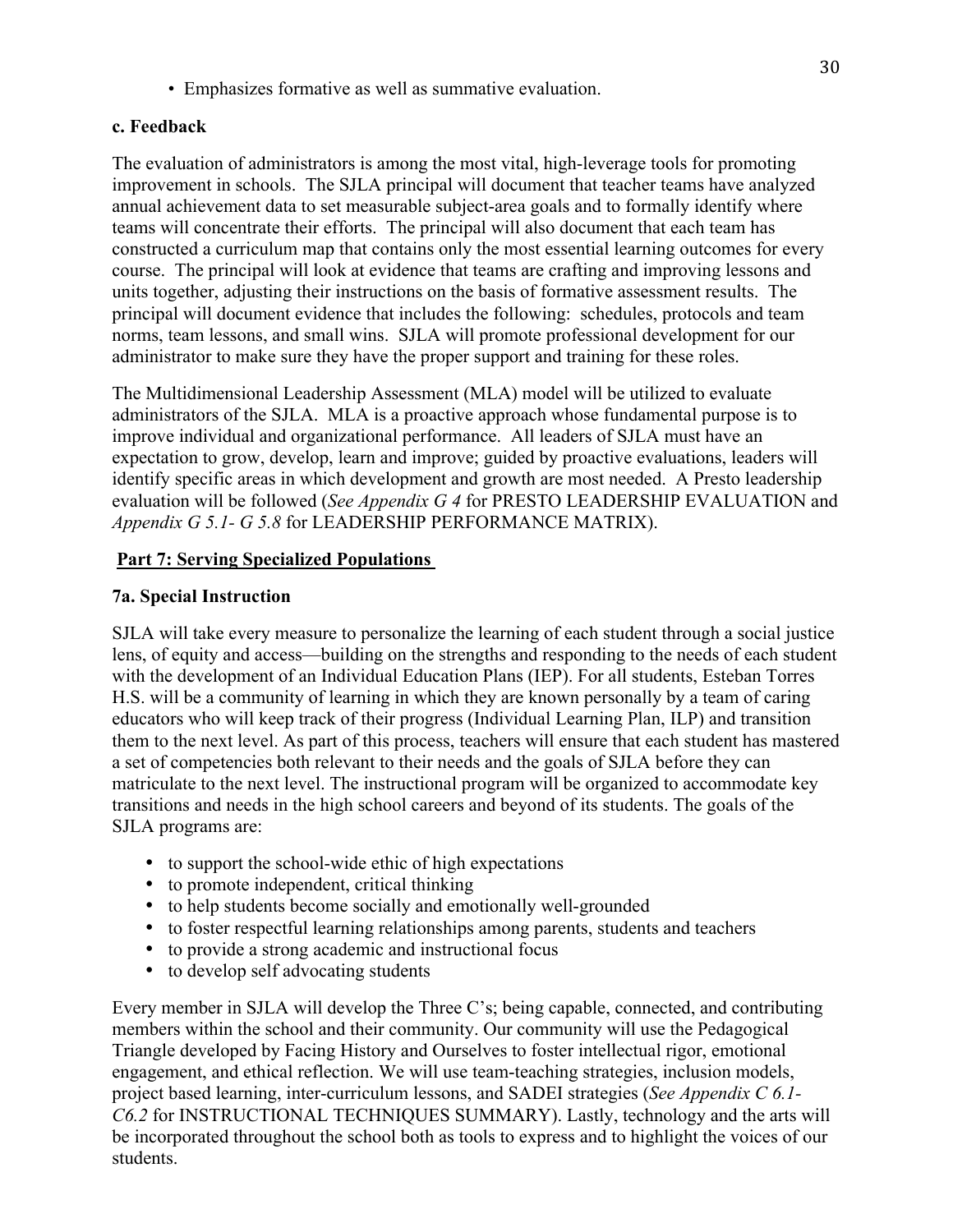#### **7a.i. Special Education**

SJLA is committed to developing self-advocating students and providing them with a free and appropriate public education (FAPE). The District Policies and Procedures Manuel (PP&M), regarding the delivery of Special Education Services will be explicitly followed as outlined in the PP&M Manuel, the positional papers, all bulletins, reference guides, and memos. SJLA will utilize the expert services of Support Unit East as a resource for the maintenance of Best Practices and will review the MCD data and progress reports on a quarterly basis. Students will take an active role in the development, management, and promotion of their education by utilizing the skills learned in AVID, IMPACT, the use of the Learning Center, inclusion, Special Day Program (SPD) and mainstreaming models. Students with an IEP will take an active role in creating their own yearly goals and present levels of performance. Student and teacher will collaborate with the collection and analyses of the student's work, multiple assessments, and in the writing process for their own IEP. IEP meetings will be student led and the IEP team will facilitate the meetings. Welligent will be used to develop, present, and monitor student IEPs and services. Special education teachers will work cooperatively to review and develop all IEPs during PD and common planning periods. All meetings will be posted in a calendar and made available to all staff. The calendar will consist of all members in the IEP team, date of meeting, time and location. Parents will be contacted to set up appointments to fit their schedules in order to improve parent participation. By implementing and involving these procedures, SJLA intends to create a more transparent and accountable system that meets the needs of all its stakeholders. The mandates of Article XII will be supported by the staff using the guidelines set forth by the District Validation Review audits.

#### **7a.ii. Students with Disabilities**

Garfield High School will continue to provide a free, appropriate public education in the least restrictive environment (LRE) to all students with disabilities including those with moderate to severe disabilities and students with disabilities ages  $18 - 22$ . Our Resource students will participate in a fully inclusive model. They will receive 100% of their A-G requirements in general education classes. Special Day Program students and students with moderate to severe disabilities (CBI and MR) will be expected to mainstream and programmed accordingly. In our program design, the student will be central in the decision making process for placement. The student and the IEP team, consisting of the student, the parents/guardians, the general education teacher, the special education teacher, and the academic/guidance counselor(s), will be responsible for determining what percentage of time and what classes are best suited to meet the needs of the individual student. The determination will be based on the student's previous successes in meeting their academic goals and having displayed the appropriate social skills needed to successfully mainstream. The determination will be based on student strengths, interests, and the ability to meet previously set goals. SJLA understands that creating a rich learning environment requires all its members to work at a higher standard and maximize their abilities in the appropriate environment (LRE).

#### **7a.iii. Extended School Year**

Understanding the system exigencies of the implementation phase, SJLA will plan a summer 2011 Extended School Year (ESY). In our initial school year we will only hold a summer ESY that will cover English, math, social studies and science taking into consideration the needs of the students and the constraints of proper funding.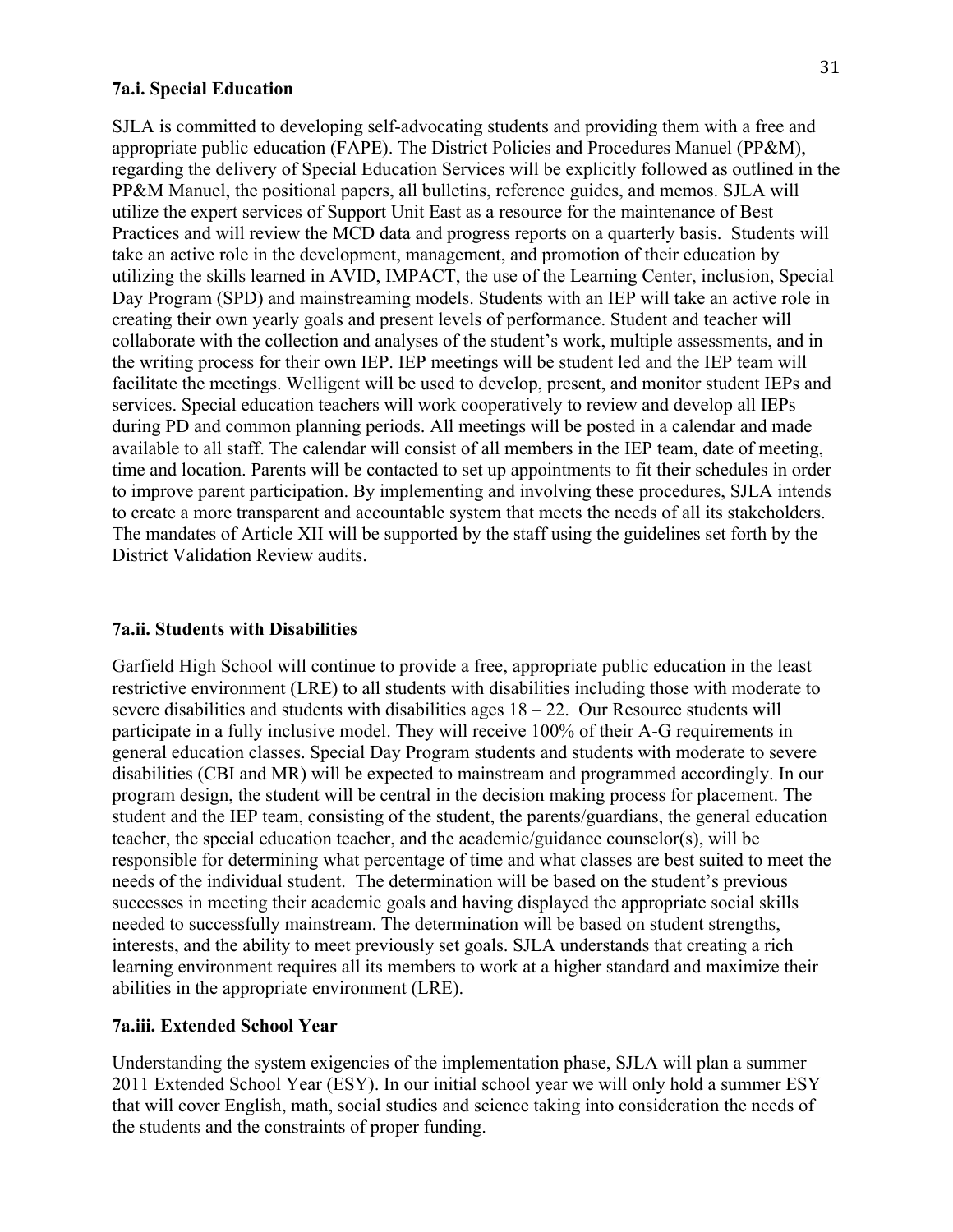In our second year, SJLA will provide two opportunities in the school year to participate in ESY services; the winter break and traditional summer classes. Core content will be made available alternating between English and math in the winter break and English, math, science and history in the summer. Elective courses will be made available to all students during both breaks. Special education teachers will teach in self-contained classrooms. Resource students will participate with their general education peers in summer programs that are available. All ESY Special Day Programs (MR,AUT,LD,ED) will be available one time per school year. All SWD are encouraged to participate in the SJLA Summer Bridge between 8th to 9th grade.

#### **7a.iv. English Language Learners**

The student population at SJLA will be primarily Latino, including immigrant students from Mexico and Central America. Approximately a fifth of these students will be English Language Learners. For this reason, SJLA will promote a bilingual, bi-literate, and multi-cultural school that will be supervised by a bilingual coordinator. SJLA will use the annual administration of the CELDT and prior identification by the feeder schools to identify ELL and SEL students. The curriculum for all students will embody a language development approach that preserves and enhances the native language of a student and all skills previously learned. Inter-disciplinary teams will focus on identifying exemplary models for instruction including arts integration and technology through cooperative learning models. Interdisciplinary teams will continuously look to develop methods of improving academic achievement for English Language Learners (ELL) during PD. Collaborative meetings will share out successful research based strategies utilized by SJLA, to continue to develop curriculum that incorporates student's strengths and successes.

#### **7b. At Risk Students (Students of Promise)**

According to statistics collected by IMPACT, 33% of the students attending schools in urban, low-income neighborhoods are suffering from depression. Esteban Torres' demographics are similar to those of urban-low income neighborhoods. Teachers, students, parents, counselors, clerical and all other support staff will be trained to report students who demonstrate behavior needing intervention. All of the stakeholders will be trained to use the current District referral system, SWISS, to refer and catalogue any and all events. Implementation of IMPACT will provide the intervention for our students. Interdisciplinary projects and service learning projects will provide opportunities to explore alternate behaviors and the positive effects that they have on communities and lives. SJLA's Summer Bridge Program and 9th grade curriculum will revolve around the Human Skills and Identity within the Community theme is aimed to help students deal with identity issues. Hiring a school site psychologist will also be highly recommended to share among Esteban Torres' small schools. Title I will also provide free/reduced meals to students identified with a low social economically status.

#### **Part 8: Family and Community Engagement**

#### **a. Identification**

 The background of the students attending the Social Justice Leadership Academy is predominately Latino (99%) from Mexico and Central America. They comprise the Garfield High School attendance area, a lower socio economic class with multiple generations in the community along with newly arrived immigrants. Many students are children of alumni who continue to live in the area and instill strong community pride. Garfield High School, established in 1925, has one of the largest student bodies of all campuses in the Los Angeles Unified School District with 4,657 students on a year round school calendar. Recently Garfield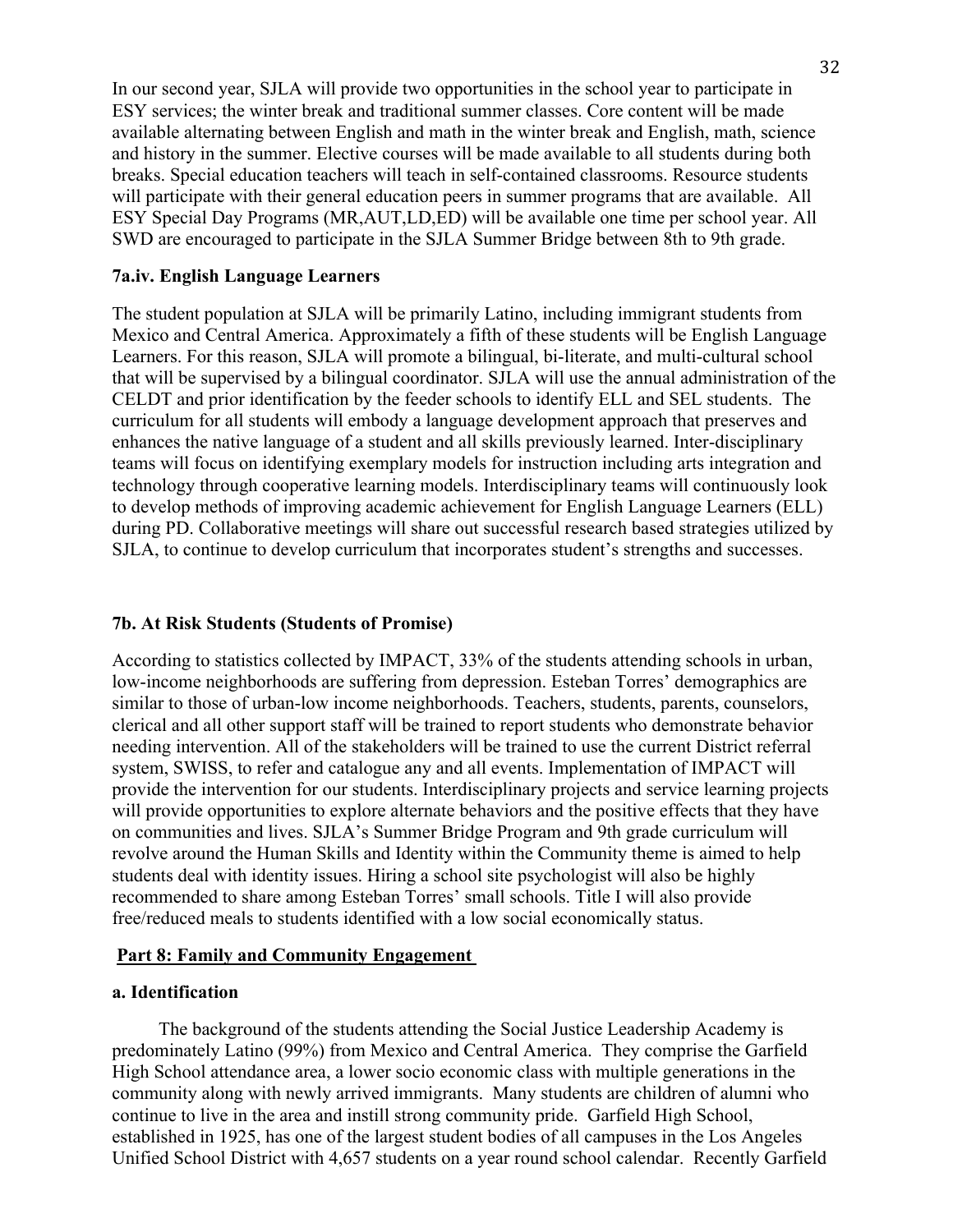has been labeled a low performing school on the California Standards Test with 46.7% remaining below or far below proficiency in English by the 11th grade. 89% percent are economically disadvantaged, with a 21% drop out rate.

The Social Justice Academy (SJA) Small Learning Community was formed 5 years ago when Garfield received the federal small learning community grant that enabled the school to create the small learning communities. The SJA was formed to provide students with cultural relation to their identity and education to support teachers who were willing to work in teams and use interdisciplinary instructional strategies.

The SJA has established working relationships with parents, students and community partners in a smaller setting so that they do experience the personalization of family and community. Parents and students have participated in the development, governance, and curriculum of SJA as part of the Design Team, and have given input and feedback through surveys, the Parent Council and other school events.

#### **b. Family and Community Engagement**

Family and Community engagement is reflected in all aspects of the Social Justice Leadership Academy and makes possible authentic parent participation as shared decision makers, creators of their children's education, while also being responsive to their family needs. The SJLC will promote a school climate that serves as a pillar for the community. SJLA does support the community school model that is part of the other pilot school proposals for Esteban Torres High School. Listed below are examples of how parent and community engagement is embedded into the school structure (*See Appendix H1.1-H1.12* for Community Outreach Evidence).

1. Curriculum- The Facing History and Ourselves core principles and curriculum resources above foster dialogue and communication between the students and their family members. With the curriculum theme from human skills and identity within the community, students will explore their own cultural identity. This exploration will include interviews of family and community members, developing projects including service-learning projects. A 100-hour requirement of community service during the four years of attendance will be required for all SJLA students, which includes an internship at a nonprofit organization in 12th grade. This experience will strengthen the student's sense of civic engagement and contribution to the community. Community service is designed to enrich student's high school experience by increasing their sense of compassion and caring for others. Community service will include volunteer service, student's individual projects and portfolios, blood drives, voter registration, food and toy drives.

2. Parent Involvement and Governance- Parents and community members will be active partners in all aspects of the SJLC and governance structure. The Governance Council will include parent, student and community members who will make decisions regarding the school hiring, activities, budget, professional development and instruction of the SJLC (see governance). There will also be a parent council created to encourage parent involvement, leadership and to coordinate parent workshops and meetings. Parents will also participate in student led conferences once a semester and participate in IEP meetings when deemed necessary for student progress.

3. Creating an inclusive school culture- The Esteban Torres School Complex will provide community services including tutoring/ after school programs, college classes through our university partnerships, health and counseling services through Healthy Start and Impact. We plan to implement the following programs to support the entire student body throughout the Esteban Torres campus: College Fair, Community Career Fair, Student Career Fair, Professional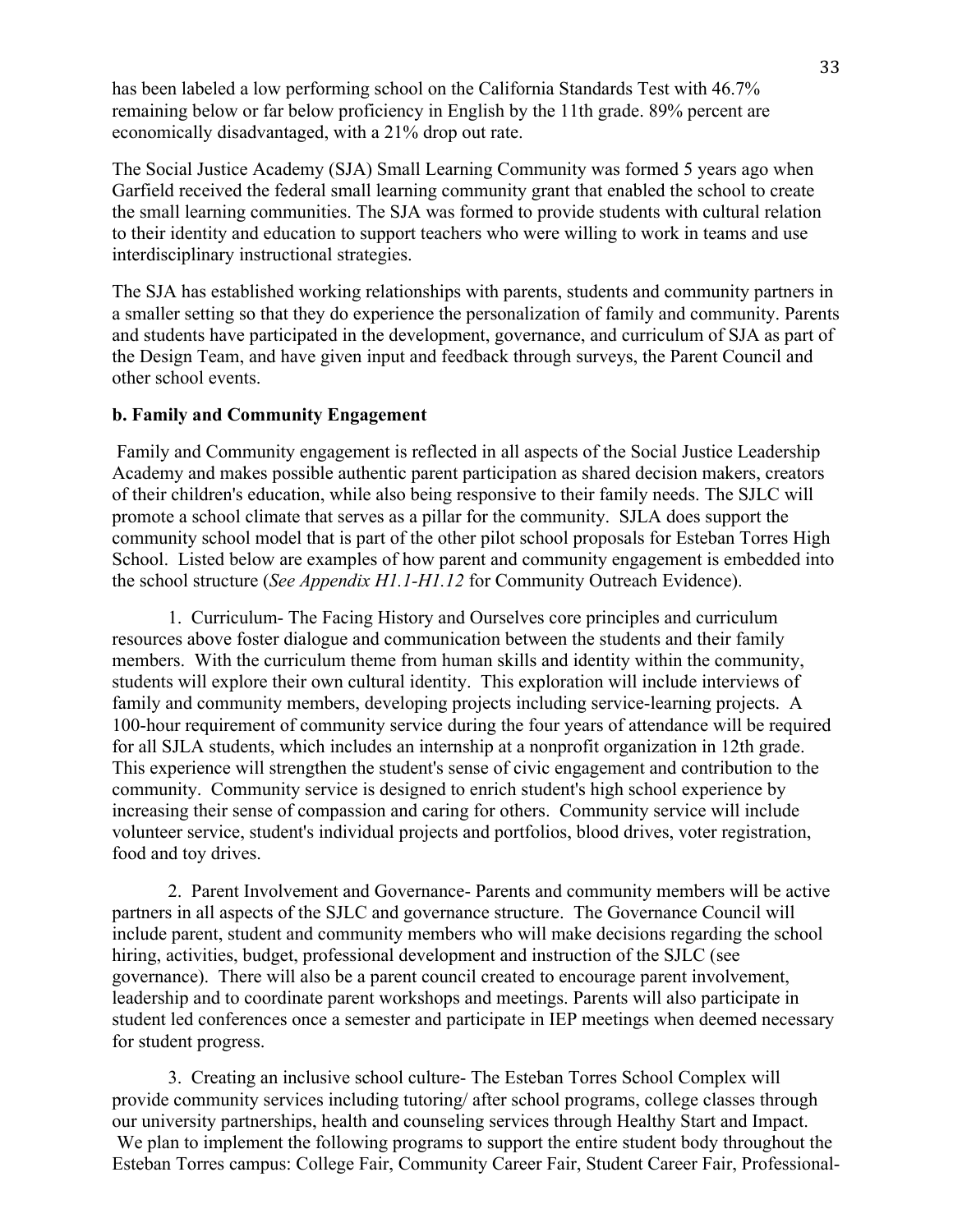Power Lunches, Dia De Los Muertos Annual Exhibition, Human Services Job Fair, Environmental Awareness programs and Impact. Social Justice Leadership Academy plans to integrate community outreach through: College Trips, Oral History Projects, and a Health and Food Fair (to include the local farmer's market). We encourage the community to support our students' educational experience through organizations such as: Lawyer Mentoring Programs (LA County Bar Association), and College/ University Mentoring Programs to name a few. We will conduct surveys and listening circles to find out what parents want and need in the education of their children, in order to make the school centered on the family. This will include utilizing school and community partnerships to support parent learning such as English Language classes and citizenship classes.

#### **c. Community Engagement**

In the past, LAUSD has partnered with academic and civic organizations in order to accelerate student achievement and facilitate school transformation. Our goal is to ensure that partners with proven expertise, such as professional development, technical assistance, data analysis, and community engagement, bring their passion for children and additional resources to help schools focus on improving student achievement. One of the main results of these partnerships is a community driven process that involves everyone.

Our goal is to ensure all of our schools offer high quality educational options to students based on the following core principles:

· Student Achievement: Students will graduate with the academic skills necessary to be successful in college, work, and life.

· Quality School Choice: Work together to create a family of schools (Pre-K through Adult Education) in every neighborhood, so every child has immediate access to quality schools.

· Effective Staff: Recruit, develop and retain talented teachers and school leaders who are knowledgeable and passionate about education-for-all students.

·Applying Promising Practices and Lessons Learned: Apply lessons learned to support success in all of our public schools and for all students, and to encourage positive transformation in public education. Successful schools share their best practices with other schools in the district.

· Mutual Responsibility and Cooperation: Both the District and partners share a responsibility for supporting student success. All stakeholders are expected to work constructively and cooperatively with a focus on students.

· Equity and Access: Assure that all new schools are open and accessible to all students regardless of special needs, disabilities, family status, language needs, etc.

#### **Community Partnerships**

 Social Justice Leadership Academy (SJLA) has developed over its prior year of growth a number of strategic community partnerships in response to its mission as a small learning community. These can the categorized as ones that have supported the instructional programs and student educational achievement, ones that have provided resources in support of the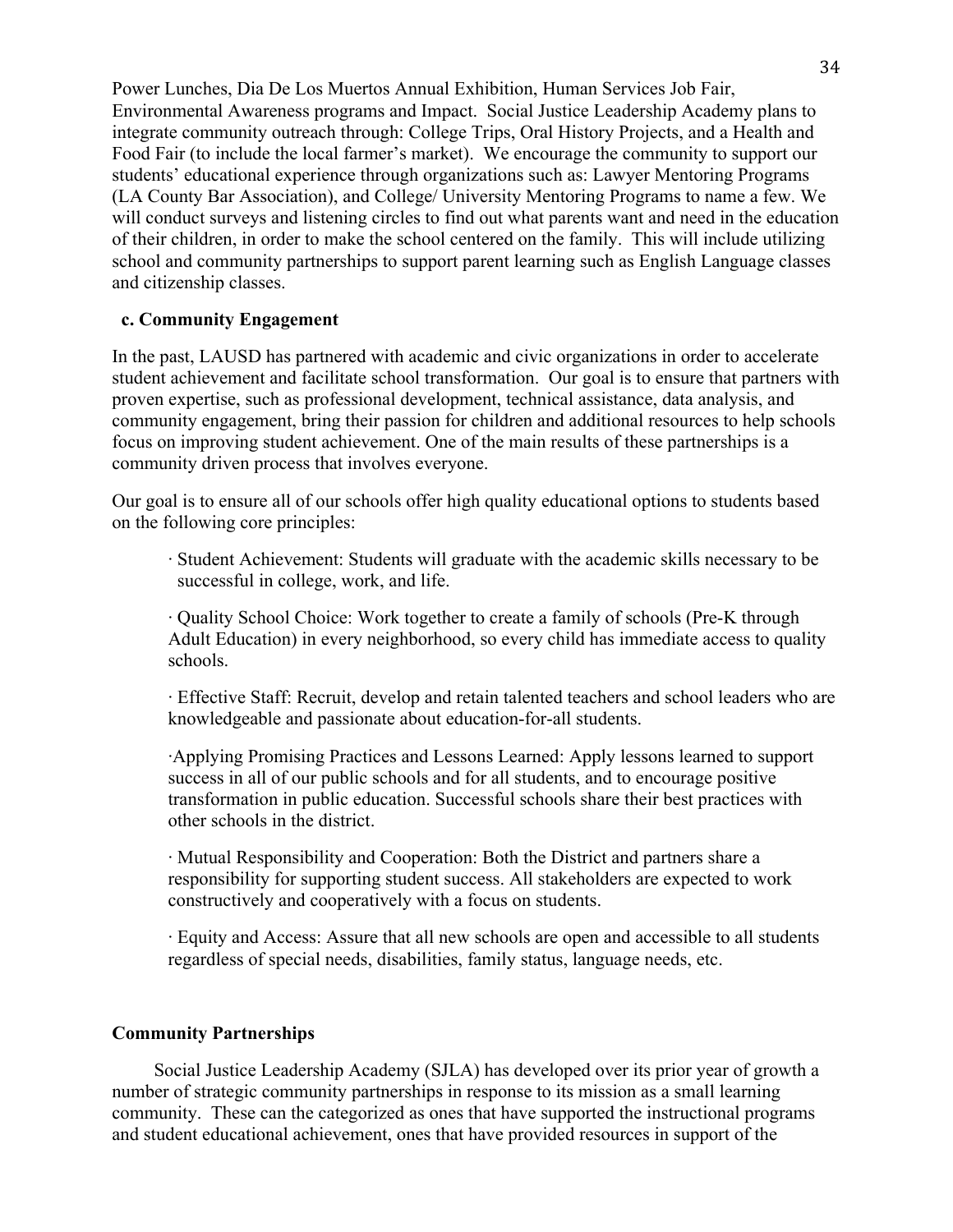school's social justice culture, and ones that have provided experiential learning opportunities for the students and their families.

 Some of these partnerships have focused on instruction and school culture and include partnerships with Facing History and Ourselves, and the Los Angeles Education Partnership (LAEP) – Humanitas.

 Partnerships with higher education institutions (Cal State Dominguez Hills, Cal State Los Angeles, and East Los Angeles Community College) will provide classes so that students will have access to collegiate level courses, receive joint high school and college credit of their course work, and further, enable SJLA to expand the number and variety of classes available for the students.

 Another set of key partnerships are designed to provide coaching, capacity building technical support and service learning coordination. This includes the Los Angeles Coalition of Essential Schools (LACES), the Constitutional Rights Foundation and Tree People. LACES will continue working with the school coaching the school leadership elements with technical assistance as it builds its own capacity, specifically in the areas of: alignment of policies and programs with the school's mission, strategic uses of data as the basis for inquiry and decisionmaking, focused student-centered action plans and professional development, development of authentic student voice, distributed leadership modes, and community engagement.

 The partnership with LAEP expands from the instructional basis of Humanitas to the coordination and collaboration of its Community School programs that will provide engagement opportunities through the community partners such as Healthy Start, Inner City Struggle (ICS), Coalition for Alternatives to Militarism in our Schools (CAMS), the East Los Angeles Education Collaborative, and East L.A. Classic Theater. Other social service agencies will provide a variety of services to all of the Esteban Torres schools such as health and college fairs, student workshops.

 An organizational and administrative partnership with LAUSD supports the over-all high school site needs of shared facilities: e.g., food services, library, technology, security, custodial, security and such coordinated programs.

 The campus director will have the ultimate responsibility for managing and coordinating these partnerships, but with a collaborative and distributed leadership mode, initial responsibility will be designated to the appropriate committee or individual. Any individual in the school community may propose new partnerships or additional programs from existing partners, these must be approved by the school's leadership council.

 These key partnerships have either had a long term and successful relationships with SJLA or have undergone a series of rigorous and clarifying interviews and/or meetings with a number of the SJLA members before being approved by the whole school team. Each partnership was carefully vetted to ensure alignment with the SJLA vision and mission. Additionally, each partnership is seen as strategic in supporting various aspects of the school's focus on equity, access, community engagement, and student achievement and success.

Who will be responsible to cultivate each partnership?

 The cultivation of each partnership will be the responsibility of the individual or identified group in closest contact/use of the partnership (*see Appendix H 2.1- H 2.17* for Letters of Support). For instance, the 'early college' partnership with Cal State Dominguez Hills (CSUDH) initially will involve the whole school (faculty, students, parents) as the specific course offerings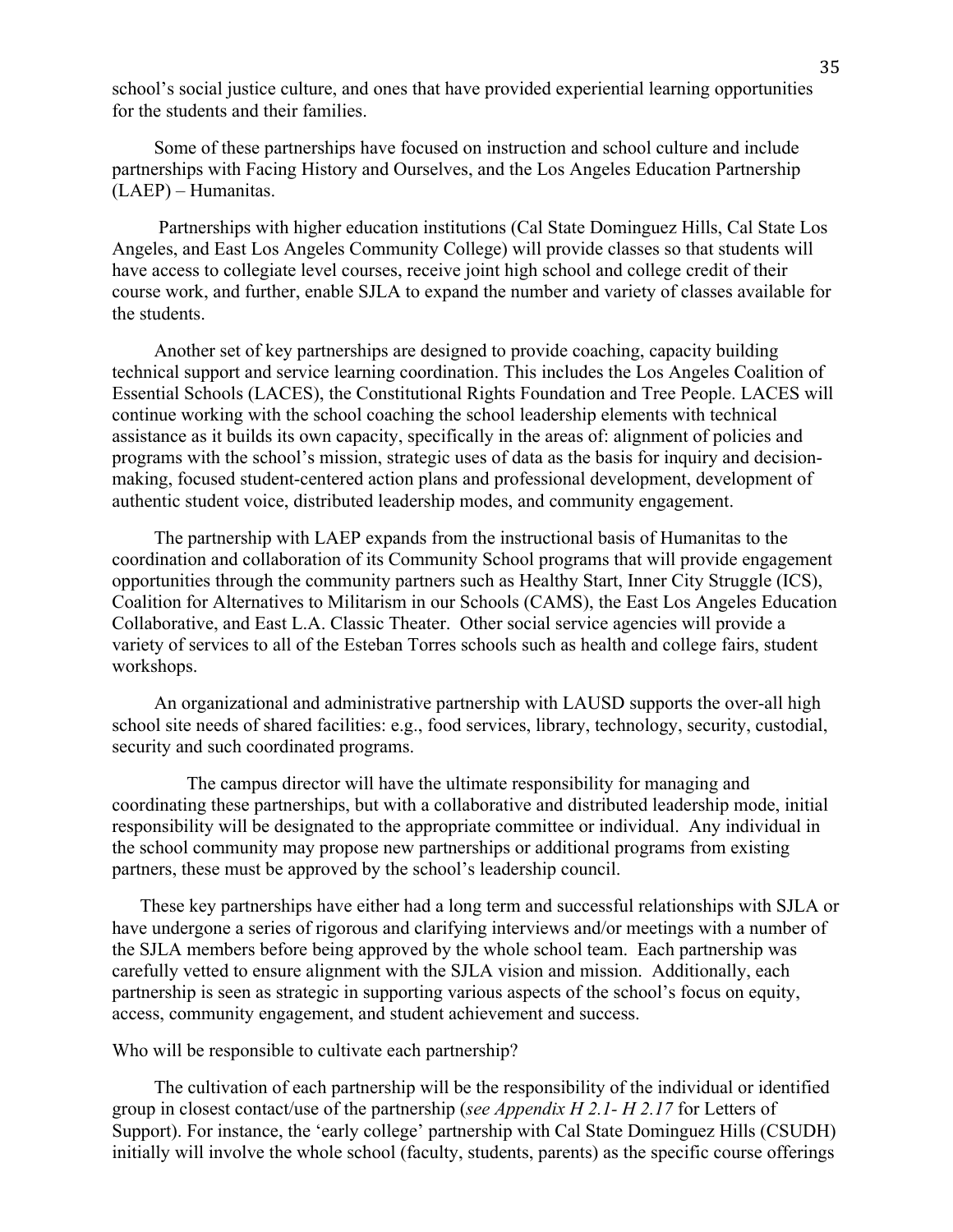are decided and programmed. The sustained relationship is then maintained by the SJLA lead faculty member and counselor. Review of the specific classes will be done by the lead SJLA teacher, in collaboration with the SJLA leadership and CSUDH personnel, determining the success and/or appropriateness of the class.

 Beginning at the spring term to the end of the school year, the school principal will present to the school governance council each partnership and their work with the school, for reflection and feedback to the partner so that refinements can be made.

#### **Part 9: School Governance**

#### SCHOOL AND ADVISORY ORGANIZATIONAL CHARTS (*See Appendix I 1*)

As a pilot school SJLA will be able to govern itself effectively ensuring that those closest to the students (parents, teachers, leaders) have sufficient autonomy given at a pilot school to determine the school's operation, budget, hiring, and so on. SJLA sought out the pilot school model and these autonomies so that we can be successful. In addition, the educators of SJLA will be embedded within a network of other pilot schools in the district to provide the necessary support and guidance. In addition, SJLA hopes to be placed at Esteban Torres High School among other likeminded schools so we can work together to share the facility and create a powerful and quality Zone of Choice within East Los Angeles. SJLA will cooperate and seek out collaboration with other pilot schools, small schools, and small learning communities who share our commitment to common schools and education.

 SJLA will be founded on a model of distributive leadership and several groups will contribute to the decision making at SJLA:

1. Governing Council: The purpose of the SJLA governing Council will be to promote and maintain the mission and vision of the school. The board will oversee school progress, principal evaluation, the budget, school policies, and the election to work agreement. The council will also communicate about school issues, analyze data and make recommendations for program improvement. The council will be elected once a year, they will be voted at the end of an academic year to serve the next academic year. The chairperson of the council will be determined by the governing council at the first meeting of the school year. The governing council will meet once twice a month. The first meeting will be determined once all the members are determined.

2. Hiring Board: The purpose of the SJLA Hiring Board will be to ensure that faculty and staff that is hired reflect SJLA's mission and vision. The hiring board will consist of at least one representative from the department in need of a member, the principal, and a counselor. The parent and student council will be consulted during the hiring process.

3. Interdisciplinary Academic Teams: Interdisciplinary Academic Teams will meet weekly to share content knowledge, strategies, design curriculum, and share instructional practices that support the SJLA's mission and vision. The IAT's will make recommendations to the leadership team for school wide changes in instruction and curriculum based on their collaborative work. IAT's will share their work at full faculty meetings to create a sense of community and improve school wide instruction. IAT's will provide peer support through classroom walk throughs, lesson study, and structured discussions about improving classroom practice.

4. Content Based Teams: Content Based Teams will meet during common planning time embedded into our bell schedule. CBT's will research and identify best practices within the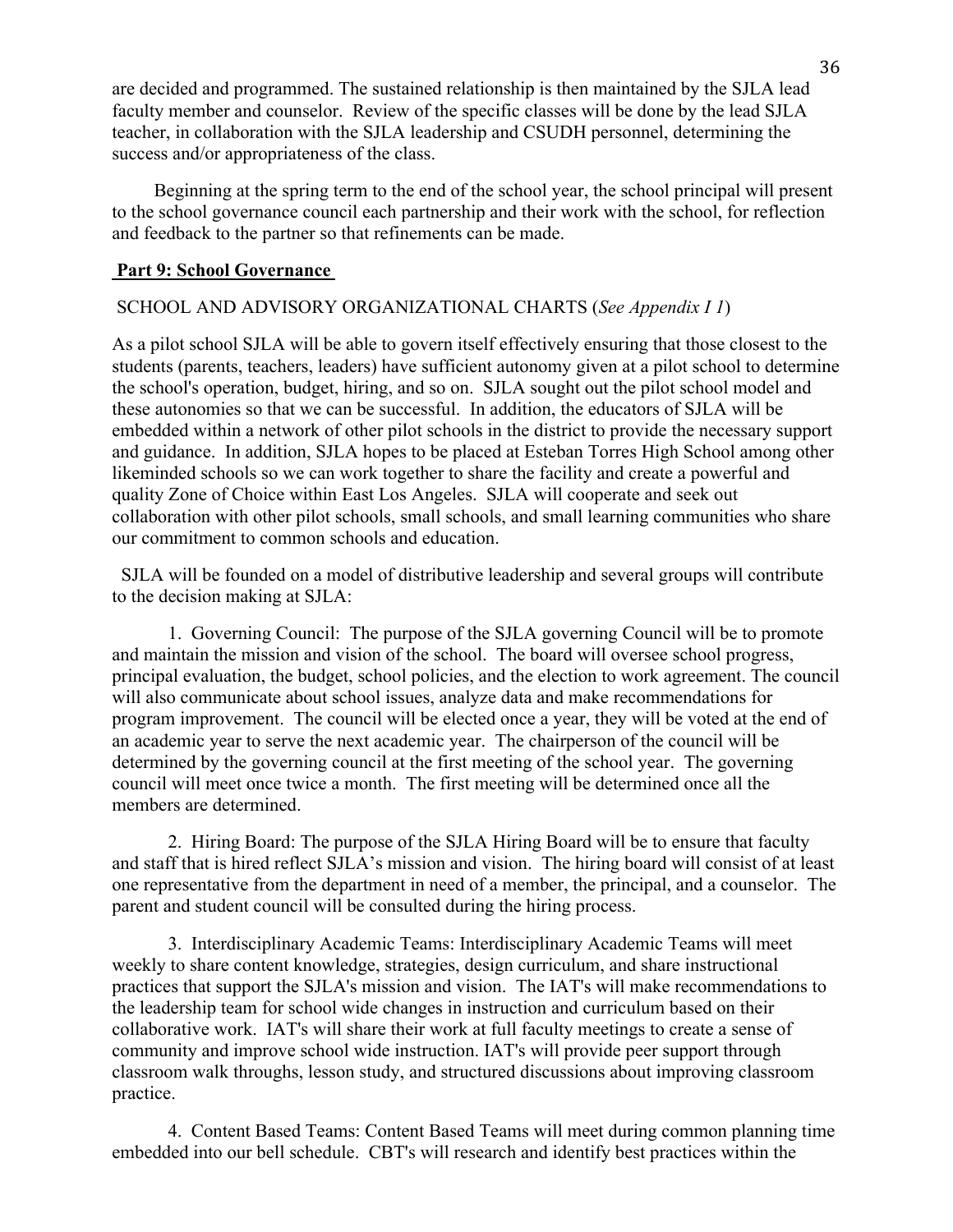content area and support content area pedagogy school wide. The CBT's will make recommendations to the leadership team for school wide changes in curriculum and instruction based on their collaborative work. CBT's will share their work at full faculty meetings to create a sense of community and improve school wide instruction.

5. Full Faculty: The full faculty will meet once a month to support teaching and learning at SJLA. Full faculty meetings will provide shared leadership and decision making groups an opportunity to communicate their collaborative work with the full staff and to create a space for the entire faculty to make decisions on whole school related issues.

6. Student Council: A student council will be created to share ideas and advise the other governance structures at SJLA. A teacher and the administrator will supervise these meetings. A representative from this group will advise the SJLA governing board. The council will be created through a leadership class at the school. All grade levels will be represented. We would also like to implement the HEART program at our school. This program enables students to handle on campus disputes through reflective and mature mediation.

7. Parent Council: A parent council will be created to encourage parent involvement, parent leadership, and parent education. This group will hold parent workshops, meetings and advise the SJLA governing board.

# **Part 10: School Leadership & Staffing Plans**

# **10a. Leadership Team Capacity**

*\*All internal proposals must adhere to Hours, Duties and Work Year, Transfers, Reduction in Force/Reinstatement and Salaries as described in LAUSD Collective Bargaining Agreements. In addition, all internal proposals must adhere to Duties, Responsibilities and Hours as described in all Collective Bargaining Agreements. (As a Pilot school SJLA will abide by the LASUD/UTLA Pilot MOU).*

**a.** Leadership Team Capacity: List the members of the leadership team submitting this plan. Provide evidence to support why this team has the collective capacity to successfully perform all tasks needed to lead/transform a school. Attach resumes of all teachers, including any other individuals who have made substantial contributions to this plan whose resumes are not included elsewhere in the plan (e.g. advisors, consultants) (*See Appendix J 1.1- J 1.17*).

As an internal applicant, the school will adhere to the referenced sections of the LAUSD Collective Bargaining Agreements.

The founding teachers of the academy have substantial experience in developing and implementing the innovative and successful Social Justice model with the target student population in East L.A. They are all experienced teachers, most with master's degrees. Two hold Tier I administrative credentials and many have held leadership positions, ensuring the pilot school will have strong leadership. The teachers have experience in developing and implementing professional development and in supervising and mentoring new teachers, ensuring that new faculty at the school will receive high-quality orientation. To support the pilot school's proposed status as a training center in interdisciplinary instruction, they have many years' experience in training teachers in the Social Justice model. Founding teachers have backgrounds to support as socially just and equitable pilot school and all are adept and integrating technology into curriculum.

Leadership Team –Social Justice Leadership Academy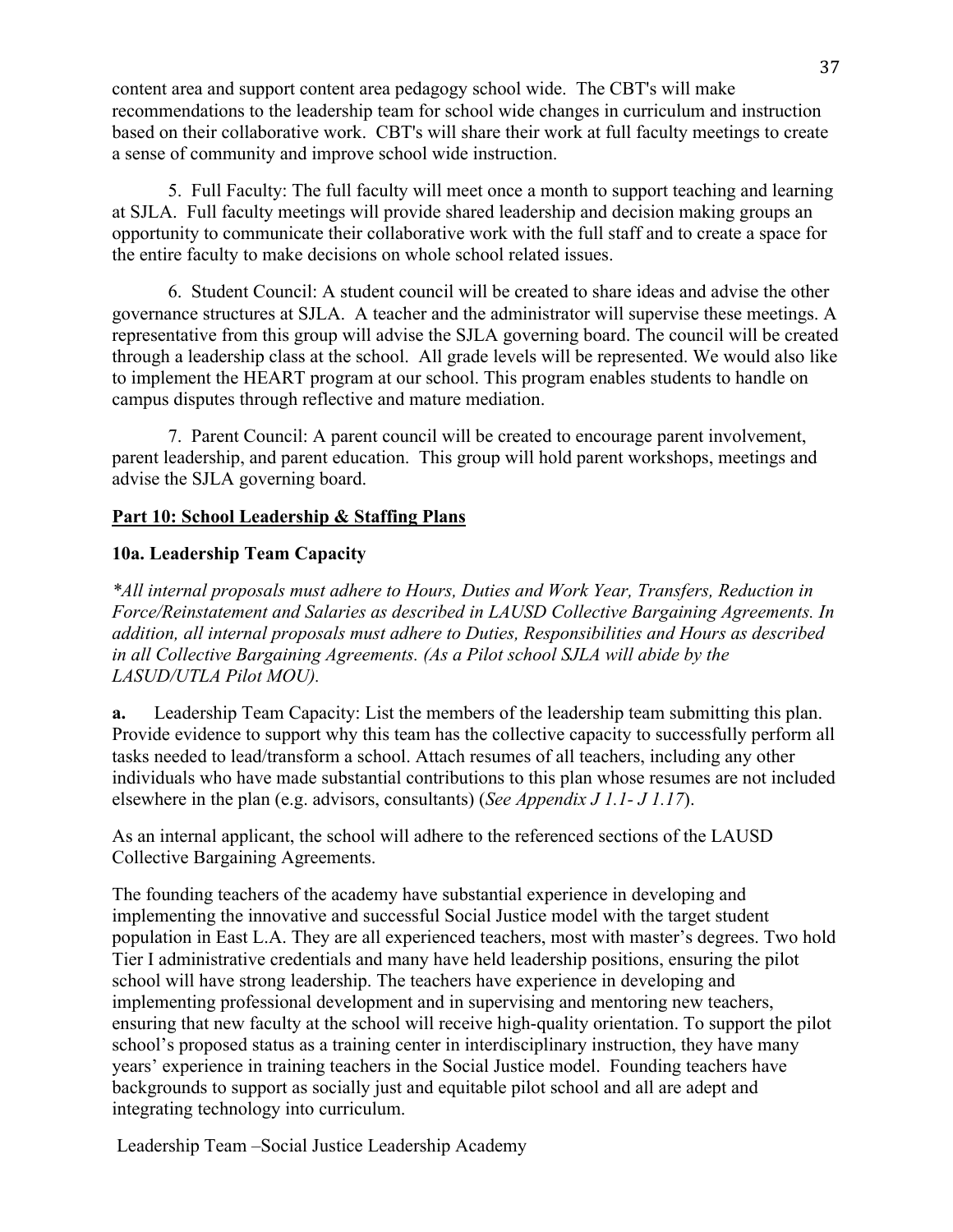|                    | <b>Yrs</b><br>Teach | $Yrs$ $@$<br><b>GHS</b> | Yrs in<br><b>SJA</b> |                                                              |                                                                                                                                                                                                                                                                            |
|--------------------|---------------------|-------------------------|----------------------|--------------------------------------------------------------|----------------------------------------------------------------------------------------------------------------------------------------------------------------------------------------------------------------------------------------------------------------------------|
| Name               |                     |                         |                      | Subject                                                      | <b>Additional Expertise</b>                                                                                                                                                                                                                                                |
| Camacho, Kleber    | 10                  | 10                      | $\overline{3}$       | Science                                                      | Master's of Science, Mechanical<br>Engineering                                                                                                                                                                                                                             |
| Cano, Sal          | 6                   | 6                       | $\overline{4}$       | Science                                                      | Master's in Education                                                                                                                                                                                                                                                      |
| Fritch, Brian      | $\overline{3}$      | 3                       | $\overline{0}$       | Social<br><b>Studies</b>                                     | Master's in Education & History (in<br>progress)                                                                                                                                                                                                                           |
| Gomez, Sebastian   | N/A                 | $\overline{4}$          | $\mathbf{1}$         | <b>SJA</b><br>Alumni                                         | Undecided<br><b>Current Student</b>                                                                                                                                                                                                                                        |
| Hernandez, Luis    | N/A                 | $\overline{4}$          | $\overline{4}$       | <b>SJA</b><br>Alumni                                         | <b>Undecided Current Student</b>                                                                                                                                                                                                                                           |
| Inouye, Arlene     | 13                  | $\overline{3}$          | 5                    | Speech<br>Coordinat<br>or                                    | Master's in Restricted Speech and<br>Language                                                                                                                                                                                                                              |
| Jauregui, Patricia | 12                  | 3                       | $\boldsymbol{0}$     | English                                                      | Master's in Secondary Educational:<br>Reform in Secondary Urban<br>Schools,<br>Certificated in Gifted and Talented<br>Education,<br>Adjunct Professor: California State<br>University, Los Angeles (Charter<br>College of Education), $\&$<br>NBCT - ELA Early Adolescence |
| Lu, Christine      | $\overline{3}$      | $\overline{3}$          | $\overline{3}$       | Math                                                         | Master's in Education                                                                                                                                                                                                                                                      |
| MacLaren, Hannah   | <b>NA</b>           | <b>NA</b>               | <b>NA</b>            | Director<br>of LA<br>Coalition<br>of<br>Essential<br>Schools |                                                                                                                                                                                                                                                                            |
| Murchie, Kevin     | 6                   | 6                       | $\boldsymbol{0}$     | English                                                      |                                                                                                                                                                                                                                                                            |
| Rojas, Claudia     | $\overline{7}$      | $\overline{7}$          | 5                    | Social<br>Studies                                            | Master's in Education                                                                                                                                                                                                                                                      |
| Roura, Yolanda     | 33                  | 20                      | $\boldsymbol{0}$     | Art                                                          | Master's in educational<br>administration & Tier I admin                                                                                                                                                                                                                   |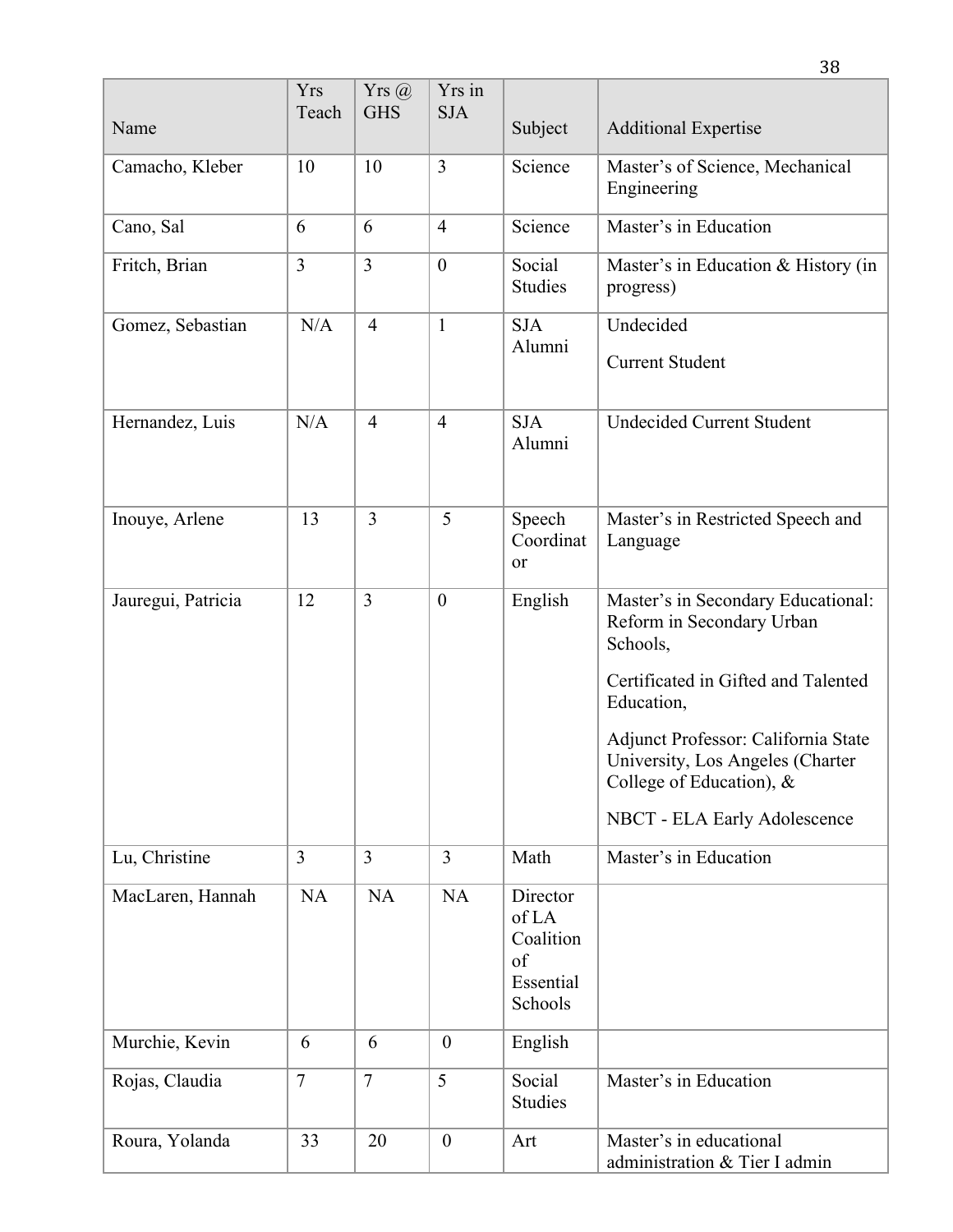|                    |                |                |                |                          | credential                                                                                                                                                              |
|--------------------|----------------|----------------|----------------|--------------------------|-------------------------------------------------------------------------------------------------------------------------------------------------------------------------|
| Salazar, Maritza   | $\overline{4}$ | $\overline{4}$ | $\theta$       | Social<br><b>Studies</b> | Master's in Education                                                                                                                                                   |
| Serrano, Bruno     | $\overline{7}$ | 3              | $\theta$       | Special<br>Ed.           | Master's in educational<br>administration & Tier I admin<br>credential, mild-moderate special<br>education credential, moderate-<br>severe special education credential |
| Nicolette, Tiberio | 6              | 5              | $\overline{4}$ | English                  | Master's in Secondary English<br>Education                                                                                                                              |
| Urdiales, Maryann  | N/A            | $\overline{4}$ | $\overline{4}$ | <b>SJA</b><br>Alumni     | <b>Undecided Current Student</b>                                                                                                                                        |
| Urias, Alejandro   | N/A            | N/A<br>N/A     |                | B.A.<br><b>History</b>   |                                                                                                                                                                         |

# **10b.Staffing Model**

As an internal applicant SJLA will operate as a pilot school and exercise it's autonomies to provide a quality education to our students. SJLA will begin using Stull evaluations to monitor teachers, but by the second year would like to develop surveys for parents and students to complete to gauge how teachers can improve instructions to meet all students' needs.

# **10c. Compensation**

SJLA will utilize LAUSD's salary schedule, benefits package, health benefits, and lifetime benefits.

# **10d. School Leadership**

The criteria for hiring a leader for the SJLA will be based on the Leadership Performance Matrix recommended by the Multidimensional Leadership Assessment model. The following leadership domains will be considered (for a more detailed description please see *Appendix J 2.1- J 2.2* for POTENTIAL LEADERSHIP DOMAINS):

- 1. Resilience
- 2. Personal Behavior
- 3. Student Achievement
- 4. Decision Making
- 5. Communication
- 6. Faculty Development
- 7. Leadership Development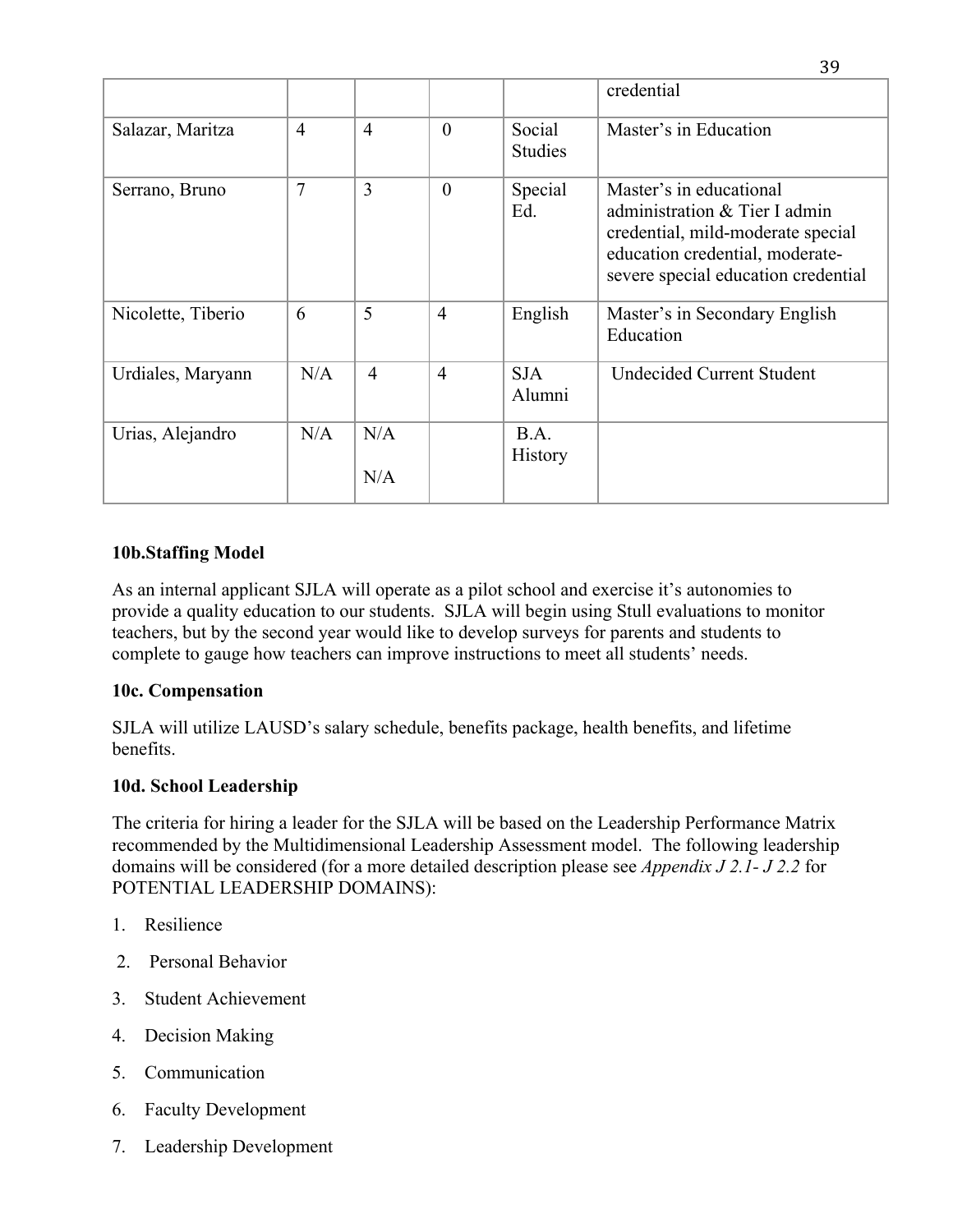8. Time, Task, and Project Management

# 9. Technology

# 10. Learning

These domains are directly aligned with SJLA's mission and vision since they ensure that our leader will champion the ideals of academic achievement, identity, community involvement, and the application of knowledge. In addition our school leader must possess extensive experience in mentoring staff, instructional leadership, career advisement, new teacher support, professional development, categorical programs, grant writing, managing budgets, school safety, working with special populations, daily operations, and accreditation. It is inherent that the principal of SJLA be highly organized, and able to manage an array of tasks simultaneously while exhibiting a professional, courteous, and calm demeanor. Our leader will be precise and tactful when handling problems and must always be accessible to students, parents and staff. It is our expectation that our principal will know each student and staff member by name, thereby promoting personalization and trust. Our school leader should be very familiar with the surrounding community and should have a genuine passion for their role within it. Of utmost importance is the principal's commitment to our mission and vision and their commitment to move the school forward.

| Goal                        | Date                           | <b>Tasks</b>                                                                                                                                                                                                                              |
|-----------------------------|--------------------------------|-------------------------------------------------------------------------------------------------------------------------------------------------------------------------------------------------------------------------------------------|
| Recruiting                  | March 1, 2010 – March 31, 2010 | Post job descriptions and collect<br>cover letter and resumes.                                                                                                                                                                            |
| <b>Hiring</b>               | April 1, 2010 – April 30, 2010 | Conduct interviews and select<br>principal.                                                                                                                                                                                               |
| Developing and Implementing | May 1, $2010$ – school opening | Provide orientation to new<br>principal, work with new principal<br>to familiarize with details of<br>Request for Proposal. Guide the<br>principal in settling in to<br>leadership role and transition<br>principal as the school leader. |

School Leadership Timeline

# **10e. Leadership Team beyond the Principal**

As an internal applicant SJLA will operate as a Pilot School within LAUSD supported by Local District 5. Based on the projected enrollment of it is anticipated that SJLA will operate as single administrator school. As a collaborative school it will be expected that the governance council and involvement of community stakeholders will support the ongoing leadership of the school. SJLA is be seeking a Principal that will further our mission and vision, that will lead our faculty to creating an educational environment of active student leaders who participate in an inclusive and equitable community and consciously seek equitable change in society (please *see Appendix J3.1- J 3.2* for Principal Job Description).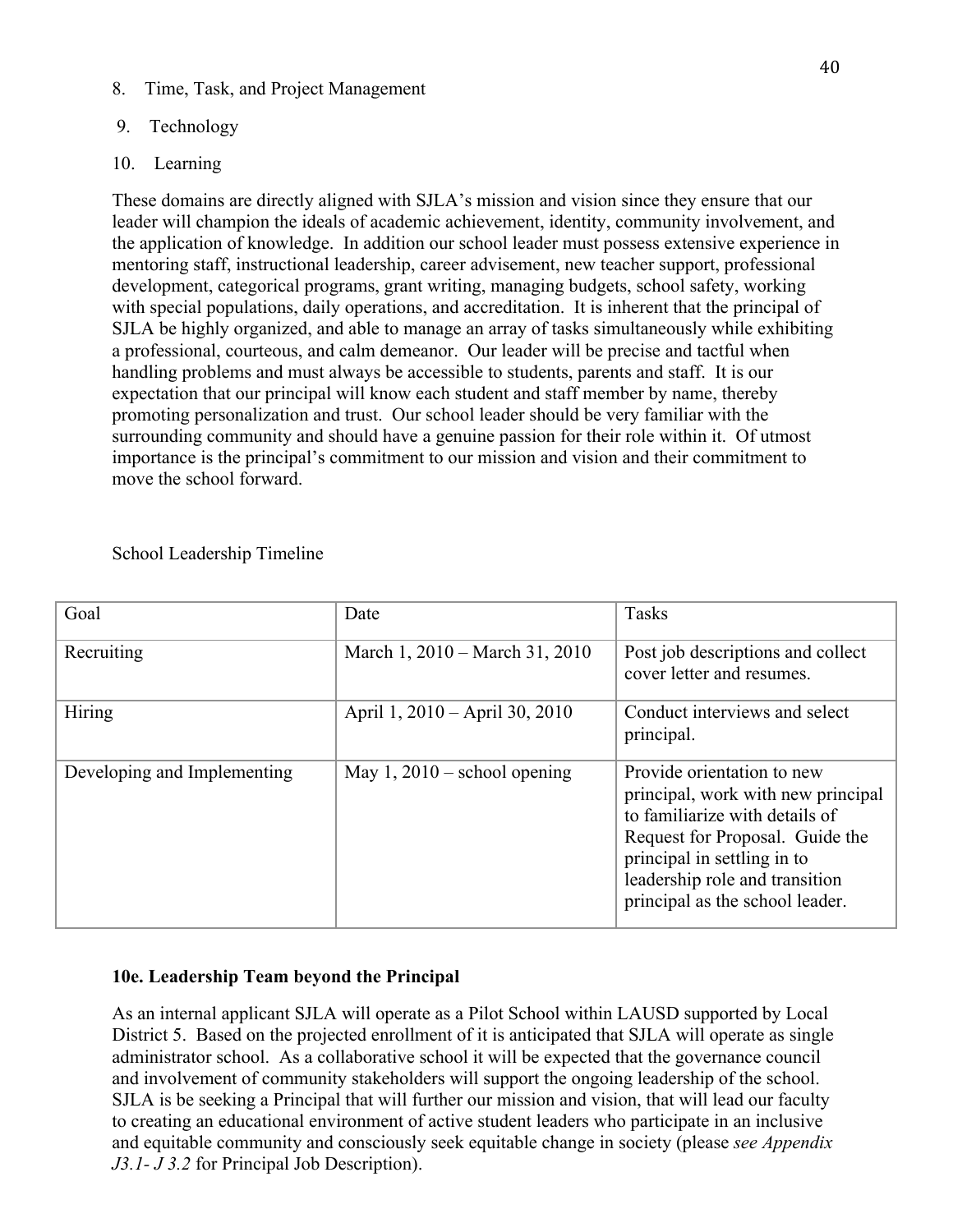There will be several roles and responsibilities that will be shared by the faculty, staff, and administrator at SJLA. Every teacher will focus on progressive discipline, but in extreme situations the principal will be asked to also act as dean of discipline. Several teachers on the design team will also act as master teachers and other key positions. Included are Claudia Rojas, who has been a Social Justice SLC teacher for five years and is currently the co-chair with Nicolette Tiberio, who will also be a master teacher. A third master teacher, Patricia Jauregui, is an Adjunct Professor at CSULA in the Charter College of Education with a Master's Degree in Reform in Secondary Urban Schools. All three are BTSA support providers. Brian Fritch is also a teacher who will act as a Master Teacher who is the current UTLA chair. SJLA's Special Education Coordinator is the special education teacher Bruno Serrano, 504 coordinator, and RSP lead teacher at Garfield High School, and is fully credentialed in both mild-moderate and moderate-severe special education. (*see Appendix J 4.1- J 4.3* for Special Education Coordinator job description.)

# **10f. Recruitment of Teaching Staff**

A hiring process will be established to determine the qualifications of all applicants interested in joining SJLA. The educational beliefs of the applicant must be aligned with schools' stated mission and educational design to a great extent. The Hiring Committee and Governance Board will facilitate and conduct the interviewing/hiring process (*see Appendix J 5* for Teacher Job Description).

The applicant will be considered for employment based on, but not limited to, the initial meeting, classroom observation, lesson plan(s), cover letter and resume, commitment to the "elect-towork" agreement and fits with SJLA's mission and vision. The applicant must commit to attending weekly SJLA meetings. If possible, the classroom observation of the applicant teaching will be conducted by one or more of the SJLA members, which includes Garfield students, alumni, teachers, and community members. The lesson plan(s) must reflect a logical sequence of learning objectives. The applicant will also be required to submit a cover letter discussing the intent to join and a resume that includes a clear objective, certification/education, and work experience/training. Last by not least, the applicant will be required to sign and commit to the "elect-to-work" agreement.

SJLA has already recruited a number of highly qualified and passionate educators who have worked hard and hoping to make SJLA a model of success for LAUSD

(*Resumes in Appendix J 1.1-J 1.17*)

# **Part 11: Operations**

#### **11a. Internal applicants**

As an internal applicant, Social Justice Leadership Academy is a group consisting of teachers, support personnel, and administrative staff from within LAUSD and supported by Local District 5. We will continue to use all existing LAUSD operational services provided at the school site and follow Collective Bargaining Agreements.

# **11b.External Applicants**

Not relevant to internal applicants.

# **11c. Master Service Agreements**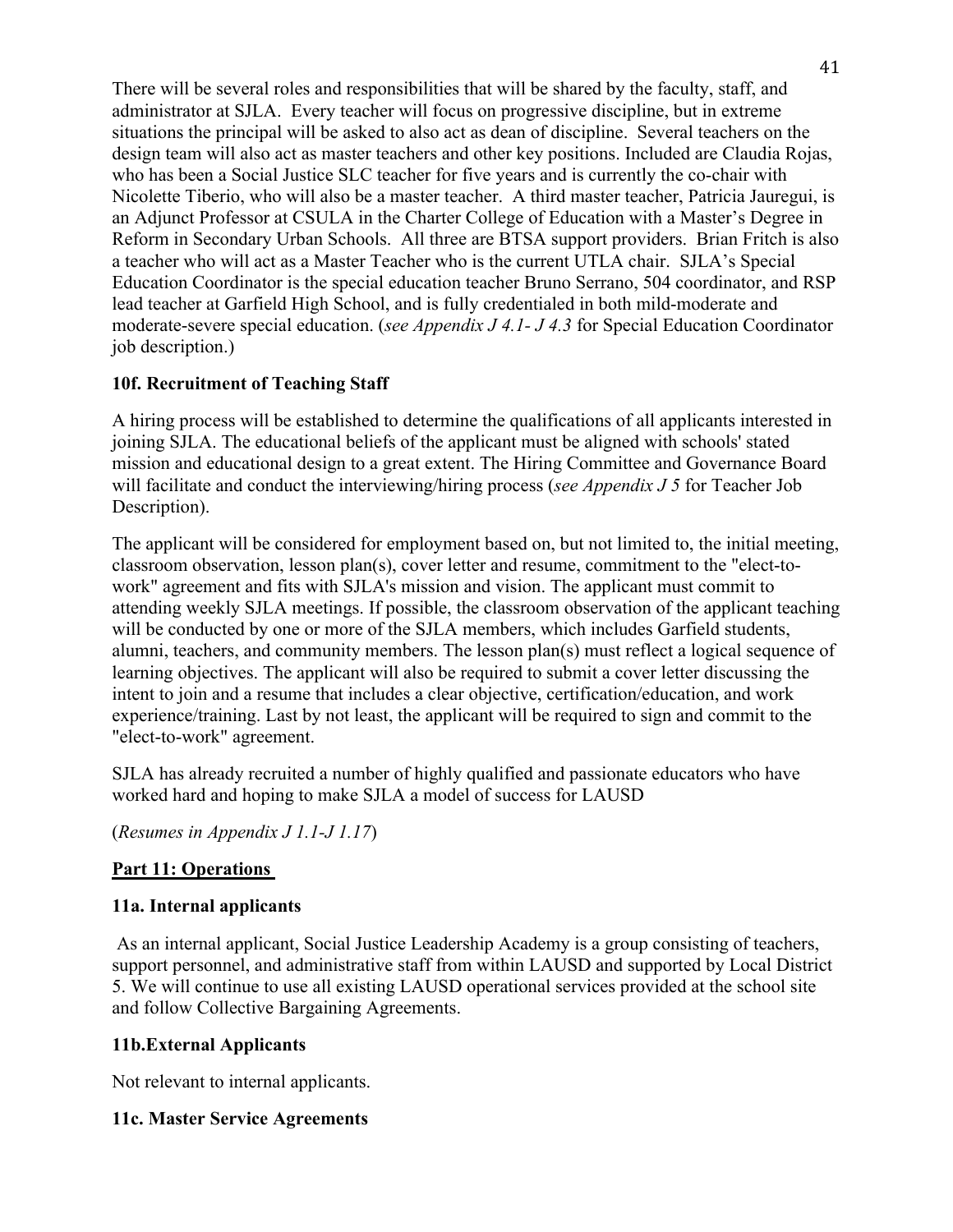Master Service Agreement: SJLA agrees to enter into discussion regarding the viability of master service agreements. As an internal applicant, the Social Justice Leadership Academy is a group of teachers from within LAUSD and supported by Local District 5. We will continue to use all existing LAUSD operational services and therefore do not require a Master Services Agreement.

# **11d. School Operations Experience**

School Operations Experience: As an internal applicant, SJLA will work with School Management Services to develop a viable plan.

# **11e.Operations Start-Up Plan**

As an internal applicant, the Social Justice Leadership Academy is a group of teachers from within LAUSD and supported by Local District 5. We will work with School Management Services regarding existing timelines and schedules regarding operations-related activities during this planning year to ensure a successful school opening.

# **11f.Operations Plan**

Operations Plan: As an internal applicant, Social Justice Leadership Academy is a group consisting of teachers, support personnel, and administrative staff from within LAUSD and supported by Local District 5. We will continue to utilize LAUSD operational services.

| Service                                    | Description                                                        | <b>Service Standard</b>                                     | <b>Estimated Costs</b>                 |
|--------------------------------------------|--------------------------------------------------------------------|-------------------------------------------------------------|----------------------------------------|
| U <sub>2</sub> Dedicated Police<br>Officer | <b>Basic Police services</b><br>consistent with current<br>service | Full time position, day<br>school hours. Patrol<br>response | \$356,256,<br>\$71251.20 per<br>school |

# **Part 12: Finances**

# **12a.Funding**

As an internal applicant, Social Justice Leadership Academy (SJLA) is a group consisting of teachers, support personnel, and administrative staff from within LAUSD and supported by Local District 5. We will receive funding via LAUSD's transparent budgeting process (based on student ADA). Besides funding from ADA, Title I, Bilingual Education, Special Education (10% of the total student population will be Special Education students), and QEIA funds will be allocated to our school for services needed so that the school is able to operate at an optimal level for its students and faculty and staff.

# **12b. Budget**

Since Social Justice Leadership Academy is required to meet the same standards as a large comprehensive school, flexibility in the appropriation of funds to service various coordinator responsibilities (testing, 504, bilingual, etc.,) will be necessary to fully comply with all district mandates. Given budget constraints roles and responsibilities of our new staff will be redefined.

# **12c. Financial Controls**